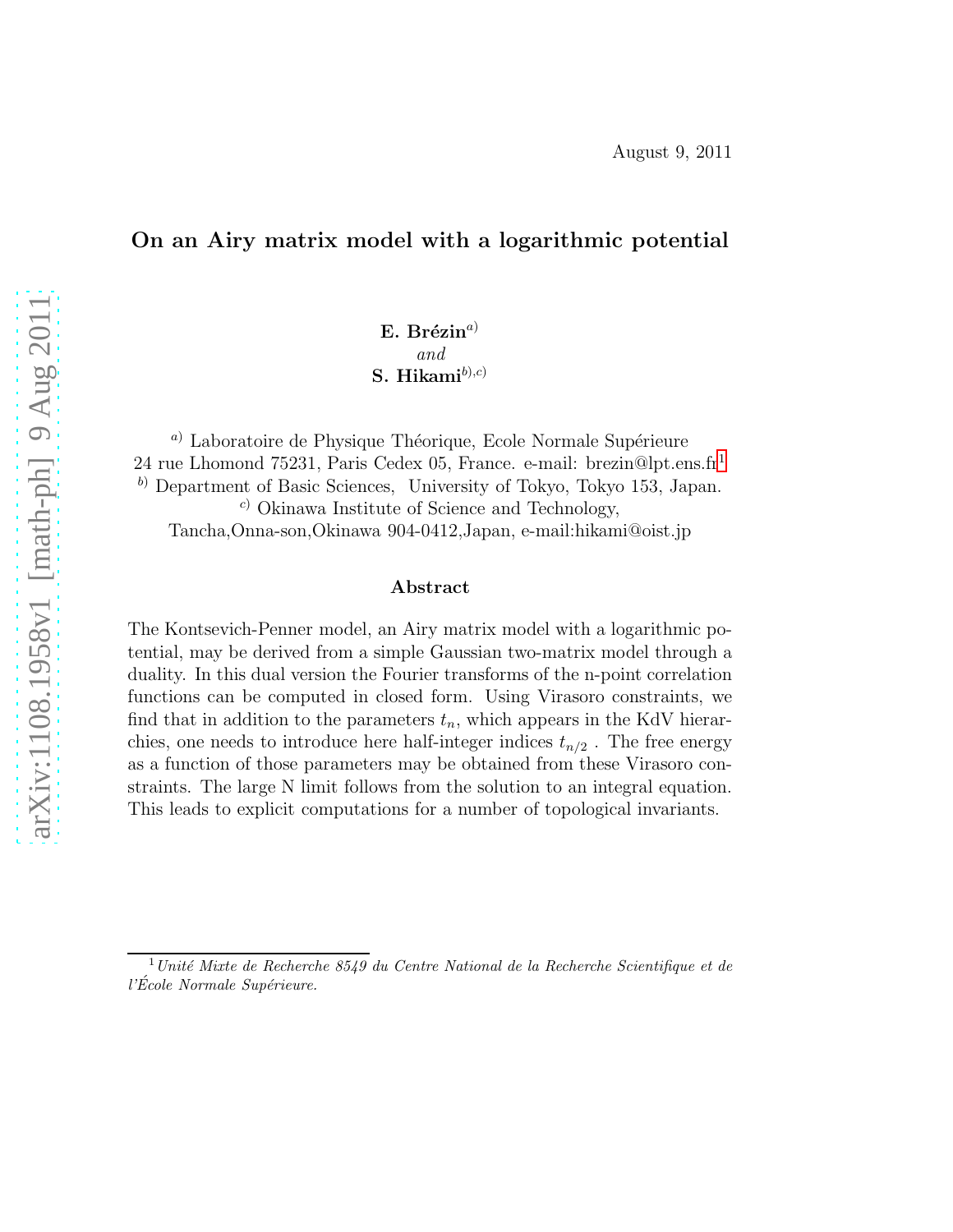## 1 Introduction

In some recent articles  $[1, 2, 3, 4, 5]$  $[1, 2, 3, 4, 5]$  $[1, 2, 3, 4, 5]$  $[1, 2, 3, 4, 5]$  $[1, 2, 3, 4, 5]$ , we have discussed a relationship between the Airy matrix model (Kontsevich model) and a Gaussian random matrix theory with an external source. The free energy for higher Airy matrix models (degree more than three) is the generating function for the intersection numbers of the moduli space of p-spin curves  $[6, 7, 8]$  $[6, 7, 8]$  $[6, 7, 8]$ . We have shown that the Fourier transform of the n-point correlation function of the Gaussian random matrix is also a generating function of these intersection numbers with n-marked points [\[3,](#page-33-2) [4\]](#page-33-3). The reason for this remarkable agreement is a duality for expectation values of characteristic polynomials [\[2\]](#page-33-1).

It is interesting to extend this duality to the case of the  $c = 1$  [\[9\]](#page-33-8) matrix model, i.e. models dealing with a 1D chain of coupled matrices, and to understand the meaning of the topological invariants. In  $[4]$ , we have shown that the time dependent random matrix theory, is equivalent to a two-matrix model. These matrices are  $N \times N$  and one considers correlation functions involving  $k_1$  points for the first matrix, and  $k_2$  for the second. After duality, we have shown that the edge scaling limit is an Airy matrix model with a logarithmic potential

<span id="page-1-0"></span>
$$
Z = \int dB e^{-\frac{1}{3}\text{tr}B^3 + k_2 \text{trlog}B + \text{tr}B\Lambda}.
$$
 (1.1)

where B is a  $k_1 \times k_1$  Hermitian matrix, and  $k_2$  is the number of characteristic polynomials in the two-matrix model [\[4\]](#page-33-3). In section 2, we recall the derivation of [\(1.1\)](#page-1-0).

This Airy matrix model with a logarithmic potential, the so called Kontsevich-Penner model, and its generalization to higher Airy matrix model (degree larger than three) have been discussed in the literature. For the general  $(p+1)$ -valent vertex model  $V(B) = B^{p+1}/(p+1)$ , the partition function

<span id="page-1-1"></span>
$$
Z = \int dBe^{\text{tr}V(B) + k\text{trlog}B + \text{tr}B\Lambda} \tag{1.2}
$$

was considered by Mironov et al [\[10\]](#page-33-9), in particular for small Λ, through character expansions. The parameter  $\Lambda$  separates (i) the strong coupling and (ii) the weak coupling regions. The transition between (i) and (ii) is similar to the Brézin-Gross-Witten transition  $[11, 12]$  $[11, 12]$  in the unitary matrix model. Indeed, it can be shown that the partition function  $Z$  in  $(1.2)$  with  $p = -2$  is equivalent to the unitary matrix model (see Appendix B). For  $p = 1$ , it has been studied in [\[13,](#page-33-12) [14\]](#page-33-13).

The model [\(1.2\)](#page-1-1) has been considered with polynomial vertices

$$
V(B) = \sum \bar{t}_n B^n.
$$
\n(1.3)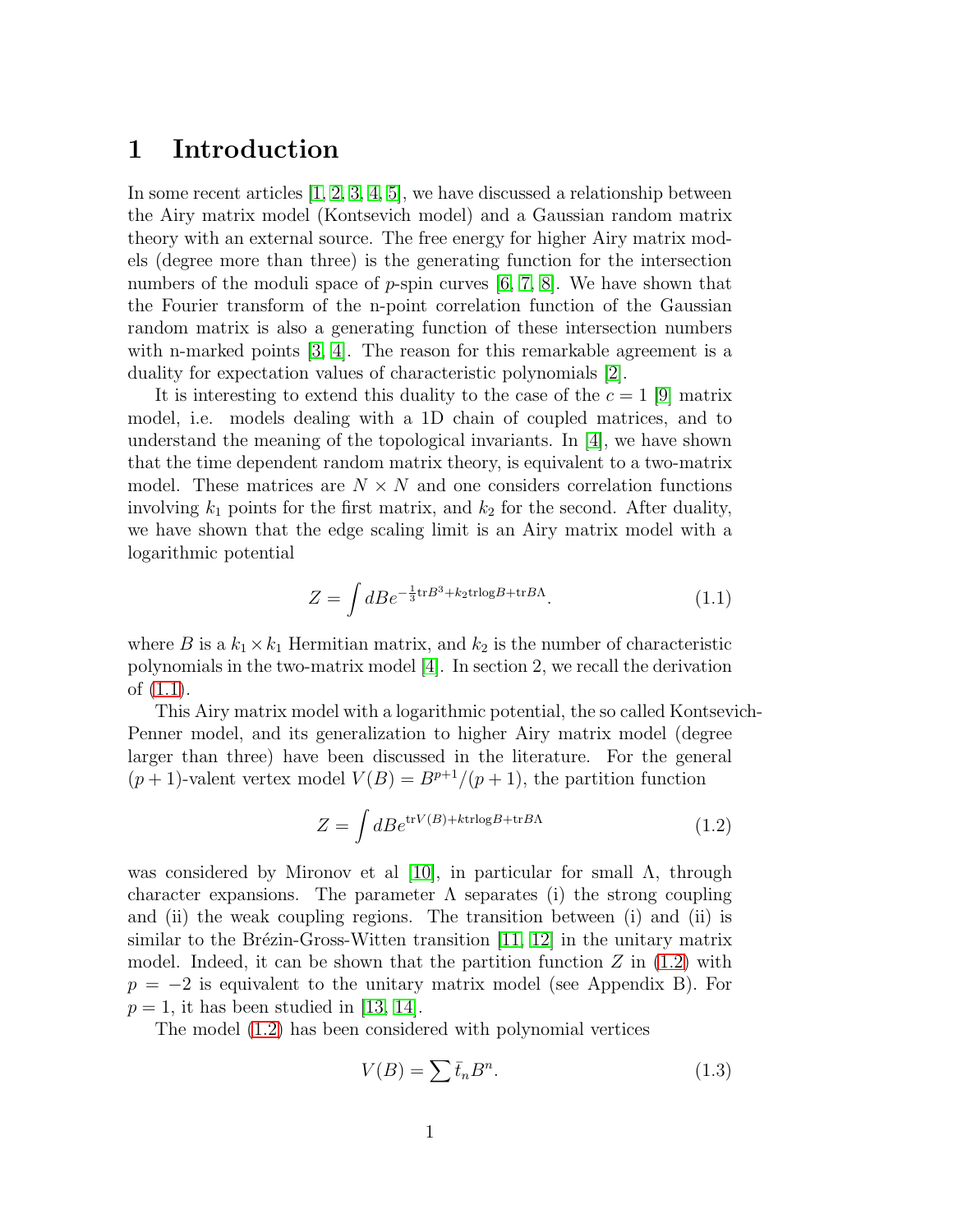as a generating function of tachyon amplitudes in the  $c=1$  string theory [\[15,](#page-34-0) [16,](#page-34-1) [17\]](#page-34-2). The existence of a two dimensional black hole [\[19,](#page-34-3) [20,](#page-34-4) [40\]](#page-35-0) has been discussed in related matrix models. We also note that some time evolution problems, such as crystal growth or non-intersecting random walks, share interesting universal features described by the edge singularity of a random matrix theory [\[21,](#page-34-5) [22,](#page-34-6) [23,](#page-34-7) [24,](#page-34-8) [25,](#page-34-9) [26\]](#page-34-10).

In this paper, in view of these interesting applications, we study the Airy matrix model, and higher Airy matrix models, with a logarithmic potential, in detail. We first obtain the Virasoro constraints for the partition function  $Z$  of  $(1.1)$ ; this gives a series expansion in terms of the parameters  $t_n = \text{tr} \Lambda^{-n-\frac{1}{2}}$ , constructed from the source matrix  $\Lambda$ . The parameters  $t_n$ characterize the intersection numbers of the moduli space of curves and the KdV hierarchies, following Witten's well-known conjecture [\[7,](#page-33-6) [8\]](#page-33-7). The Virasoro constraints are derived from the equations of motion for this matrix model. The remarkable difference with the Kontsevich model [\[30\]](#page-35-1) is that the equation of motion becomes here a third order differential equation, due to the presence of the logarithmic term. This differential equation leads to the appearance of a new series of parameters  $t_{n/2}$  ( $n/2$  is a half-integer) in addition to the  $t_n$  (n is an integer) of the KdV hierarchies. It is interesting to analyze the role of these new variables  $t_{n/2}$ , absent from the usual KdV hierarchies. These parameters  $t_{n/2}$  (n/2 half-integer) correspond to the Ramond sector in string theory, decoupled from the Neveu-Schwarz sectors in the Kontsevich model or in the theory of intersection numbers of Riemann surfaces. Parameters similar to  $t_{n/2}$  appear also in the antisymmetric Gaussian random matrix theory [\[27\]](#page-34-11).

In the large N limit the equation of motion leads to a Riemann-Hilbert integral equation. We have verified the consistency of the solution with the results derived from the Virasoro constraints. The free energy is expressed through the parameters  $t_n$  and  $t_{\frac{n}{2}}$ . Starting from the duality relation between the Gaussian two-matrix and the Kontsevich-Penner model, we consider the Fourier transform of the correlation functions in the two-matrix model. The terms  $t_{\frac{n}{2}}$  are generated by the correlations between the edge of the spectrum and the bulk. The edge behavior and the bulk behavior obey different scaling laws. This paper is organized as follows; in section 2, we recall how a logarithmic potential is generated from a duality relation for characteristic polynomials in the Gaussian two-matrix model. In section 3, the equations of motion are derived for the Kontsevich model  $(p=2)$  with a logarithmic potential. The Virasoro constraints are obtained, as differential equations for  $t_0$ ,  $t_{\frac{1}{2}}$  and  $t_1$ . From these differential equations, we construct the series expansion of the free energy F in terms of the  $t_n$  and  $t_{\frac{n}{2}}$ . In section 4, the integral equation (Riemann-Hilbert problem) is solved for the Airy matrix model with a logarithmic potential. In section 5, we discuss the replica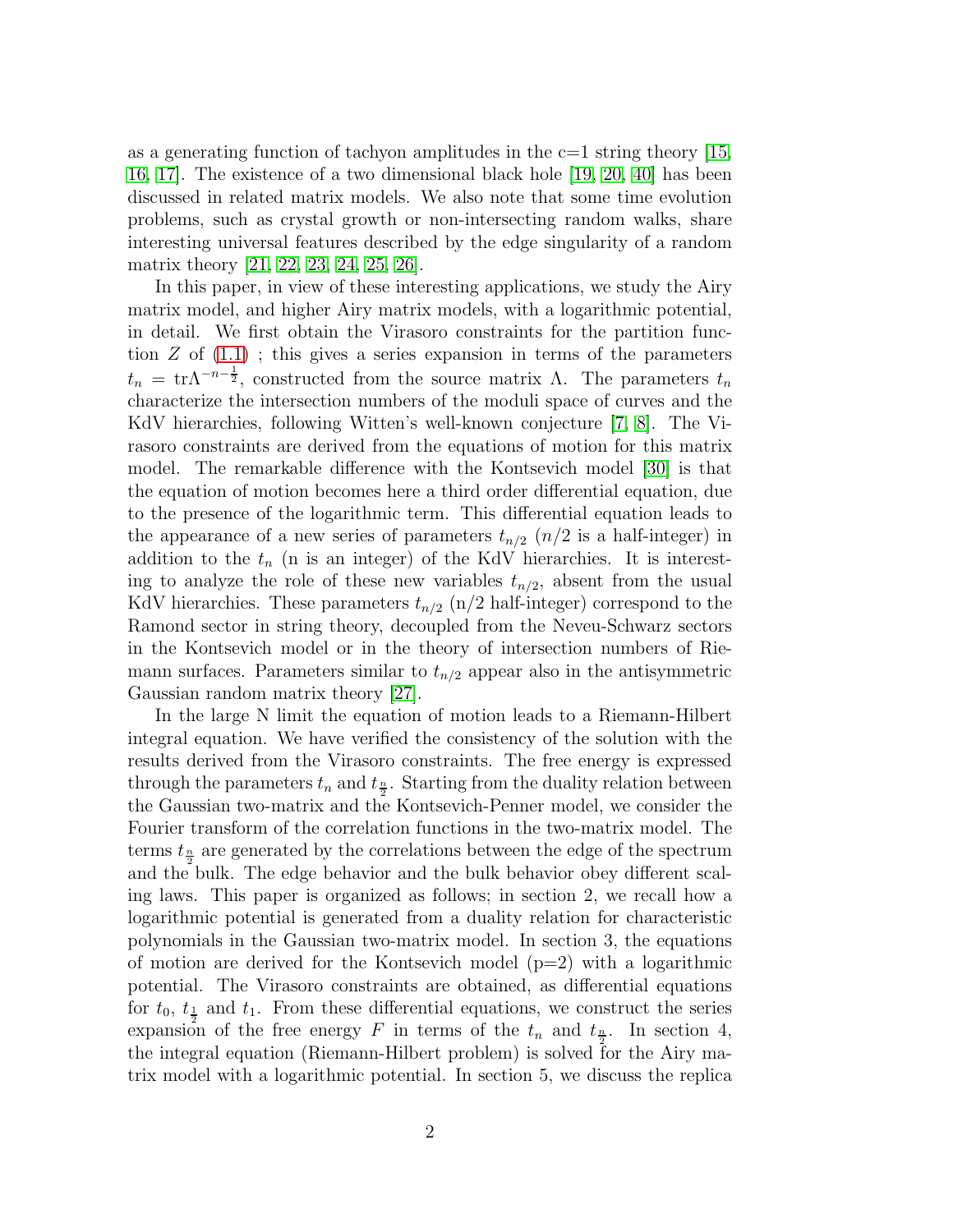method which provides explicit results for one marked point. The corresponding correlation function of the two-matrix model is discussed and the result of its Fourier transform is compared with the result of the free energy obtained from Virasoro constraints. The section 6 is devoted to discussions. The formula which expresses the  $p$ -th derivatives with respect to the external source matrix  $\Lambda$  in terms of its eigenvalues is presented in the appendix A. In Appendix B, the equivalence between the unitary matrix model with an external source and  $(p = -2)$ -higher Airy matrix model with a logarithmic potential is briefly sketched.

## 2 A logarithmic potential

For the one-matrix model, we have shown that the Kontsevich model is related to a matrix model at the edge of its spectrum, through a duality relation and the replica method. For the mathematical definition of the intersection numbers of the moduli space of curves, we refer to [\[8\]](#page-33-7) . It involves an integration over the compactfied moduli space  $\bar{M}_{g,n}$  with genus g and nmarked points,

<span id="page-3-0"></span>
$$
\langle \tau_{d_1} \cdots \tau_{d_n} \rangle = \int_{\bar{M}_{g,n}} c_1(\mathcal{L}_1)^{d_1} \cdots c_1(\mathcal{L}_n)^{d_n}.
$$
 (2.1)

where  $c_1$  is the first Chern class and  $\mathcal{L}_i$  is a cotangent line bundle at the i-th marked point. This definition of the intersection numbers has been generalized  $\vert 6 \vert$  to the moduli space of p-spin curves. The intersection numbers have now an additional spin-index like in  $\tau_{n,j}$ , in which j takes values from 0 to  $p-1$ . They are defined by

$$
\langle \tau_{d_1,j_1} \cdots \tau_{d_n,j_n} \rangle = \frac{1}{p^g} \int_{\bar{M}_{g,n}} c_D(\mathcal{V}) c_1(\mathcal{L}_1)^{d_1} \cdots c_1(\mathcal{L}_n)^{d_n}.
$$
 (2.2)

where  $c_D(\mathcal{V})$  is a D-dimensional top Chern class of the vector bundle  $\mathcal{V}$ ,  $\mathcal{V} = H^1(\Sigma, \mathcal{T})$ . There is a cover of Riemann surface, and the line bundle  $\mathcal{L}$ has p roots,

$$
\mathcal{L} \simeq \mathcal{T}^{\otimes p} \tag{2.3}
$$

where  $\mathcal T$  is isomorphism class. There are  $(p-1)$  roots corresponding to the Neveu-Schwarz sector and one to the Ramond sector in string theory.

These intersection numbers with spin indices may be computed from the p-th higher Airy matrix model. Non-vanishing intersection numbers satisfy the condition,

$$
\sum_{i=1}^{n} d_i + D = 3g - 3 + n \tag{2.4}
$$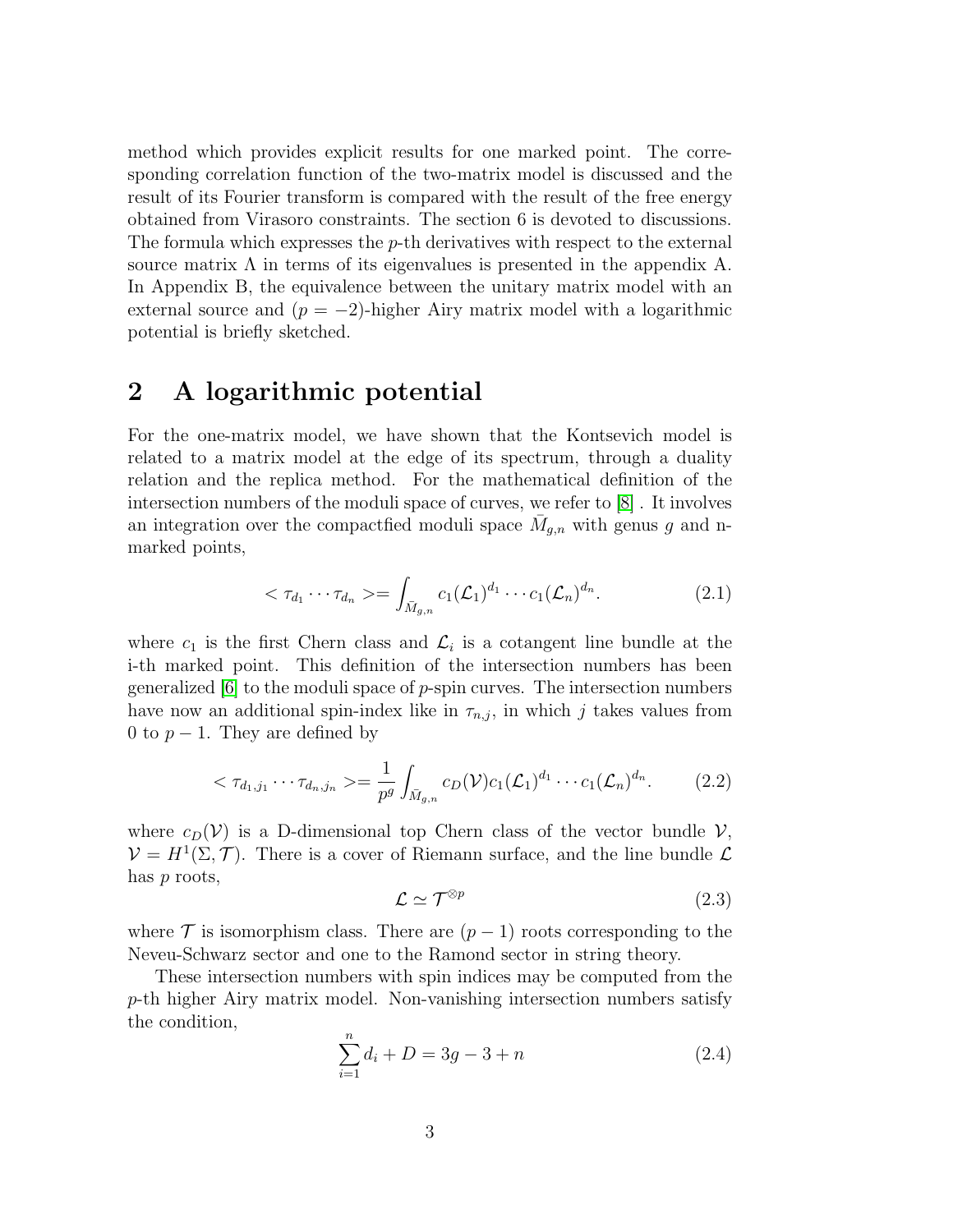In the limit  $p \to -1$  the top Chern class becomes the Euler characteristics with marked points. In this case, the higher Airy matrix model reduces to the Penner model (logarithmic potential), from which one computes the Euler characteristics  $\chi_{q,n}$  [\[37,](#page-35-2) [38\]](#page-35-3). In this section, we will discuss the duality between the Kontsevich model with a logarithmic potential [\(1.1\)](#page-1-0) and the Gaussian two-matrix model with an external source.

In previous papers [\[4,](#page-33-3) [29\]](#page-35-4), we have discussed the time dependent  $(c = 1)$ Gaussian random matrix theory. We have shown that the correlation function at two different times is equivalent to the correlation function of a two-matrix model with the following probability distribution,

<span id="page-4-0"></span>
$$
P(M_1, M_2) = \frac{1}{Z} \exp\left(-\frac{1}{2} \text{tr} M_1^2 - \frac{1}{2} \text{tr} M_2^2 - \text{tr} M_1 M_2 + \text{tr} M_1 A_1 + \text{tr} M_2 A_2\right)
$$
\n(2.5)

where  $Z$  is a normalization constant.

We consider the correlation function  $F_{k_1,k_2}$  of characteristic polynomials, which is defined by the  $(k_1 + k_2)$ -point correlation function,

$$
F_{k_1,k_2} = \frac{k_1}{\alpha - 1} \det(\lambda_{\alpha} - M_1) \prod_{\beta=1}^{k_2} \det(\mu_{\beta} - M_2) > \tag{2.6}
$$

where the average  $\langle \cdots \rangle$  is computed with the distribution P in [\(2.5\)](#page-4-0).

Let us briefly review how this correlation function reduces to the Kont-sevich model with a logarithmic potential [\[4\]](#page-33-3). This  $F_{k_1,k_2}$  is expressed as a Grassmann integral over  $\psi_{\alpha}(\alpha = 1, ..., k_1), \chi_{\beta}(\beta = 1, ..., k_2),$ 

$$
F_{k_1,k_2} = \langle \int d\bar{\psi} d\psi d\bar{\chi} d\chi e^{\bar{\psi}_{\alpha}(\lambda_{\alpha} - M_1)\psi_{\alpha} + \bar{\chi}_{\beta}(\mu_{\beta} - M_2)\chi_{\beta}} \rangle \tag{2.7}
$$

The integration over the matrices  $M_1$  and  $M_2$  in then easy with the Gaussian distribution [\(2.5\)](#page-4-0). It yields quartic terms in  $\psi$  and  $\chi$ . These terms may be expressed as integrals over Hermitian matrices  $B_1, B_2$  and complex matrices D,  $D^{\dagger}$ .  $(k_1 \times k_1$  for the auxiliary matrix  $B_1$ ,  $k_2 \times k_2$  for  $B_2$ , and  $k_1 \times k_2$  for the complex matrix  $D$ ).

$$
\exp[-\frac{N}{2(1-c^2)}\bar{\psi}\psi\bar{\psi}\psi] = \int dB_1 \exp\left(-\frac{N}{2}\text{tr}B_1^2 + \frac{iN}{\sqrt{1-c^2}}B_1\bar{\psi}\psi\right)
$$
  
\n
$$
\exp[-\frac{N}{2(1-c^2)}\bar{\chi}\chi\bar{\chi}\chi] = \int dB_2 \exp\left(-\frac{N}{2}\text{tr}B_2^2 + \frac{iN}{\sqrt{1-c^2}}B_2\bar{\chi}\chi\right)
$$
  
\n
$$
\exp[\frac{Nc}{1-c^2}\bar{\psi}\chi\bar{\chi}\psi] = \int dD dD^{\dagger} \exp\left(-N\text{tr}D^{\dagger}D + \frac{N\sqrt{c}}{\sqrt{1-c^2}}\text{tr}(D\bar{\psi}\chi + D^{\dagger}\bar{\chi}\psi)\right)
$$
\n(2.8)

Note that we have traded the integrations over  $N \times N$  matrices by integrals over matrices whose sizes are given by  $k_1$  and  $k_2$ . One can then integrate out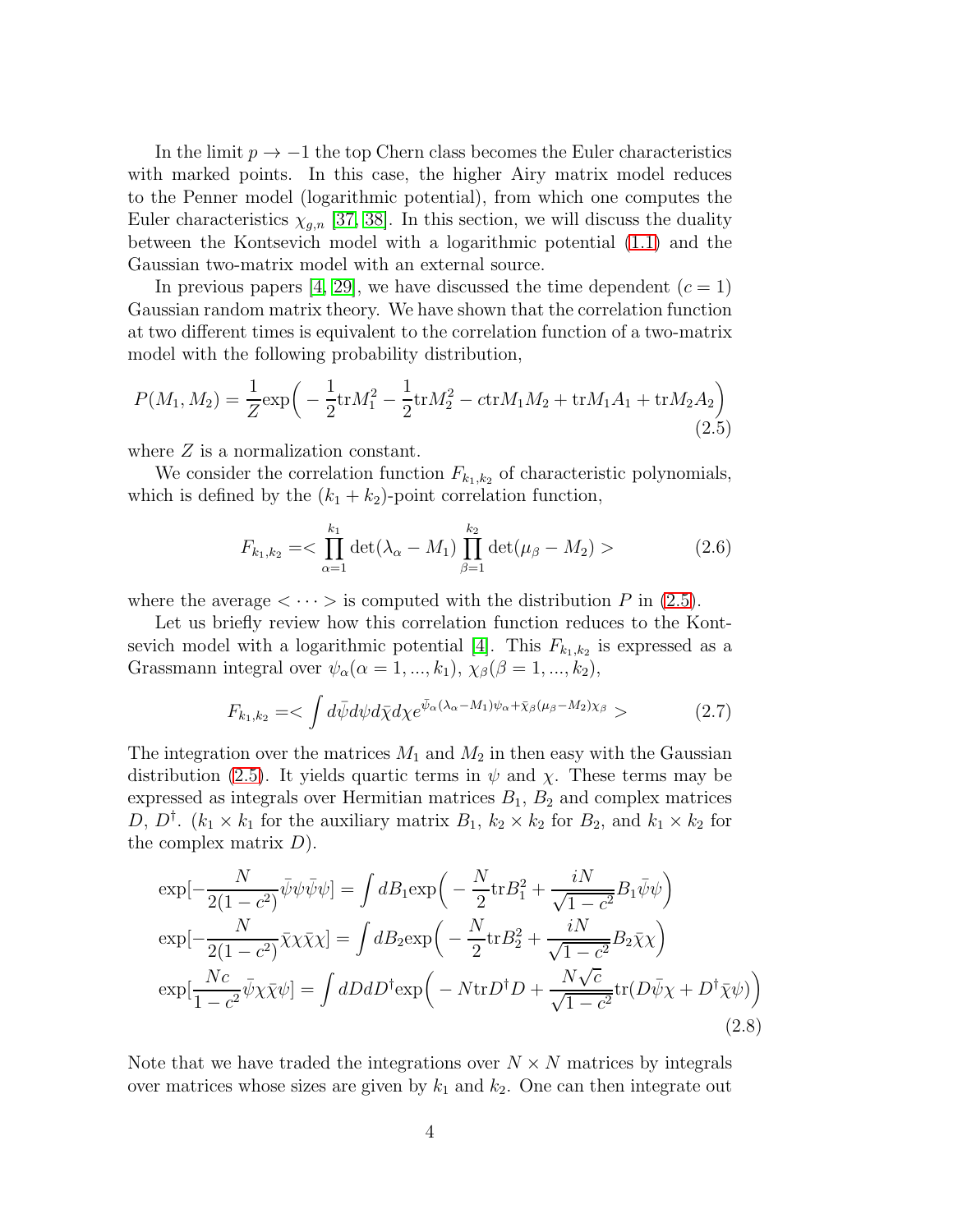the Grassmann variables  $\psi$  and  $\chi$ , and  $F_{k_1,k_2}$  is expressed as

$$
F_{k_1,k_2} = \int dB_1 dB_2 dDdD^{\dagger} e^{-\frac{N}{2}\text{tr}(B_1^2 + B_2^2 + 2D^{\dagger}D) + N\text{trlog}(1 - X)}
$$
(2.9)

where

$$
X = \begin{pmatrix} \frac{i\sqrt{1-c^2}}{a_1 - ca_2} \tilde{B}_1 & \frac{\sqrt{c(1-c^2)}}{a_1 - ca_2} D \\ \frac{\sqrt{c(1-c^2)}}{a_2 - ca_1} D^{\dagger} & \frac{i\sqrt{1-c^2}}{a_2 - ca_1} \tilde{B}_2 \end{pmatrix}.
$$
 (2.10)

with

$$
(\tilde{B}_1)_{\alpha\alpha'} = (B_1)_{\alpha\alpha'} - i\sqrt{1 - c^2} \lambda_\alpha \delta_{\alpha\alpha'}
$$
  

$$
(\tilde{B}_2)_{\beta\beta'} = (B_2)_{\beta\beta'} - i\sqrt{1 - c^2} \mu_\beta \delta_{\beta\beta'}
$$
\n(2.11)

We have assumed that the external source matrices  $A_1$  and  $A_2$  are multiple of the identity  $A_1 = a_1 \cdot I$ ,  $A_2 = a_2 \cdot I$ . Introducing the diagonal matrices  $\Lambda_1$ and  $\Lambda_2$ 

$$
\Lambda_1 = \text{diag}(\lambda_1, ..., \lambda_{k_1}), \quad \Lambda_2 = \text{diag}(\mu_1, ..., \mu_{k_2})
$$
\n(2.12)

we obtain

$$
F_{k_1,k_2} = e^{\frac{N}{2}(1-c^2)\text{tr}(\Lambda_1^2+\Lambda_2^2)} \int d\tilde{B}_1 d\tilde{B}_2 dD dD^{\dagger} e^{-\frac{N}{2}\text{tr}(\tilde{B}_1^2+\tilde{B}_2^2+2D^{\dagger}D)+N\text{trlog}(1-X)} \times e^{-iN\sqrt{1-c^2}\text{tr}\tilde{B}_1\Lambda_1 - iN\sqrt{1-c^2}\text{tr}\tilde{B}_2\Lambda_2}
$$
\n(2.13)

We now restrict ourselves to  $a_2 = 0$ . From the expression of X, we have

$$
\text{tr}X^2 = -\frac{(1-c^2)}{a_1^2} \text{tr}\tilde{B}_1^2 - \frac{1-c^2}{c^2 a_1^2} \text{tr}\tilde{B}_2^2 - \frac{2(1-c^2)}{a_1^2} \text{tr}D^{\dagger}D \tag{2.14}
$$

If we take  $a_1^2 = 1 - c^2$ , the quadratic term in  $\tilde{B}_1$  is cancelled. The quadratic term in  $\tilde{B}_2$  does not vanish, it becomes  $-\frac{N}{2}$  $\frac{N}{2}(1-c^{-2})\text{tr}\tilde{B}_2^2$ . The quadratic term  $tr D^{\dagger} D$  is also cancelled.

We now denote  $\tilde{B}_1$ ,  $\tilde{B}_2$  by  $B_1$ ,  $B_2$ . We find

$$
\text{tr}X^3 = -\frac{i(1-c^2)^{3/2}}{a_1^3} \text{tr}B_1^3 - \frac{3i(1-c^2)^{3/2}}{a_1^3} \text{tr}DD^{\dagger}B_1 + \frac{3i(1-c^2)^{3/2}}{ca_1^3} \text{tr}D^{\dagger}DB_2
$$
  
+ 
$$
\frac{i(1-c^2)^{3/2}}{c^3a_1^3} \text{tr}B_2^3 \tag{2.15}
$$

Given the factor  $N$  in the exponent, the edge scaling limit under consideration corresponds to

<span id="page-5-0"></span>
$$
B_1 \sim O(N^{-\frac{1}{3}}), B_2 \sim O(N^{-\frac{1}{2}}), D \sim O(N^{-\frac{1}{3}})
$$
 (2.16)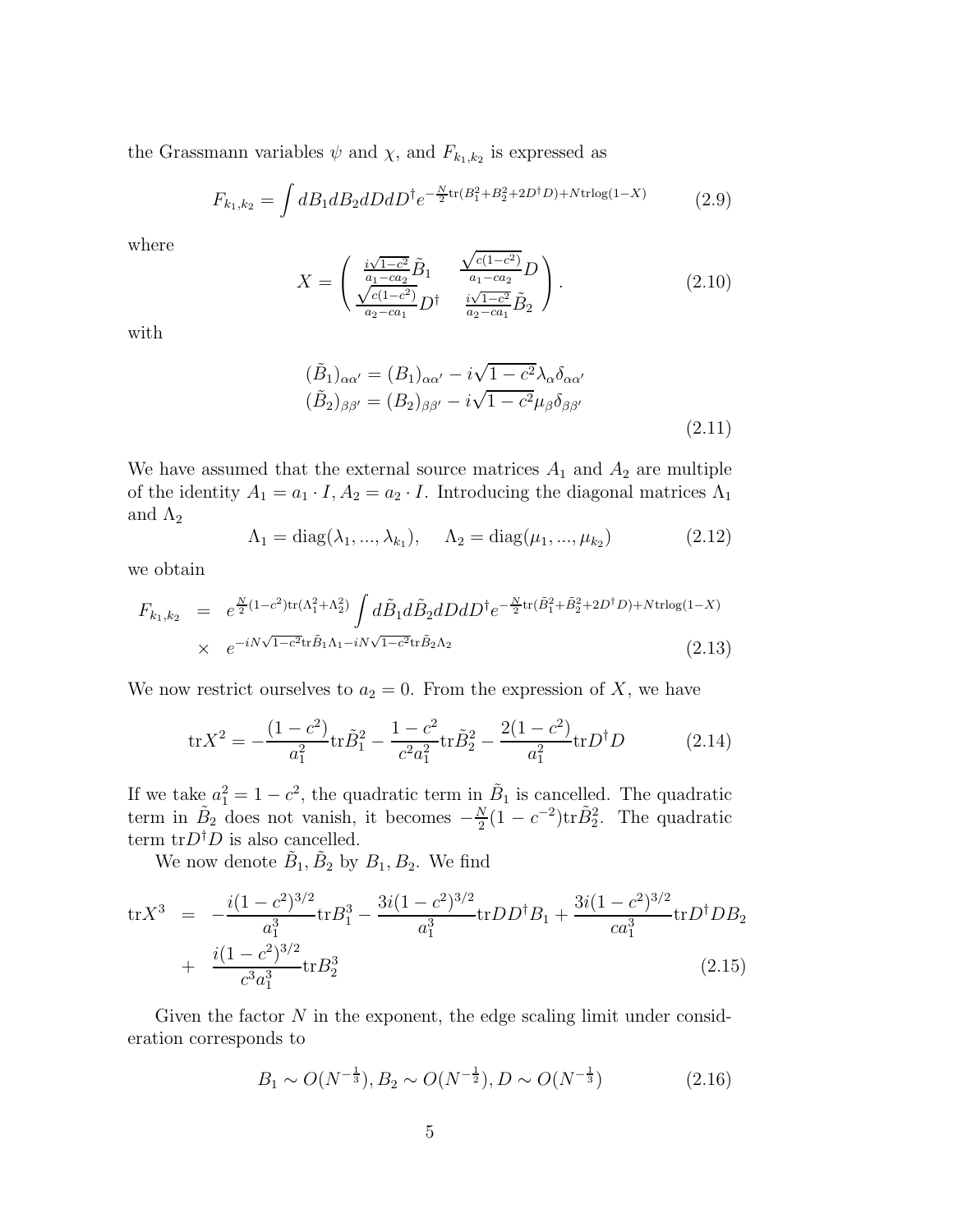in the large N limit, since the quadratic term in  $B_2$  does not vanish. In this limit most terms disappear ; for instance

$$
N \text{tr}(D^{\dagger} D B_2) \sim N^{-\frac{1}{6}} \tag{2.17}
$$

is negligible. Then, in the large  $N$  limit  $(2.16)$ , after dropping the negligible terms, we obtain

$$
F_{k_1,k_2} = \int dB_1 dB_2 dD^{\dagger} dD e^{-iN \text{tr} B_1 \Lambda_1 - iN \text{tr} B_2 \Lambda_2 + \frac{i}{3} N \text{tr} B_1^3 - \frac{N}{2} (1 - \frac{1}{c^2}) \text{tr} B_2^2 + iN \text{tr}(DD^{\dagger} B_1)}
$$
\n(2.18)

Since the matrix  $B_2$  is decoupled, we can integrate it out. Then, dropping the contribution from the integral over  $B_2$ , we find

$$
F_{k_1,k_2} = \int dB_1 dD^{\dagger} dD e^{-itrB_1\Lambda_1 + \frac{i}{3}trB_1^3 + itrDD^{\dagger}B_1}
$$
 (2.19)

where we have absorbed the powers of  $N$  in a rescaling.

We may now integrate out the matrices D and  $D^{\dagger}$  (D is a  $k_1 \times k_2$  complex matrix); this yields a one matrix integral with a logarithmic potential,

$$
F_{k_1,k_2} = \int dB_1 e^{\frac{i}{3} \text{tr} B_1^3 - k_2 \text{tr} \log B_1 - i \text{tr} B_1 \Lambda_1}.
$$
 (2.20)

where  $B_1$  is a  $k_1 \times k_1$  Hermitian matrix. If we chose the replacement  $B_1 \rightarrow$  $-iB$ , we obtain the model  $(1.1)$ .

## 3 Virasoro constraints

The Kontsevich model with a logarithmic potential,

$$
Z = \int dB e^{\text{tr}\left(-\frac{1}{3}B^3 + \Lambda B + k \log B\right)},\tag{3.1}
$$

in which B is an Hermitian  $P \times P$  matrix (we have replaced  $k_1$  by P and  $k_2$ by  $k$ ). satisfies the trivial equations of motion,

$$
\int dB \frac{\partial}{\partial B_{ba}} e^{\text{tr}(-\frac{1}{3}B^3 + \Lambda B + k \log B)} = 0
$$
\n(3.2)

from which one obtains readily

$$
\left(-\left(\frac{\partial}{\partial \Lambda}\right)^3_{ab} + \left(\Lambda^T \frac{\partial}{\partial \Lambda}\right)_{ab} + (P+k)\delta_{ab}\right)Z = 0.
$$
 (3.3)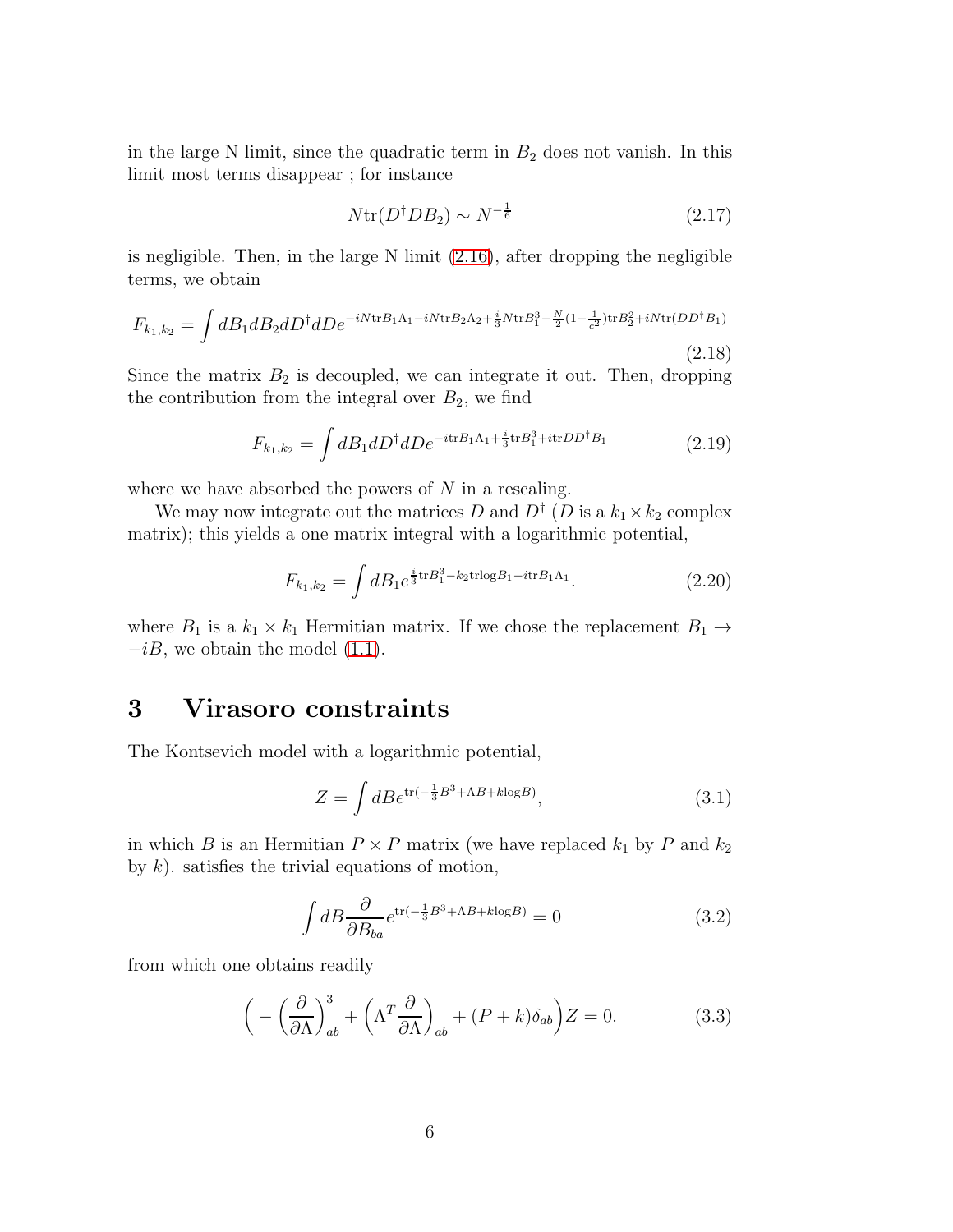Since Z is a function of the eigenvalues  $\lambda_i$  of  $\Lambda$ , one can trade this for differential equations in terms of these eigenvalues (see appendix A),

<span id="page-7-0"></span>
$$
\frac{\partial^3 Z}{\partial \lambda_c^3} + \sum_{d \neq c} \frac{1}{\lambda_c - \lambda_d} \left( \frac{\partial}{\partial \lambda_c} - \frac{\partial}{\partial \lambda_d} \right) \left( 2 \frac{\partial}{\partial \lambda_c} + \frac{\partial}{\partial \lambda_d} \right) Z \n- \sum_{d \neq c} \frac{1}{(\lambda_c - \lambda_d)^2} \left( \frac{\partial}{\partial \lambda_c} - \frac{\partial}{\partial \lambda_d} \right) Z + 2 \sum_{d \neq e, c} \frac{1}{(\lambda_c - \lambda_e)(\lambda_e - \lambda_d)} \left( \frac{\partial}{\partial \lambda_c} - \frac{\partial}{\partial \lambda_e} \right) \n- \lambda_c \frac{\partial Z}{\partial \lambda_c} - (P + k) Z = 0
$$
\n(3.4)

The zero-th order contribution for large  $\Lambda$ , is obtained from the shift  $B \to B + \Lambda^{\frac{1}{2}}$ ; then keeping only the terms which grow for large  $\Lambda$  one finds

<span id="page-7-3"></span>
$$
Z_0 = \int dB e^{-\text{tr}B^2 \Lambda^{\frac{1}{2}} + \frac{2}{3}\text{tr}\Lambda^{\frac{3}{2}} + \frac{k}{2}\text{trlog}\Lambda}
$$
  

$$
= \frac{1}{\prod_{i,j} (\sqrt{\lambda_i} + \sqrt{\lambda_j})^{\frac{1}{2}}} e^{\frac{2}{3}\sum \lambda_i^{\frac{3}{2}}} \prod_i \lambda_i^{\frac{k}{2}}
$$
(3.5)

In the limit  $\lambda_i \to \infty$ , the partition function reduces to  $Z_0$ . Therefore, the partition function  $Z$  may be expressed as

<span id="page-7-1"></span>
$$
Z = Z_0 g(\lambda) \tag{3.6}
$$

where g has an expansion in inverse powers of  $\sqrt{\lambda}$ :

$$
g = 1 + O(\frac{1}{\lambda^{\frac{3}{2}}})
$$
\n(3.7)

The Virasoro constraints [\(3.4\)](#page-7-0) lead to a sequence of equations, which fix the coefficients of the terms  $\lambda_c^{-\frac{n}{2}}$ . Let us thus write the Virasoro constraints in terms of the function g of [\(3.6\)](#page-7-1). For this purpose, we have to substitute  $Z_0$ into [\(3.4\)](#page-7-0). The resulting equations are cumbersome. To avoid complicated and long expressions, we take the simple case of  $P = 2$ . Although this simple case is manifestly not sufficient to determine the expansion in terms of the  $t_n$ , it is instructive and useful also for arbitrary P as shown below. Then for  $P = 2$ , the equations [\(3.4\)](#page-7-0) become

$$
\left(\frac{\partial^3}{\partial \lambda_1^3} + \frac{1}{\lambda_1 - \lambda_2} \left(\frac{\partial}{\partial \lambda_1} - \frac{\partial}{\partial \lambda_2}\right) \left(2\frac{\partial}{\partial \lambda_1} + \frac{\partial}{\partial \lambda_2}\right) - \frac{1}{(\lambda_1 - \lambda_2)^2} \left(\frac{\partial}{\partial \lambda_1} - \frac{\partial}{\partial \lambda_2}\right) - \lambda_1 \frac{\partial}{\partial \lambda_1} - (2 + k)\right) Z = 0 \tag{3.8}
$$

Using  $Z = Z_0g$ , we obtain the equations for g,

<span id="page-7-2"></span>
$$
a_1g + a_2\frac{\partial g}{\partial \lambda_2} + a_3\frac{\partial g}{\partial \lambda_1} + a_4\frac{\partial^2 g}{\partial \lambda_1^2} + a_5\frac{\partial^2 g}{\partial \lambda_1 \partial \lambda_2} + a_6\frac{\partial^2 g}{\partial \lambda_2^2} + a_7\frac{\partial^3 g}{\partial \lambda_1^3} = 0 \quad (3.9)
$$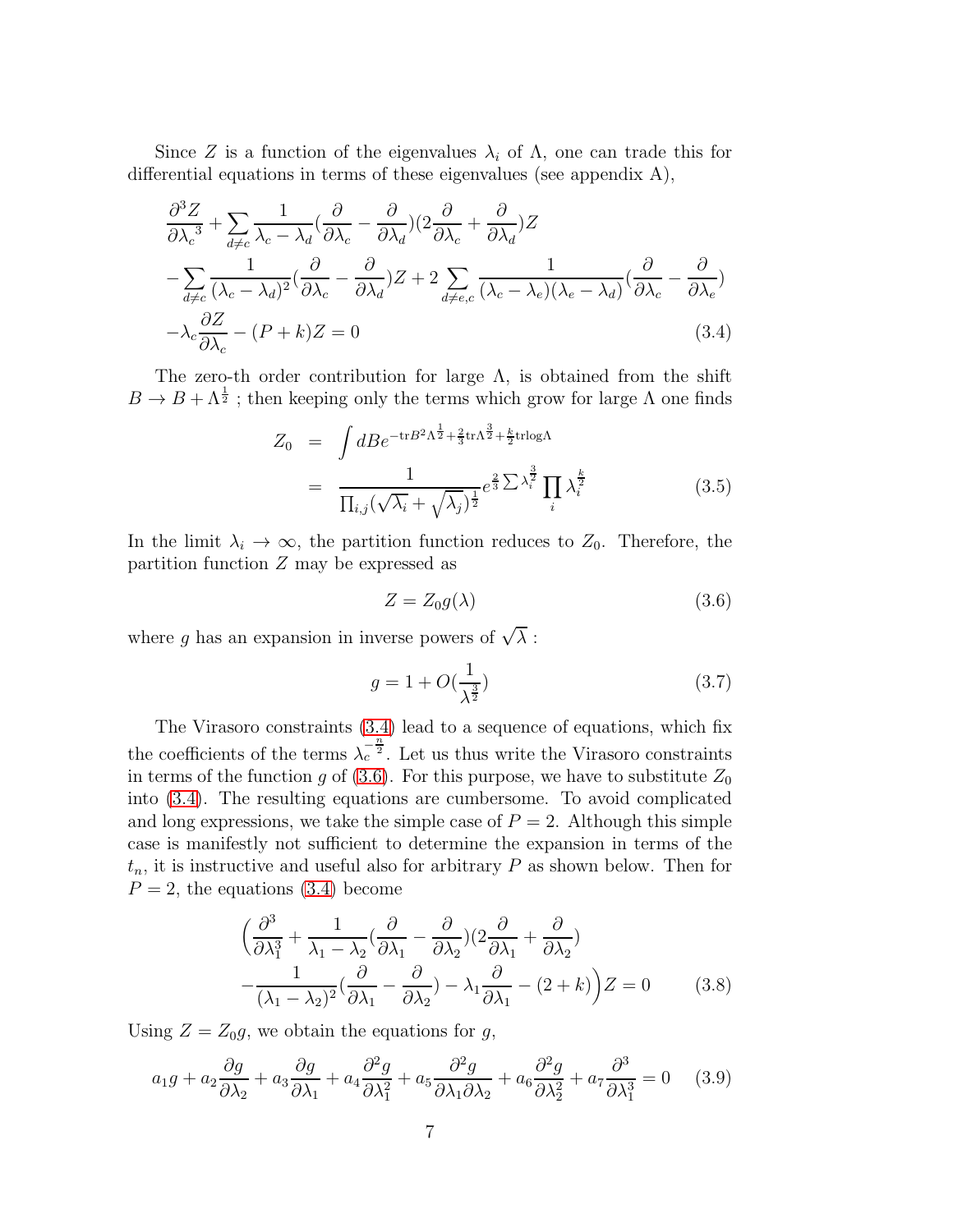where

$$
a_1 = \frac{1}{\sqrt{\lambda_1}\lambda_2} \left( \frac{1-2k}{4} \right) + \frac{1}{\lambda_1} \left( \frac{1-2k}{2\sqrt{\lambda_2}} - \frac{(2k-1)(2k-5)}{16\lambda_2^2} \right)
$$
  
+ 
$$
\frac{1}{\lambda_1^{\frac{3}{2}}} \left( \frac{5-24k+12k^2}{16} + \frac{k-1}{2\lambda_2^{\frac{3}{2}}} \right) + \frac{1}{\lambda_1^2} \left( -\frac{(k-1)(2k-3)}{4\lambda_2} \right)
$$
  
+ 
$$
\frac{1}{\lambda_1^{\frac{5}{2}}} \left( \frac{k-1}{\lambda_2^{\frac{1}{2}}} \right) + \frac{1}{\lambda_1^3} \left( \frac{(2k-1)(2k-5)(2k-9)}{64} \right)
$$
  
+ 
$$
\frac{-1+16k-12k^2}{32\lambda_1^{\frac{5}{2}}} \frac{1}{\sqrt{\lambda_1} + \sqrt{\lambda_2}}
$$
(3.10)

<span id="page-8-1"></span>
$$
a_2 = \frac{1}{2} \frac{1}{\sqrt{\lambda_1} + \sqrt{\lambda_2}} - \frac{3}{2} \cdot \frac{1}{\sqrt{\lambda_1} - \sqrt{\lambda_2}} + \frac{1 - 2k}{2\lambda_1\lambda_2} + \frac{1}{\lambda_1^{\frac{3}{2}}\sqrt{\lambda_2}} - \frac{3k}{4\lambda_1^{\frac{3}{2}}} \frac{1}{\sqrt{\lambda_1} + \sqrt{\lambda_2}} + \frac{1 - \frac{3}{4}k}{\lambda_1^{\frac{3}{2}}} \frac{1}{\sqrt{\lambda_1} - \sqrt{\lambda_2}} + \frac{1}{4\lambda_1(\sqrt{\lambda_1} - \sqrt{\lambda_2})^2} (3.11)
$$

<span id="page-8-2"></span>
$$
a_3 = 2\lambda_1 + \frac{3k}{\sqrt{\lambda_1}} - \frac{1}{2} \frac{1}{\sqrt{\lambda_1} + \sqrt{\lambda_2}} + \frac{3}{2} \cdot \frac{1}{\sqrt{\lambda_1} - \sqrt{\lambda_2}}
$$
  
+ 
$$
\frac{15 - 36k + 12k^2}{16\lambda_1^2} + \frac{1 - 2k}{4\lambda_1\lambda_2}
$$
  
- 
$$
\frac{3k}{4\lambda_1^{\frac{3}{2}}} \frac{1}{\sqrt{\lambda_1} + \sqrt{\lambda_2}} - \frac{1 - \frac{3}{4}k}{\lambda_1^{\frac{3}{2}}} \frac{1}{\sqrt{\lambda_1} - \sqrt{\lambda_2}} - \frac{1}{4\lambda_1(\sqrt{\lambda_1} - \sqrt{\lambda_2})^2} (3.12)
$$
  
- 
$$
3(1 - 2k) \qquad 1 \qquad 1
$$

<span id="page-8-3"></span>
$$
a_4 = 3\sqrt{\lambda_1} - \frac{3(1-2k)}{4\lambda_1} - \frac{1}{2\sqrt{\lambda_1}(\sqrt{\lambda_1} + \sqrt{\lambda_2})} + \frac{1}{\sqrt{\lambda_1}(\sqrt{\lambda_1} - \sqrt{\lambda_2})}
$$
(3.13)

$$
a_5 = a_6 = -\frac{1}{\lambda_1 - \lambda_2} \tag{3.14}
$$

$$
a_7 = 1 \tag{3.15}
$$

We now return to general P (not simply  $P = 2$ ) and define the parameters  $t_n$  as

<span id="page-8-0"></span>
$$
t_n = \sum_{i=1}^{P} \frac{1}{\lambda_i^{n + \frac{1}{2}}} \tag{3.16}
$$

in which *n* takes both integer and half-integer values ( $n = 0, \frac{1}{2}$ )  $\frac{1}{2}$ , 1,  $\frac{3}{2}$  $\frac{3}{2}, \cdots$ ). Note that only integers appear in the Kontsevich model. The appearance of half-integers is a characteristic of the present model with a logarithmic potential. The derivatives with respect to  $\lambda_j$  are replaced by

$$
\frac{\partial}{\partial \lambda_j} = \sum_n \frac{\partial t_n}{\partial \lambda_j} \frac{\partial}{\partial t_n} = -\sum_n (n + \frac{1}{2}) \frac{1}{\lambda_j^{n + \frac{3}{2}}} \frac{\partial}{\partial t_n}
$$
(3.17)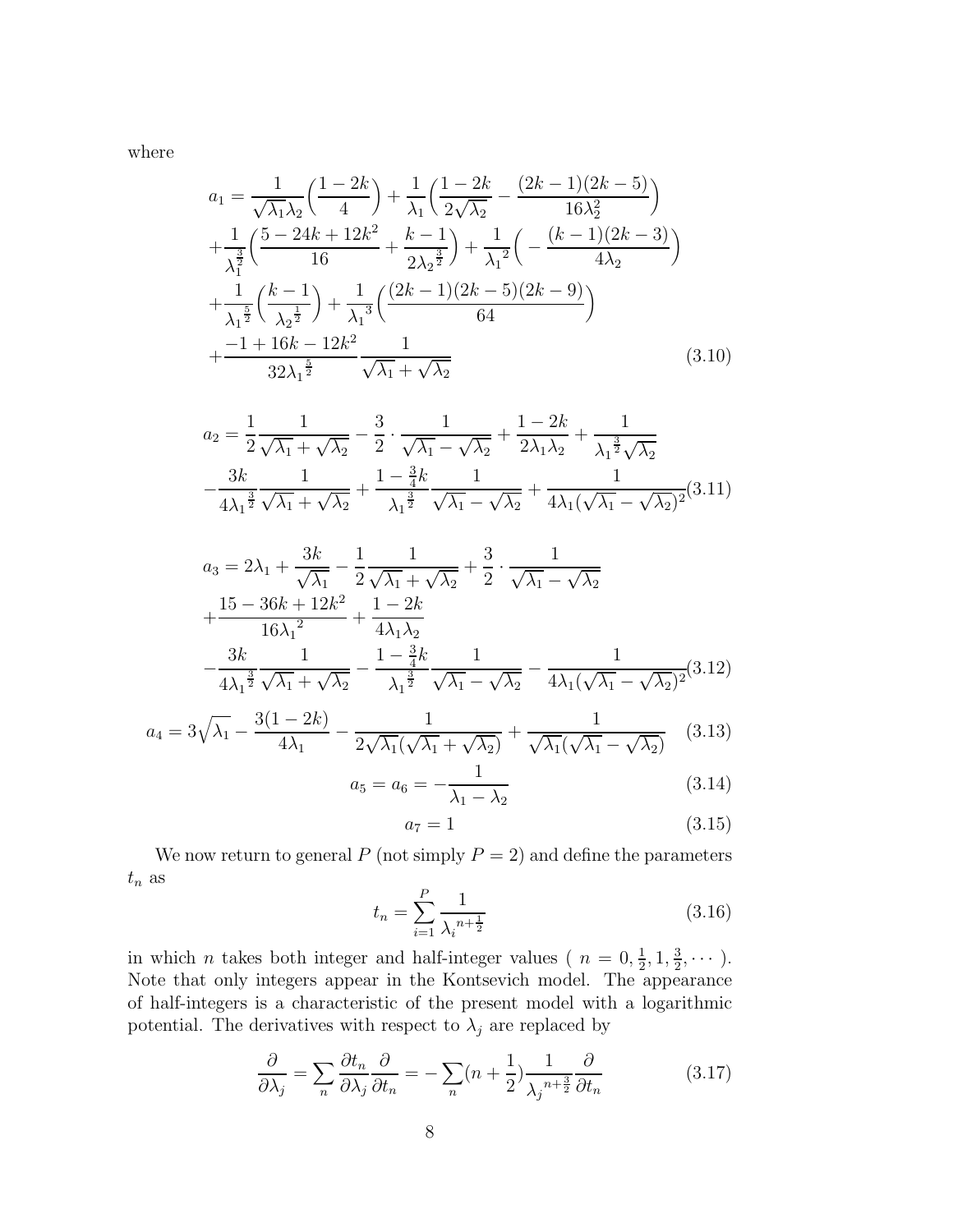$$
\frac{\partial^2}{\partial \lambda_j^2} = \sum_n \frac{(n + \frac{1}{2})(n + \frac{3}{2})}{\lambda_j^{n + \frac{5}{2}}} \frac{\partial}{\partial t_n} + \sum_n \sum_m \frac{(n + \frac{1}{2})(m + \frac{1}{2})}{\lambda_j^{m + n + 3}} \frac{\partial^2}{\partial t_n \partial t_m} \tag{3.18}
$$

$$
\frac{\partial^2}{\partial \lambda_1 \partial \lambda_2} = \sum_n \sum_m \frac{(n + \frac{1}{2})(m + \frac{1}{2})}{\lambda_1^{n + \frac{3}{2}} \lambda_2^{m + \frac{3}{2}}} \tag{3.19}
$$

$$
\frac{\partial^3}{\partial \lambda_1^3} = -\sum_n \frac{(n+\frac{1}{2})(n+\frac{3}{2})(n+\frac{5}{2})}{\lambda_1^{n+\frac{7}{2}}} \frac{\partial}{\partial t_n}
$$

$$
- \sum_n \sum_m \frac{(n+\frac{1}{2})(m+\frac{1}{2})(2n+m+\frac{9}{2})}{\lambda_1^{n+m+4}} \frac{\partial^2}{\partial t_n \partial t_m}
$$

$$
- \sum_n \sum_m \sum_j \frac{(n+\frac{1}{2})(m+\frac{1}{2})(j+\frac{1}{2})}{\lambda_1^{n+m+j+\frac{9}{2}}} \frac{\partial^3}{\partial t_n \partial t_m \partial t_j} \qquad (3.20)
$$

where  $n, m, j = 0, \frac{1}{2}$  $\frac{1}{2}$ , 1,  $\frac{3}{2}$  $\frac{3}{2}, 2, \cdots$ 

Returning now to  $P = 2$ , at lowest order in the  $1/\sqrt{\lambda_1}$  expansion,  $a_1$ becomes

$$
a_1 \sim \frac{1}{\sqrt{\lambda_1}} \left( \frac{1}{4} (\frac{1}{\sqrt{\lambda_1}} + \frac{1}{\sqrt{\lambda_2}})^2 - \frac{k}{2} (\frac{1}{\lambda_1} + \frac{1}{\lambda_2}) \right) + O(\frac{1}{\lambda_1})
$$
(3.21)

This may be expressed in terms of the  $t_n$  in [\(3.16\)](#page-8-0) as,

$$
a_1 \sim \frac{1}{\sqrt{\lambda_1}} \left(\frac{1}{4}t_0^2 - \frac{k}{2}t_1\right) \tag{3.22}
$$

$$
a_2 \frac{\partial}{\partial \lambda_2} \sim -\frac{1}{\sqrt{\lambda_1}} \left(\frac{1}{2} t_1 \frac{\partial}{\partial t_0} + t_{\frac{3}{2}} \frac{\partial}{\partial t_{\frac{1}{2}}} + \cdots\right)
$$
 (3.23)

$$
a_3 \frac{\partial}{\partial \lambda_1} \sim 2\lambda_1 \frac{\partial}{\partial \lambda_1} \sim -\frac{1}{\sqrt{\lambda_1}} \frac{\partial}{\partial t_0}
$$
 (3.24)

We have considered only the case  $P = 2$ , but this simple calculation is enough to determine correctly the coefficients of  $t_0^2$  and  $t_1$ , which are defined as the sum of  $\lambda_i^n$  up to  $i = P$  as [\(3.16\)](#page-8-0).

The coefficients  $a_4, a_5, a_6, a_7$  do not appear yet at this order since the multiplications of derivatives in [\(3.9\)](#page-7-2) give higher orders in  $\lambda_1^{-1}$ . Then, we obtain the first equation of order  $\lambda_1^{-1/2}$ ,

$$
\left(-\frac{\partial}{\partial t_0} + \frac{1}{4}t_0^2 - \frac{k}{2}t_{\frac{1}{2}} + \sum_{n=0,\frac{1}{2},1,\dots} (n+\frac{1}{2})t_{n+1}\frac{\partial}{\partial t_n}\right)g = 0\tag{3.25}
$$

Using  $F = \log q$ , it becomes

$$
\frac{\partial F}{\partial t_0} = \frac{1}{4}t_0^2 - \frac{k}{2}t_{\frac{1}{2}} + \sum_{n=0,\frac{1}{2},1,\dots} (n+\frac{1}{2})t_{n+1}\frac{\partial F}{\partial t_n}
$$
(3.26)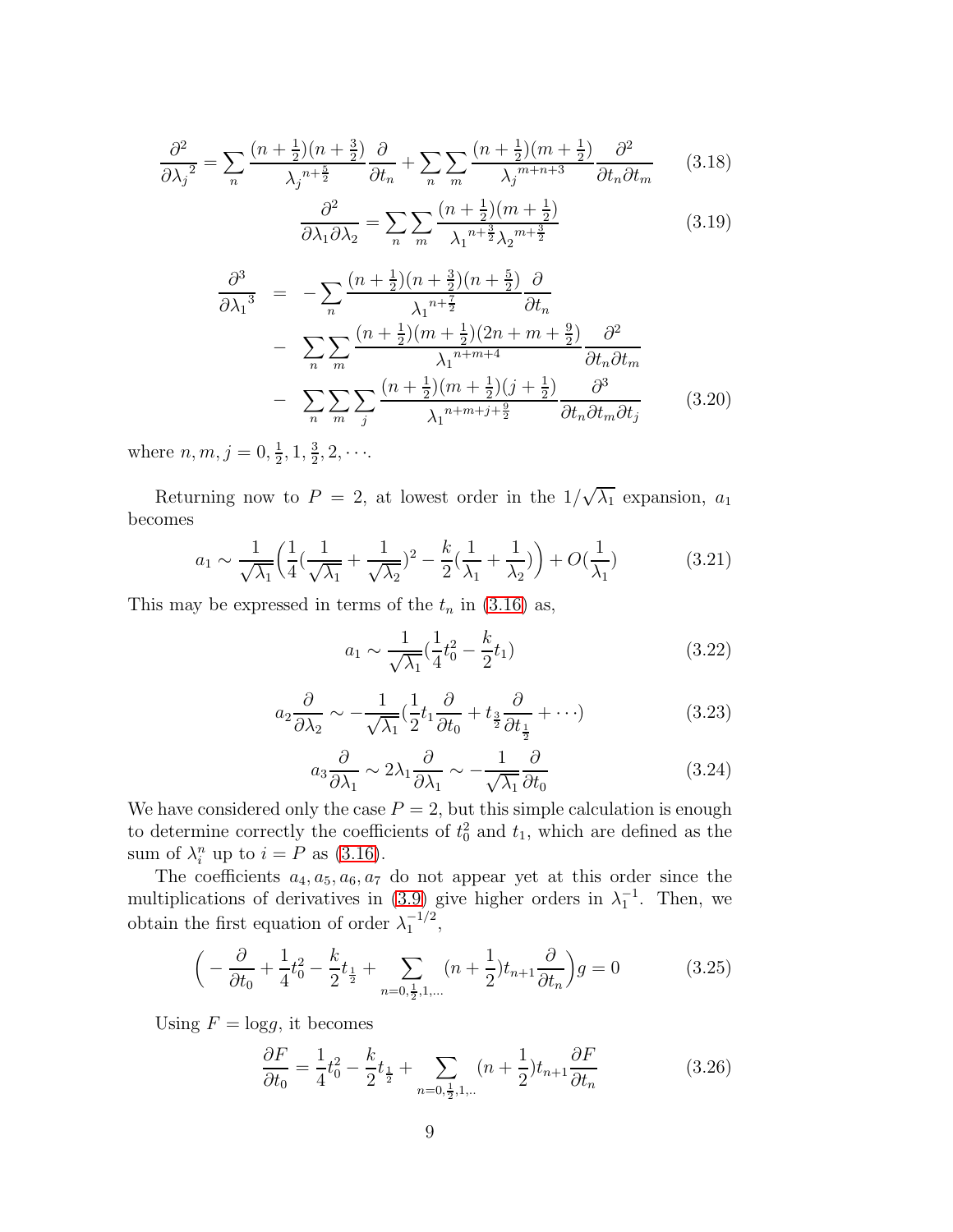For the next order  $\lambda_1^{-1}$ , we need to evaluate  $a_1$  for  $N = 3$ , since the  $N = 2$ results are not sufficient to determine the coefficients of  $t_n$  which appear in the equation. We obtain

$$
a_1 = \frac{1}{\sqrt{\lambda_1}} \left( (\frac{1}{4} - \frac{k}{2}) (\frac{1}{\lambda_2} + \frac{1}{\lambda_3}) + \frac{1}{2\sqrt{\lambda_2\lambda_3}} \right) + \frac{1}{\lambda_1} \left( (\frac{1}{2} - k) (\frac{1}{\sqrt{\lambda_2}} + \frac{1}{\sqrt{\lambda_3}}) + \frac{(-5 + 12k - 4k^2)}{16} (\frac{1}{\lambda_2^2} + \frac{1}{\lambda_3^2}) + (-\frac{1}{2} + \frac{k}{2}) (\frac{1}{\lambda_2\lambda_3} + \frac{1}{\lambda_3^2 \sqrt{\lambda_2}} + \frac{1}{\lambda_2^3 \sqrt{\lambda_3}}) \right)
$$
(3.27)

From  $(3.11), (3.12)$  $(3.11), (3.12)$  and  $(3.13),$  we obtain the second equation, involving now a derivative with respect to the  $t_{\frac{1}{2}}$ ,

$$
\begin{split}\n&\left(-2\frac{\partial}{\partial t_{\frac{1}{2}}}-kt_{0}+\frac{k}{4}t_{\frac{1}{2}}^{2}+\frac{k}{2}t_{0}t_{1}-\frac{1}{4}t_{0}^{2}t_{\frac{1}{2}}-\frac{1}{16}t_{\frac{3}{2}}-\frac{1}{4}k^{2}t_{\frac{3}{2}}\right.\\&\left. -\sum_{n=0,\frac{1}{2},1,\dots}(2n+1)t_{n+\frac{1}{2}}\frac{\partial}{\partial t_{n}}+k\sum_{n=0,\frac{1}{2},1,\dots}(n+\frac{1}{2})t_{n+2}\frac{\partial}{\partial t_{n}}\right.\\&\left. -\frac{1}{2}\sum_{-i-j+k=-\frac{3}{2}}(k+\frac{1}{2})t_{i}t_{j}\frac{\partial}{\partial t_{k}}-\frac{1}{2}\sum_{-i+j+k=-\frac{5}{2}}(j+\frac{1}{2})(k+\frac{1}{2})t_{i}\frac{\partial^{2}}{\partial t_{j}\partial t_{k}}\right)g=0\end{split} \tag{3.28}
$$

The next order is proportional to  $\lambda_1^{-\frac{3}{2}}$ , and we obtain

$$
\left(-3\frac{\partial}{\partial t_1} - \frac{1}{16} - \frac{3}{4}k^2 + \frac{k-1}{2}t_0t_{\frac{1}{2}}\right) - \sum_{n=0,\frac{1}{2},1,\dots} \left(\frac{1}{2} + n\right)t_n \frac{\partial}{\partial t_n} - \sum_{n=0,\frac{1}{2},1,\dots} \left(n + \frac{1}{2}\right)t_{n+\frac{3}{2}} \frac{\partial}{\partial t_n}\right)g = 0 \quad (3.29)
$$

These equations determine the free energy  $F = \log g$  as up to order  $O(\lambda^{-\frac{9}{2}}),$ 

<span id="page-10-0"></span>
$$
F = \frac{1}{12}t_0^3 + \frac{1}{48}t_1 + \frac{1}{2}kt_0t_{\frac{1}{2}} + \frac{1}{4}k^2t_1
$$
  
+ 
$$
\frac{1}{24}t_0^3t_1 + (\frac{1}{192} + \frac{1}{16}k^2)t_1^2 + \frac{1}{4}kt_0t_{\frac{1}{2}}t_1 + \frac{1}{24}kt_{\frac{1}{2}}^3 + (\frac{1}{32} + \frac{3}{8}k^2)t_0t_2 + \frac{1}{4}kt_0^2t_{\frac{3}{2}}
$$
  
+ 
$$
\frac{1}{4}k^2t_{\frac{1}{2}}t_{\frac{3}{2}} + \frac{1}{6}(k+k^3)t_{\frac{5}{2}}
$$
  
+ 
$$
\frac{1}{64}t_0^4t_2 + \frac{1}{6}kt_0^3t_{\frac{5}{2}} + \frac{1}{48}t_0^3t_1^2 + (\frac{5}{128} + \frac{15}{32}k^2)t_0^2t_3
$$
  
+ 
$$
\frac{3}{16}kt_0^2t_{\frac{1}{2}}t_2 + \frac{1}{4}kt_0^2t_1t_{\frac{3}{2}} + \frac{1}{2}(k+k^3)t_0t_{\frac{7}{2}} + \frac{1}{12}k^2t_0t_{\frac{1}{2}}t_{\frac{5}{2}}
$$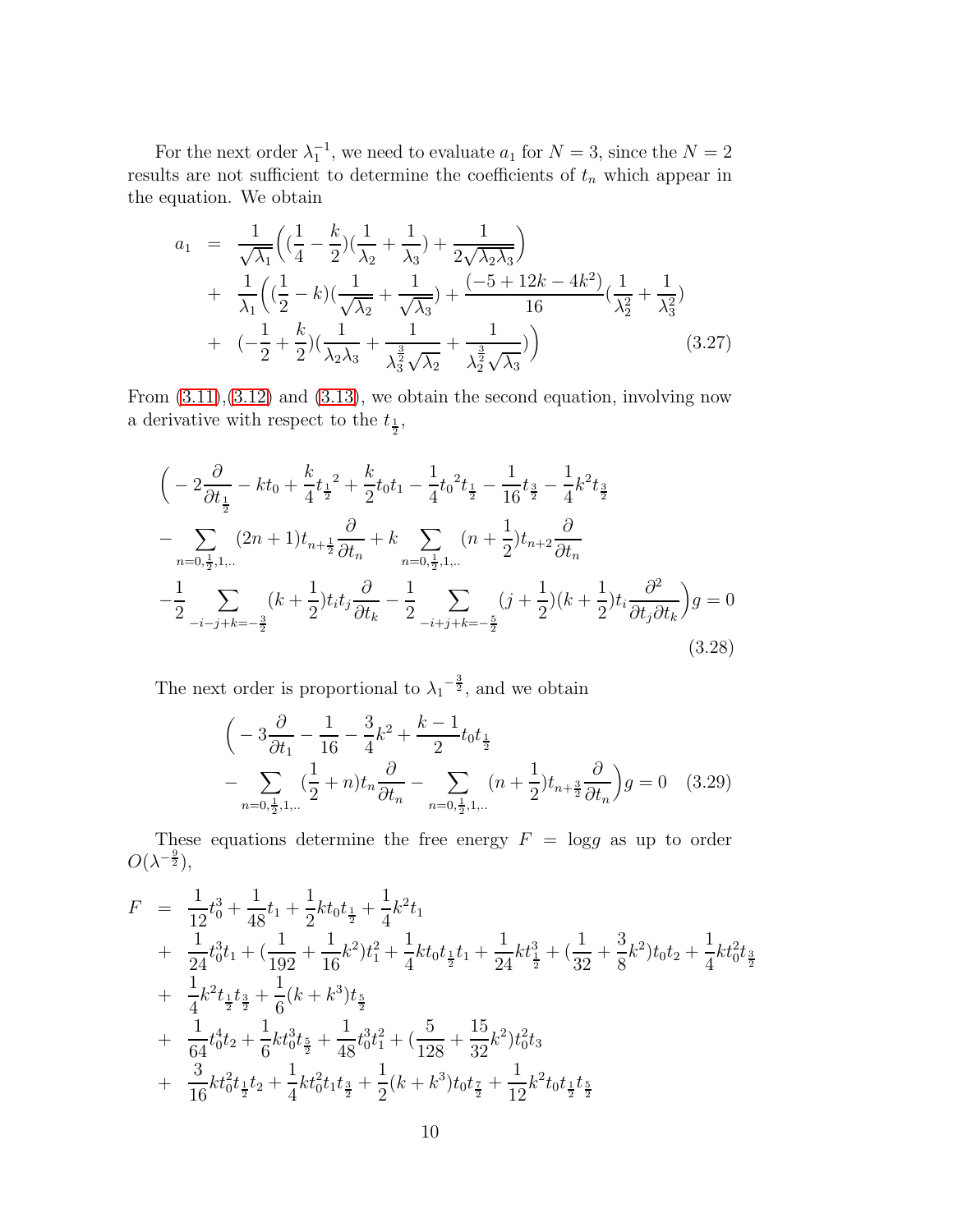+ 
$$
(\frac{1}{32} + \frac{3}{8}k^2)t_0t_1t_2 + \frac{1}{4}k^2t_0t_{\frac{3}{2}}^2 + \frac{1}{8}kt_0t_{\frac{1}{2}}^2t_{\frac{3}{2}} + \frac{1}{8}kt_0t_{\frac{1}{2}}t_1^2
$$
  
+  $\frac{1}{14}(\frac{73}{32}k + \frac{43}{8}k^3)t_{\frac{1}{2}}t_3 + \frac{3}{16}k^2t_{\frac{1}{2}}^2t_2 + \frac{1}{4}k^2t_{\frac{1}{2}}t_1t_3 + \frac{1}{6}(k + k^3)t_1t_{\frac{5}{2}}$   
+  $(\frac{1}{576} + \frac{1}{48}k^2)t_1^3 + (\frac{1}{8}k + \frac{1}{4}k^3)t_{\frac{3}{2}}t_2 + \frac{1}{9}(\frac{105}{1024} + \frac{607}{128}k^2 + \frac{169}{64}k^4)t_4$   
+  $\frac{1}{24}kt_{\frac{1}{2}}^3t_1$  (3.30)

This expression is consistent with the previous result [\[4\]](#page-33-3). Note that the parameters  $t_n$  with the half-integers  $n, t_{\frac{1}{2}}, t_{\frac{3}{2}}, ...$ , appear together with the coefficients proportional to k. When k goes to zero, the free energy F of [\(3.30\)](#page-10-0) reduces to the Kontsevich free energy. Another remarkable propertiy of  $(3.30)$  is that when k is of order P, many terms are of the same order in the large P limit. The leading order is  $P^2$  which gives genus zero contributions. We will discuss the large P limit in a later section from a different approach based on integral equations.

To express these equations in compact form, it is convenient to introduce the differential operators  $J_n^{(k)}$ , obtained as follows [\[31\]](#page-35-5).

$$
J_m^{(1)}(x) = \frac{\partial}{\partial x_m} - mx_{-m}, \quad (m = ..., -2, -1, 0, 1, 2, ...)
$$
 (3.31)

and  $x_m = 0$  for  $x \ge 0$ . We define  $J_m^{(k)}$   $(k > 1)$  from  $J_m^{(1)}$  as

$$
J_m^{(2)} = \sum_{i+j=m} : J_i^{(1)} J_j^{(1)} : \tag{3.32}
$$

where  $:\cdots:$  means normal ordering, i.e. pulling the differential operator to the right. Then we obtain

$$
J_m^{(2)} = \sum_{i+j=m} \frac{\partial^2}{\partial x_i \partial x_j} + 2 \sum_{-i+j=m} ix_i \frac{\partial}{\partial x_j} + \sum_{-i-j=m} (ix_i)(jx_j) \tag{3.33}
$$

<span id="page-11-0"></span>
$$
J_m^{(3)} = \sum_{i+j+k=m} : J_i^{(1)} J_j^{(1)} J_k^{(1)} :
$$
  
= 
$$
\sum_{i+j+k=m} \frac{\partial^3}{\partial x_i \partial x_j \partial x_k} + 3 \sum_{-i+j+k=m} ix_i \frac{\partial^2}{\partial x_j \partial x_k}
$$
  
+ 
$$
3 \sum_{-i-j+k=m} (ix_i)(jx_j) \frac{\partial}{\partial x_k} + \sum_{-i-j-k=m} (ix_i)(jx_j)(kx_k) (3.34)
$$

where  $i, j, k = 1, 2, 3, ...$ 

By setting

$$
x_n = \frac{1}{n} t_{\frac{n-1}{2}},\tag{3.35}
$$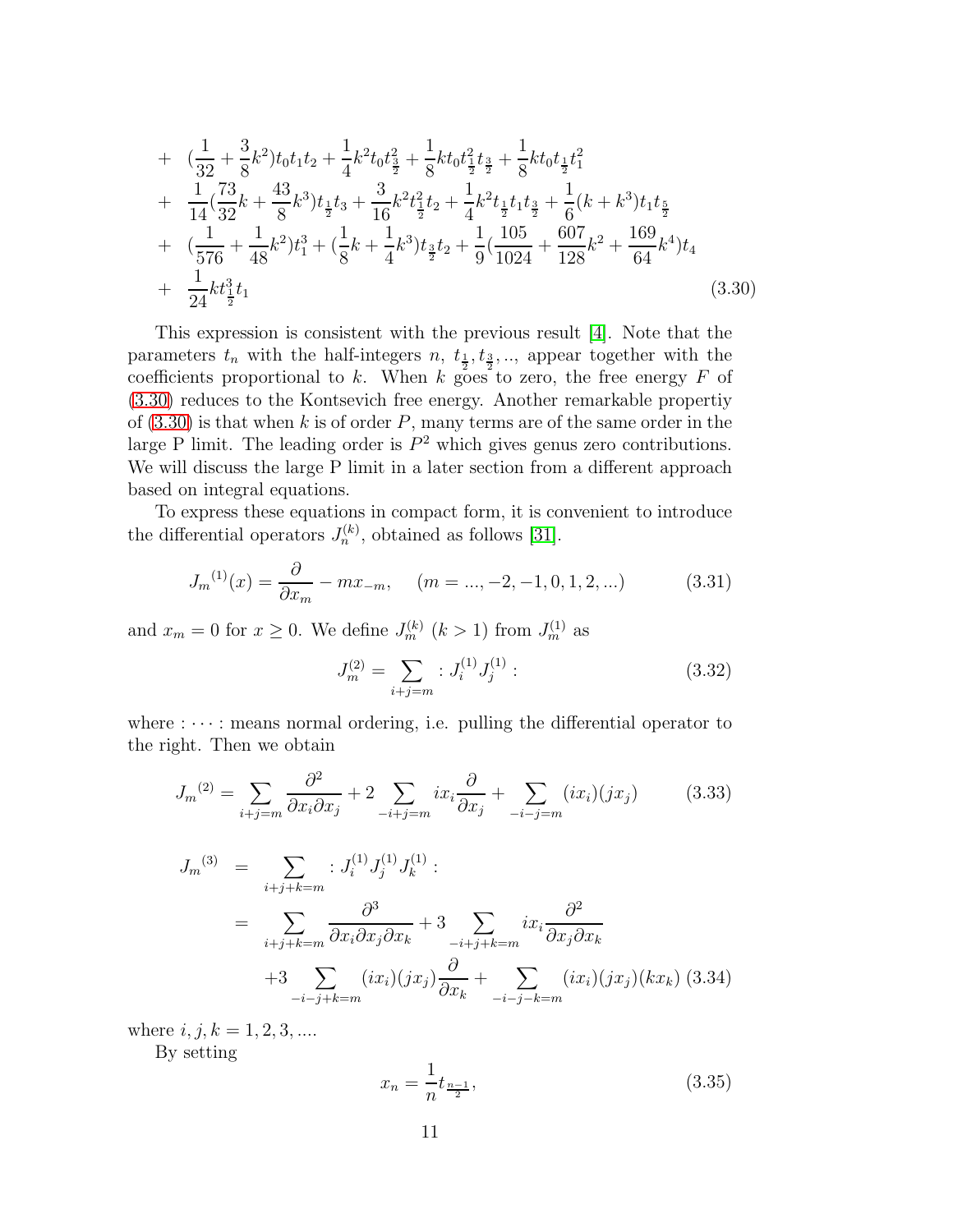we find

$$
J_{-4}^{(2)} = 2t_0 t_1 + t_{\frac{1}{2}}^2 + 4 \sum_{n=0, \frac{1}{2}, 1, \dots} (n + \frac{1}{2}) t_{n+2} \frac{\partial}{\partial t_n}
$$
(3.36)

$$
J_{-2}^{(2)} = t_0^2 + 2 \sum_{n=0, \frac{1}{2}, 1, \dots} (2n+1)t_{n+1} \frac{\partial}{\partial t_n}
$$
 (3.37)

$$
J_{-1}^{(2)} = 4 \sum_{n=0, \frac{1}{2}, 1, \dots} (n + \frac{1}{2}) t_{n + \frac{1}{2}} \frac{\partial}{\partial t_n}
$$
(3.38)

$$
J_0^{(2)} = 4 \sum_{n=0, \frac{1}{2}, 1, \dots} (n + \frac{1}{2}) t_n \frac{\partial}{\partial t_n}
$$
 (3.39)

From [\(3.34\)](#page-11-0), we have

 $\epsilon$ 

$$
J_4^{(3)} = 3t_0^2 t_{\frac{1}{2}} + 3 \sum_{-i+j+k=-\frac{5}{2}} (2j+1)(2k+1)t_i \frac{\partial^2}{\partial t_j \partial t_k} + 3 \sum_{-i-j+k=-\frac{3}{2}} (k+\frac{1}{2}) t_i t_j \frac{\partial}{\partial t_k}
$$
 (3.40)

Then, the first equation for the Virasoro constraints is expressed by

$$
\left(-\frac{\partial}{\partial t_0} + \frac{1}{4}J_{-2}^{(2)} - \frac{k}{2}t_{\frac{1}{2}}\right)g = 0\tag{3.41}
$$

The second equation becomes

$$
\left(-2\frac{\partial}{\partial t_{\frac{1}{2}}} - kt_0 - \frac{1}{16}t_{\frac{3}{2}} - \frac{k^2}{4}t_{\frac{3}{2}} - \frac{1}{12}J^{(3)}_{-4} + \frac{k}{4}J^{(2)}_{-4} - \frac{1}{2}J^{(2)}_{-1}\right)g = 0 \quad (3.42)
$$

The third equation is expressed by

$$
\left(-3\frac{\partial}{\partial t_1} - \frac{1}{16} - \frac{3}{4}k^2 + kt_0t_{\frac{1}{2}} - \frac{1}{4}J_0^{(2)} - \frac{1}{4}J_{-3}^{(2)}\right)g = 0\tag{3.43}
$$

The differential operator  $J_m^{(3)}$  appears only for the equation of order  $\lambda_1^{-n}$  $(n=1,2,3,...)$ . This is similar to the p-spin generalized Kontsevich model without logarithmic term, where spin 0 equations are described by  $J_n^{(2)}$  and the spin non-zero equation of motion is described by  $J_m^{(3)}$  [\[33\]](#page-35-6).

If we denote the differential operator  $\frac{1}{4}J_{2m}^{(2)}$  as  $L_m$ :

$$
L_n = \frac{1}{4} J_{2n}^{(2)} \tag{3.44}
$$

those  $L_n$  have the commutation relations

$$
[L_n, L_m] = (n - m)L_{n+m} \tag{3.45}
$$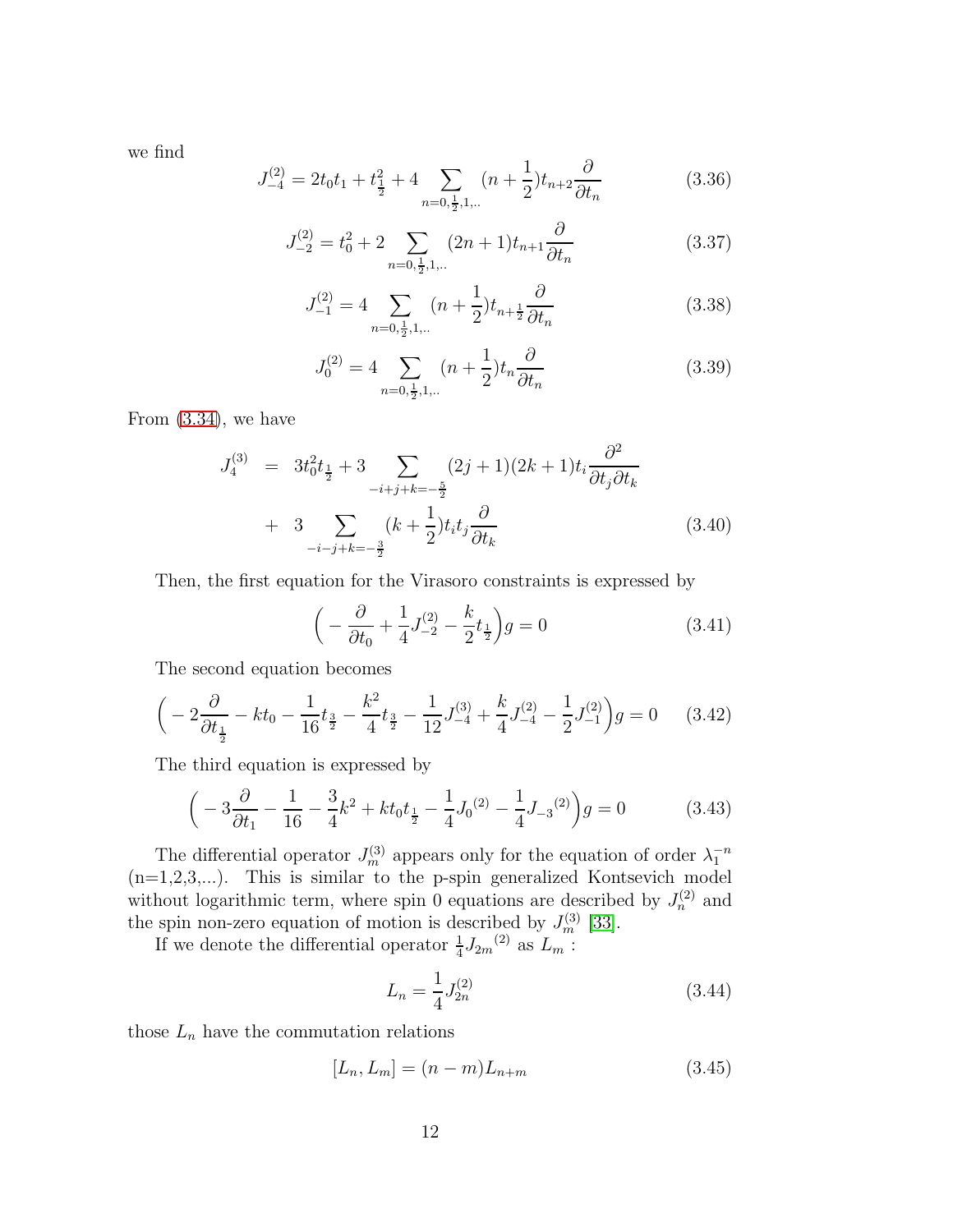## 4 Integral equation for the Airy matrix model

For the unitary matrix model the large N limit may be solved by a Riemann-Hilbert integral equation [\[11\]](#page-33-10). We apply here the same technique to the Kontsevich model with a logarithmic potential.

When  $k=0$  (the Kontsevich model), the equation of motion reduces to a simpler second order equation. Let us first consider the  $k = 0$  case as an exercise, following [\[11\]](#page-33-10).

<span id="page-13-0"></span>
$$
\frac{\partial^2 Z}{\partial \lambda_c^2} + \sum_d \frac{1}{\lambda_c - \lambda_d} \left( \frac{\partial}{\partial \lambda_c} - \frac{\partial}{\partial \lambda_d} \right) Z - \lambda_c Z = 0 \tag{4.1}
$$

Changing to the free energy  $W$ 

$$
Z = e^{PW} \tag{4.2}
$$

(the original Gaussian matrices were  $N \times N$ , but the dual matrices are  $P \times P$ ), and

$$
\frac{\partial Z}{\partial \lambda_c} = P\left(\frac{\partial W}{\partial \lambda_c}\right) Z = PW_c Z. \tag{4.3}
$$

Introducing the density of eigenvalues

$$
\rho(x) = \frac{1}{P} \sum_{a} \delta(x - \lambda_a) \tag{4.4}
$$

we consider W as a functional of  $\rho$  from which one obtains  $W_a$  as

$$
Wa = w(x)|_{x=\lambda_a} \tag{4.5}
$$

with

$$
w(x) = \frac{1}{P} \frac{d}{dx} \frac{\delta W}{\delta \rho(x)}
$$
(4.6)

The second derivative in [\(4.1\)](#page-13-0) leads to two terms, but in the large P-limit the leading one is simply  $w(x)^2$ , leading to the integral equation

<span id="page-13-1"></span>
$$
w^{2}(x) + \int_{a}^{b} dy \rho(y) \frac{w(x) - w(y)}{x - y} = x \tag{4.7}
$$

We define  $f$  and  $F$  as

$$
f(z) = \int_{a}^{b} dx \frac{\rho(x)}{z - x}
$$
 (4.8)

$$
F(z) = \int_{a}^{b} dx \frac{\rho(x)w(x)}{z - x}.
$$
 (4.9)

Inside the cut  $z \in [a, b]$ ,

$$
ReF(z) = w^{2}(z) + w(x)Ref(z) - z
$$
\n(4.10)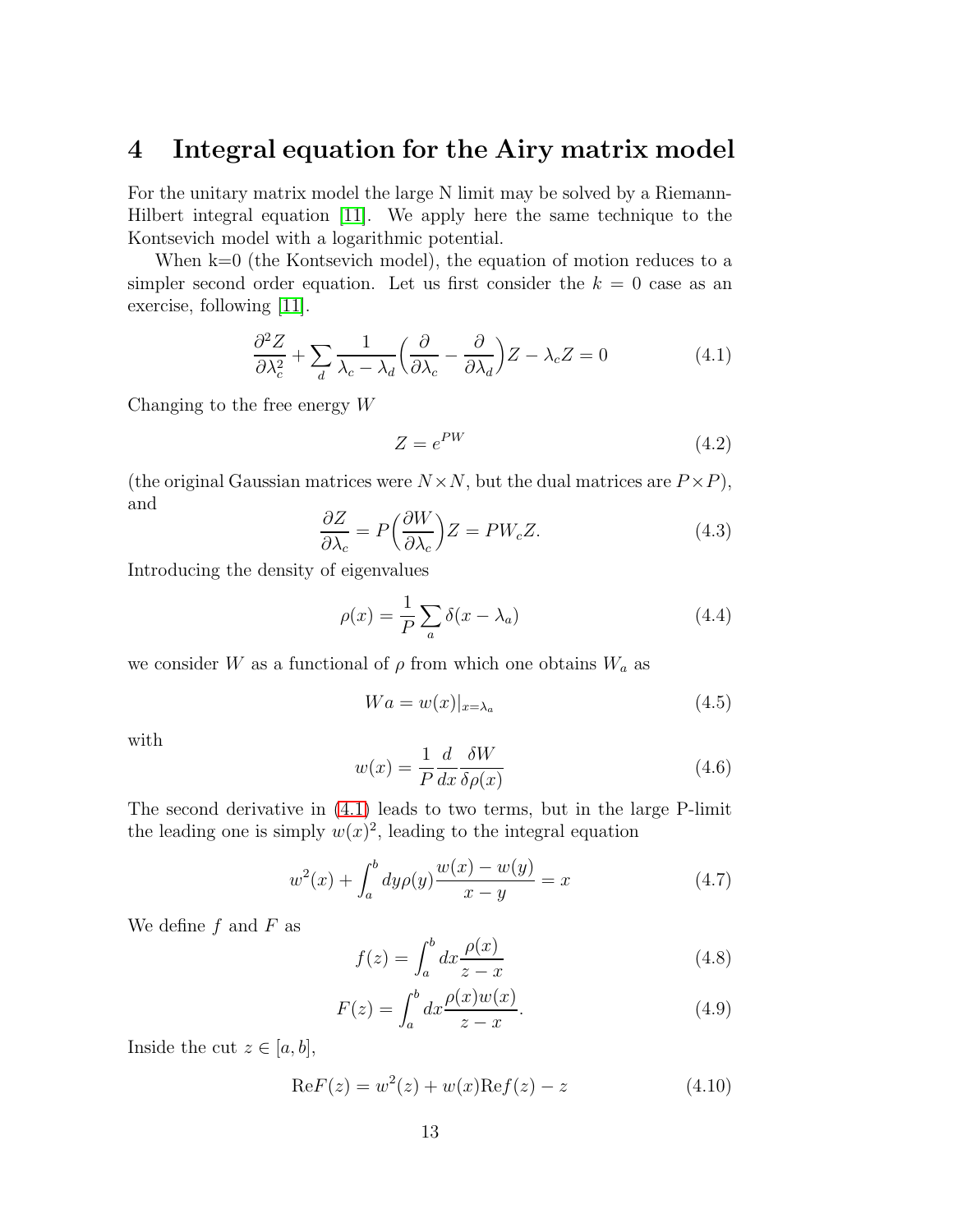and for  $z \in [-\infty, \infty]$ ,

$$
\mathrm{Im}F(z) = w(z)\mathrm{Im}f(z) \tag{4.11}
$$

We make the ansatz

<span id="page-14-0"></span>
$$
F(z) = w2(z) + w(z)f(z) - z
$$
 (4.12)

leading to

<span id="page-14-1"></span>
$$
\text{Im}w(\text{Re}f + 2\text{Re}w) = 0 \quad z \in [-\infty, \infty], \tag{4.13}
$$

$$
(\text{Im}w)(\text{Im}w + \text{Im}f) = 0 \quad z \in [a, b]
$$
\n
$$
(4.14)
$$

From [\(4.12\)](#page-14-0), in the  $z \to \infty$  limit, we find  $F \sim 1/z$ ,  $f(z) \sim 1/z$ , and

<span id="page-14-2"></span>
$$
w(z) = \sqrt{z} - \frac{1}{2z} + O(z^{-3/2})
$$
\n(4.15)

Since Im $w \neq 0$  for  $z \in [-\infty, -c]$ , we have from [\(4.13\)](#page-14-1),

$$
\text{Re}w = -\frac{1}{2}\text{Re}f\tag{4.16}
$$

This is equivalent to

Im
$$
(w(z)\sqrt{z+c}) = -\frac{1}{2}f(z)\sqrt{-z-c}
$$
  $(z \in [-\infty, -c])$  (4.17)

Then by dispersion relation, we get

$$
w(z)\sqrt{z+c} = -\frac{1}{2} \int dy \frac{f(y)\sqrt{-y-c}}{z-y}
$$
  
= 
$$
-\frac{1}{2\pi} \int_{-\infty}^{-c} dy \int_{a}^{b} dx \frac{\rho(x)\sqrt{-y-c}}{(y-x)(z-y)}
$$
(4.18)

Noting that

$$
\int_{-\infty}^{-c} dy \frac{\sqrt{-y-c}}{(y-x)(z-y)} = \int_{c}^{\infty} dt \frac{\sqrt{t-c}}{(t+x)(t+z)}
$$
\n
$$
= \frac{\pi}{\sqrt{z+c} + \sqrt{x+c}}
$$
\n(4.19)

Adding the integral constant  $z + \frac{c}{2}$  $\frac{c}{2}$ , which is determined from the asymptotic behavior of [\(4.15\)](#page-14-2), we get

$$
w(z)\sqrt{z+c} = z + \frac{c}{2} - \frac{1}{2} \int_{a}^{b} dy \frac{\rho(y)}{\sqrt{z+c} + \sqrt{y+c}}
$$
(4.20)

and the parameter  $c$  is determined from the condition that there is no pole at  $z = -c$ ,

<span id="page-14-3"></span>
$$
c = -\int_{a}^{b} dy \frac{\rho(y)}{\sqrt{y+c}} \tag{4.21}
$$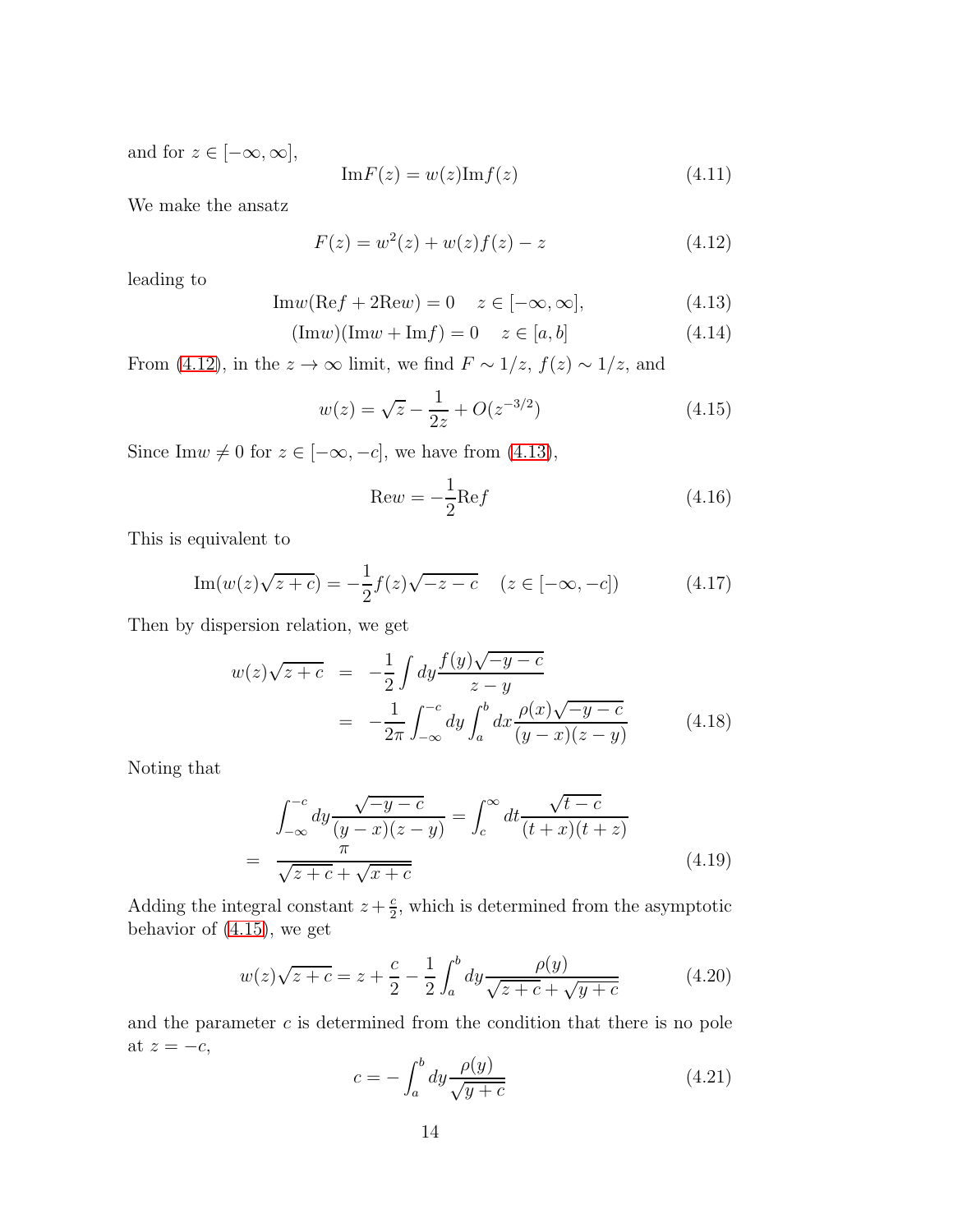Thus we obtain

<span id="page-15-0"></span>
$$
w(z) = \sqrt{z + c} + \frac{1}{2} \int_{a}^{b} dy \frac{\rho(y)}{(\sqrt{z + c} + \sqrt{y + c})\sqrt{y + c}}
$$
(4.22)

This function  $w(x)$  is indeed a solution of the integral equation [\(4.7\)](#page-13-1). The square of the second term, the part of the integration in [\(4.22\)](#page-15-0), cancels with the second term of  $(4.7)$ , and the parameter c is given by  $(4.21)$ .

By further integration over  $\rho(x)$ , we find the free energy W,

<span id="page-15-1"></span>
$$
W = \frac{2}{3} \int_{a}^{b} dz \rho(z) (z + c)^{\frac{3}{2}} - c \int_{a}^{b} dz \rho(z) \sqrt{z + c}
$$

$$
- \int_{a}^{b} dz \int_{a}^{b} dy \rho(z) \rho(y) \log(\sqrt{z + c} + \sqrt{y + c}) - \frac{1}{12} c^{3} \qquad (4.23)
$$

where we used

$$
\frac{\partial W}{\partial \lambda_c} = \frac{d}{dz} \frac{\delta W(\rho)}{\delta \rho(z)} = w(z)
$$
\n(4.24)

The parameter c satisfies the saddle point equation for w in  $(4.23)$ ,

<span id="page-15-2"></span>
$$
\frac{\partial W}{\partial c} = -\frac{1}{4}(c + \sum_{d} \frac{1}{\sqrt{\lambda_d + c}})^2 = 0\tag{4.25}
$$

and this is consistent with [\(4.21\)](#page-14-3).

The large P limit of the free energy  $F$  in  $(3.30)$  is obtained by the scaling  $\lambda_i \sim P^{2/3}$  and by taking each sum as order P. The order of  $t_n$  becomes

$$
t_n = \sum_{i} \frac{1}{\lambda_i^{n + \frac{1}{2}}} \sim O(P^{\frac{2}{3}(1-n)})
$$
\n(4.26)

The expansion of  $c$  in  $(4.25)$  is obtained by the recursive solution with the definition of  $t_n$   $(t_n = \sum_{i} \lambda_i^{-(\frac{1}{2}+n)}),$ 

$$
c = -\sum_{i} \frac{1}{\sqrt{\lambda_i + c}}
$$
  
= -t<sub>0</sub> -  $\frac{1}{2}$ t<sub>0</sub>t<sub>1</sub> -  $\frac{3}{8}$ t<sub>0</sub><sup>2</sup>t<sub>2</sub> -  $\frac{1}{4}$ t<sub>1</sub><sup>2</sup>t<sub>0</sub> + O( $\lambda$ <sup>-5</sup>) (4.27)

From this equation, c has to be negative, and  $\lambda > -c$ . Therefore, we have only one expansion, the large  $\Lambda$  expansion.

The free energy  $W = \log Z$  in [\(4.23\)](#page-15-1) is divided into four terms. We expand each term for small c (c is a constant expressed by  $t_n$ ),

$$
W_1 = \frac{2}{3} \sum_{i} (\lambda_i + c)^{\frac{3}{2}}
$$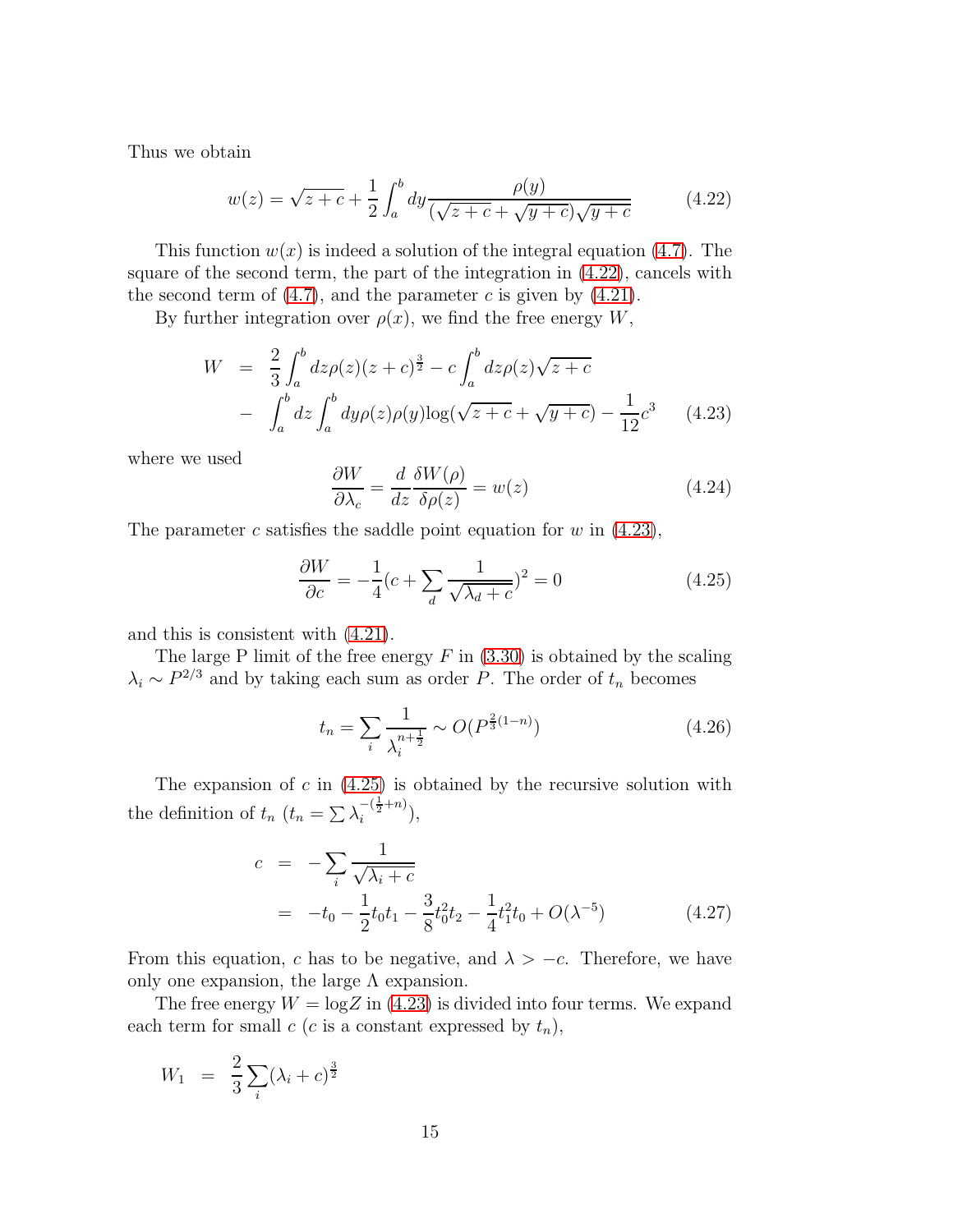$$
= \frac{2}{3}\sum_{i}\lambda_{i}^{\frac{3}{2}} + c\sum_{i}\lambda_{i}^{\frac{1}{2}} + \frac{c^{2}}{4}\sum_{i}\frac{1}{\lambda_{i}^{\frac{1}{2}}} - \frac{c^{3}}{24}\sum_{i}\frac{1}{\lambda_{i}^{\frac{3}{2}}} + \cdots
$$
  
\n
$$
W_{2} = -c\sum_{i}(\lambda_{i} + c)^{\frac{1}{2}}
$$
  
\n
$$
= -c\sum_{i}\lambda_{i}^{\frac{1}{2}} - \frac{c^{2}}{2}\sum_{i}\frac{1}{\lambda_{i}^{\frac{1}{2}}} + \frac{c^{3}}{8}\sum_{i}\frac{1}{\lambda_{i}^{\frac{3}{2}}} + \cdots
$$
  
\n
$$
W_{3} = -\frac{1}{2}\sum_{i,j}\log\left(\sqrt{\lambda_{i} + c} + \sqrt{\lambda_{j} + c}\right)
$$
  
\n
$$
= -\frac{1}{2}\sum_{i,j}\log(\sqrt{\lambda_{i}} + \sqrt{\lambda_{j}}) - \frac{c}{4}\sum_{i,j}\frac{1}{(\lambda_{i}\lambda_{j})^{\frac{1}{2}}} + \frac{c^{2}}{8}\sum_{i,j}\frac{1}{\lambda_{i}^{\frac{3}{2}}\lambda_{j}^{\frac{3}{2}}} + \cdots
$$
  
\n
$$
W_{4} = -\frac{c^{3}}{12}
$$
 (4.28)

Inserting the expression of  $c$ , we obtain  $W$ , which is the sum of these four terms,

$$
W = \frac{2}{3} \sum_{i} \lambda_i^{\frac{3}{2}} - \frac{1}{2} \sum_{i,j} \log(\sqrt{\lambda_i} + \sqrt{\lambda_j}) + \frac{1}{12} t_0^3 + \frac{1}{24} t_0^3 t_1 + O(\frac{1}{\lambda^{\frac{9}{2}}}) \tag{4.29}
$$

The first two terms are  $\log Z_0$  in [\(3.5\)](#page-7-3) and remainings are consistent with the genus zero part of F in [\(3.30\)](#page-10-0). Up to order  $1/\lambda^3$ , only  $t_0^3$  and  $t_0^3t_1$  are genus zero terms.

The free energy F is of order  $P^2$  in the large P limit. From [\(3.30\)](#page-10-0), we find in the large P limit,

$$
u = \frac{\partial^2 F}{\partial t_0^2} = \frac{1}{2}t_0 + \frac{1}{4}t_0t_1 + \frac{3}{16}t_0^2t_2 + \frac{1}{8}t_0t_1^2 + \cdots
$$
 (4.30)

Thus we find

$$
c = -2u = -2\frac{\partial^2 F}{\partial t_0^2} \tag{4.31}
$$

Therefore, we understand that  $c$  is the specific heat for the free energy  $F$ , when we interprete  $t_0$  as a temperature.

We now consider the Kontsevich model with a logarithmic term  $(k \neq 0)$ . The equations of motion in [\(3.4\)](#page-7-0) are expressed as equations for  $W$  and  $W_a$ , where

<span id="page-16-0"></span>
$$
\frac{\partial^3 Z}{\partial \lambda_c^3} = P \left( \frac{\partial^3 W}{\partial \lambda_c^3} \right) Z + 3P^2 \left( \frac{\partial^2 W}{\partial \lambda_c^2} \right) W_c Z + P^3 W_c^3 Z \tag{4.32}
$$

In the large P limit, the first and the second terms in [\(4.32\)](#page-16-0) are negligible.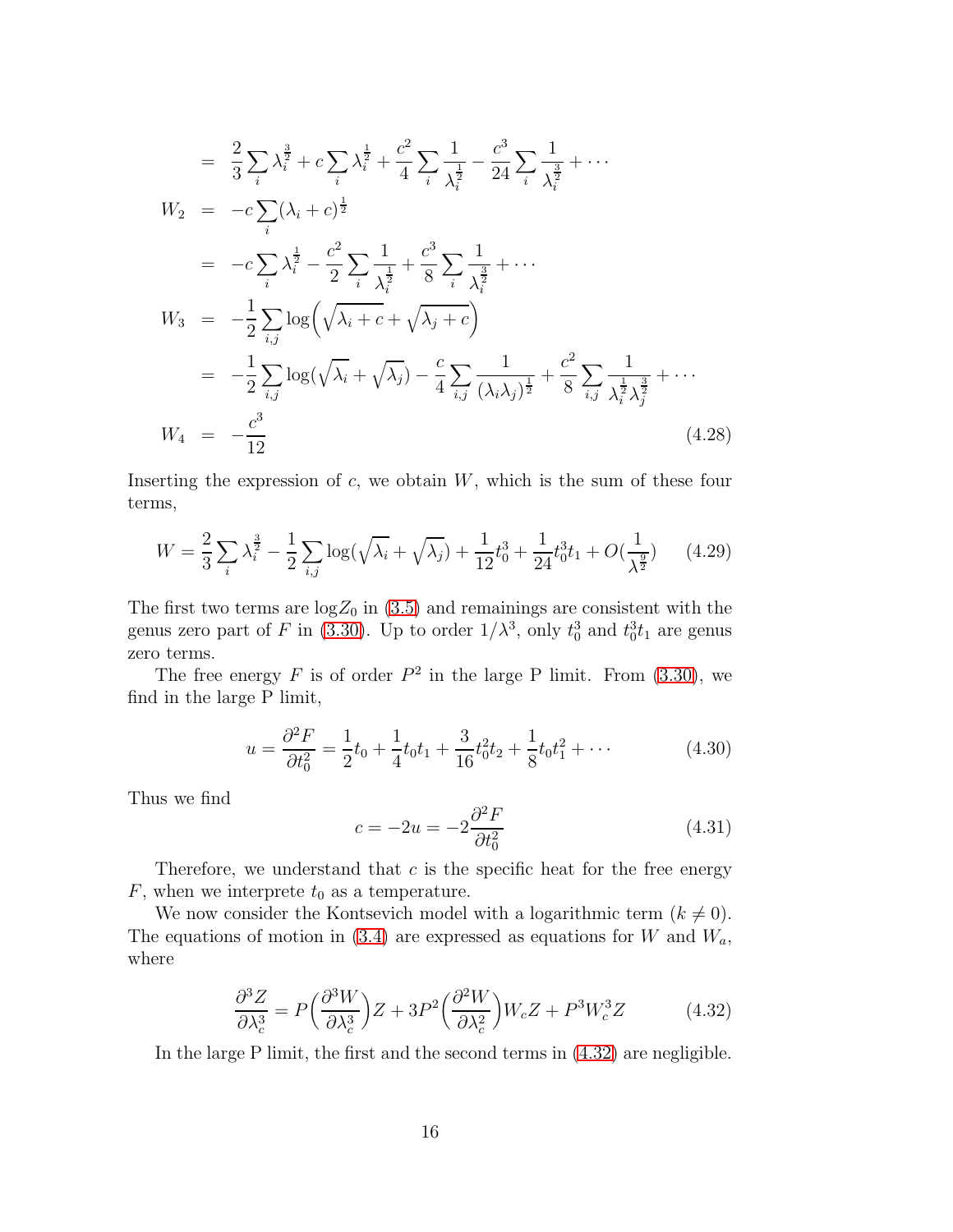From [\(3.4\)](#page-7-0), we express it as

<span id="page-17-0"></span>
$$
w^{3}(x) - xw(x) + 2 \int \frac{w(x) - w(u)}{(x - u)(u - v)} \rho(u)\rho(v)dudv
$$

$$
-(1 + \frac{k}{P}) + \int du \frac{\rho(u)}{x - u} \left(2w^{2}(x) - w(x)w(u) - w^{2}(u)\right) = 0 \tag{4.33}
$$

From  $(4.33)$ , we find in the large x limit,

$$
w(x) \sim \sqrt{x} - \frac{1}{2x}(1 + \frac{k}{N})
$$
\n(4.34)

This is a generalization of [\(4.15\)](#page-14-2) for  $k \neq 0$ .

The equation of [\(4.33\)](#page-17-0) is a cubic equation. If  $w(x)$  has a solution similar to [\(4.22\)](#page-15-0), the tri-linear terms of  $\rho$  has to be cancelled in this cubic equation of  $w(x)$ . First we check that whether the solution of  $(4.22)$  satisfies  $(4.33)$ when  $k = 0$ . We denote

$$
l_x = \sqrt{x + c}
$$
,  $l_y = \sqrt{y + c}$ ,  $l_z = \sqrt{z + c}$ ,  $l_s = \sqrt{s + c}$  (4.35)

The solution for  $k = 0$  is

$$
w(x) = l_x + \frac{1}{2} \int dy \frac{\rho(y)}{(l_x + l_y)l_y}
$$
\n(4.36)

We express the cubic equation of [\(4.33\)](#page-17-0) in terms of these  $l_x, l_y, l_z, l_s$  by

$$
I_1 + I_2 + I_3 + I_4 + I_5 = 0 \tag{4.37}
$$

$$
I_{1} = w^{3}(x) = l_{x}^{3} + \frac{3}{2}l_{x}^{2} \int dy \frac{\rho(y)}{(l_{x} + l_{y})l_{y}} + \frac{4}{3}l_{x} \int dydz \frac{\rho(y)\rho(z)}{(l_{x} + l_{y})(l_{x} + l_{z})l_{y}l_{z}} + \frac{1}{8} \int dydzds \frac{\rho(y)\rho(z)\rho(s)}{(l_{x} + l_{y})(l_{x} + l_{z})(l_{x} + l_{s})l_{y}l_{z}l_{s}}
$$
(4.38)

$$
I_2 = -xw(x) \tag{4.39}
$$

$$
I_3 = 2 \int dy dz \frac{w(x) - w(y)}{(x - y)(y - z)} \rho(y)\rho(z)
$$
  
= 
$$
2 \int dy dz \frac{l_x - l_y}{(x - y)(y - z)} \rho(y)\rho(z)
$$
  
+ 
$$
\int dy dz ds \frac{\rho(y)\rho(z)\rho(s)}{(x - y)(y - z)l_s} (\frac{1}{l_x + l_s} - \frac{1}{l_y + l_s})
$$
(4.40)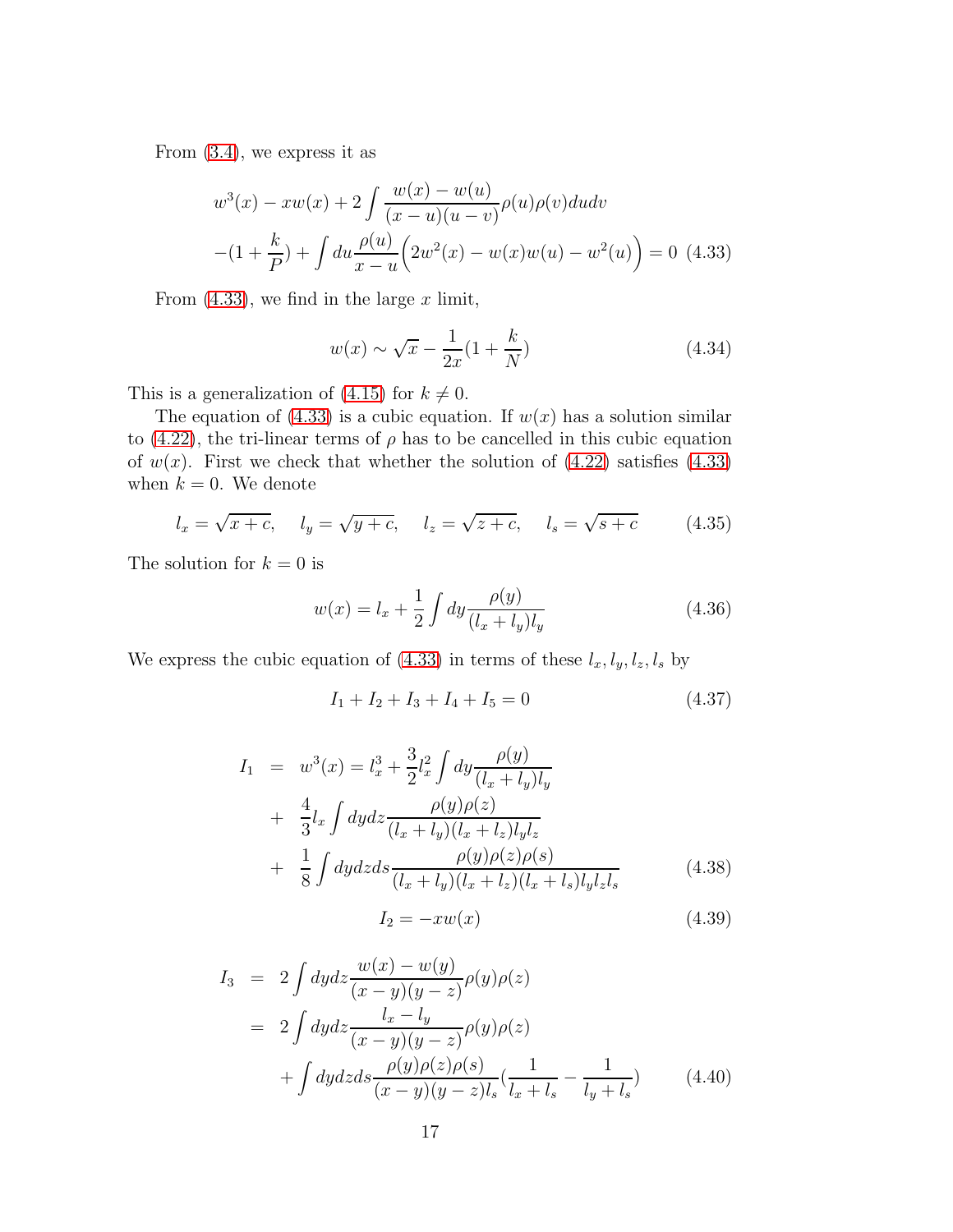$$
I_4 = -1 \tag{4.41}
$$

$$
I_5 = \int dy \frac{\rho(y)}{x - y} \left( 2w^2(x) - w(x)w(y) - w^2(y) \right)
$$
 (4.42)

Up to the first order of  $\rho$ , by adding the contribution I of  $I_1, I_2, I_3, I_4, I_5$ , we have

$$
\Delta I = \frac{c}{2} \int dy \frac{\rho(y)}{(l_x + l_y)l_y}
$$
  
= 
$$
-\frac{1}{2} \int dy dz \frac{\rho(y)\rho(z)}{(l_x + l_y)l_yl_z}
$$
(4.43)

where we have used the expression of c given by  $(4.21)$ . The summation of above  $\Delta I$  and the second order of  $\rho$  in  $I_1$  and  $I_5$  becomes

$$
\Delta I + I_1 + I_5 = 2 \int dy dz \frac{\rho(y)\rho(z)}{(l_x + l_y)(z - y)}
$$
(4.44)

and this is cancelled by the contribution of  $I_3$ . Thus the contribution up to the second order is cancelled. The terms of the third order of  $\rho$  come from  $I_1$ ,  $I_3$  and  $I_5$ . There are triple integrals over y, z and s. We symmetrize the integrals over these three variables. Before making the symmetrizations, we note that

$$
I_1 = \frac{1}{8} \int dy dz ds \frac{\rho(y)\rho(z)\rho(s)}{(l_x + l_y)(l_x + l_z)(l_x + l_s)l_yl_zl_s}
$$
(4.45)

 $(I_1$  has symmetric form ).

$$
I_3 = \frac{1}{2} \int dy dz ds \frac{\rho(y)\rho(z)\rho(s)(l_x + l_y + l_z + l_s)}{(l_x + l_s)(l_x + l_y)(l_y + l_s)(l_x + l_z)(l_z + l_s)(l_y + l_z)l_s} \tag{4.46}
$$

$$
I_5 = -\frac{1}{4} \int dy dz ds \frac{\rho(y)\rho(z)\rho(s)(l_x + l_s + 2l_y + 2l_z)}{(l_x + l_y)(l_x + l_z)(l_y + l_z)(l_x + l_s)(l_y + l_s)l_zl_s}
$$
(4.47)

After symmetrization, these three terms cancel completely  $(I_1 + I_3 + I_5 = 0)$ .

Thus, we see that the equation [\(4.33\)](#page-17-0) is satisfied by the solution of  $w(x)$ in  $(4.22)$  when  $k = 0$ .

Since the parameter k appears only in terms of order zero of  $\rho$  in [\(4.33\)](#page-17-0), it is easily understood that there is a straightforward solution for  $k \neq 0$ case, based on the above analysis. Since we have seen the solution of [\(4.22\)](#page-15-0) satisfies the integral equation of  $(4.33)$ , we consider the solution  $(4.22)$  for  $k \neq 0$  more carefully, specially the condition for c. Namely, we use the same solution  $w(x)$  as before

<span id="page-18-0"></span>
$$
w(x) = \sqrt{x + c} + \frac{1}{2} \int_{a}^{b} dy \frac{\rho(y)}{(\sqrt{x + c} + \sqrt{y + c})\sqrt{y + c}} \tag{4.48}
$$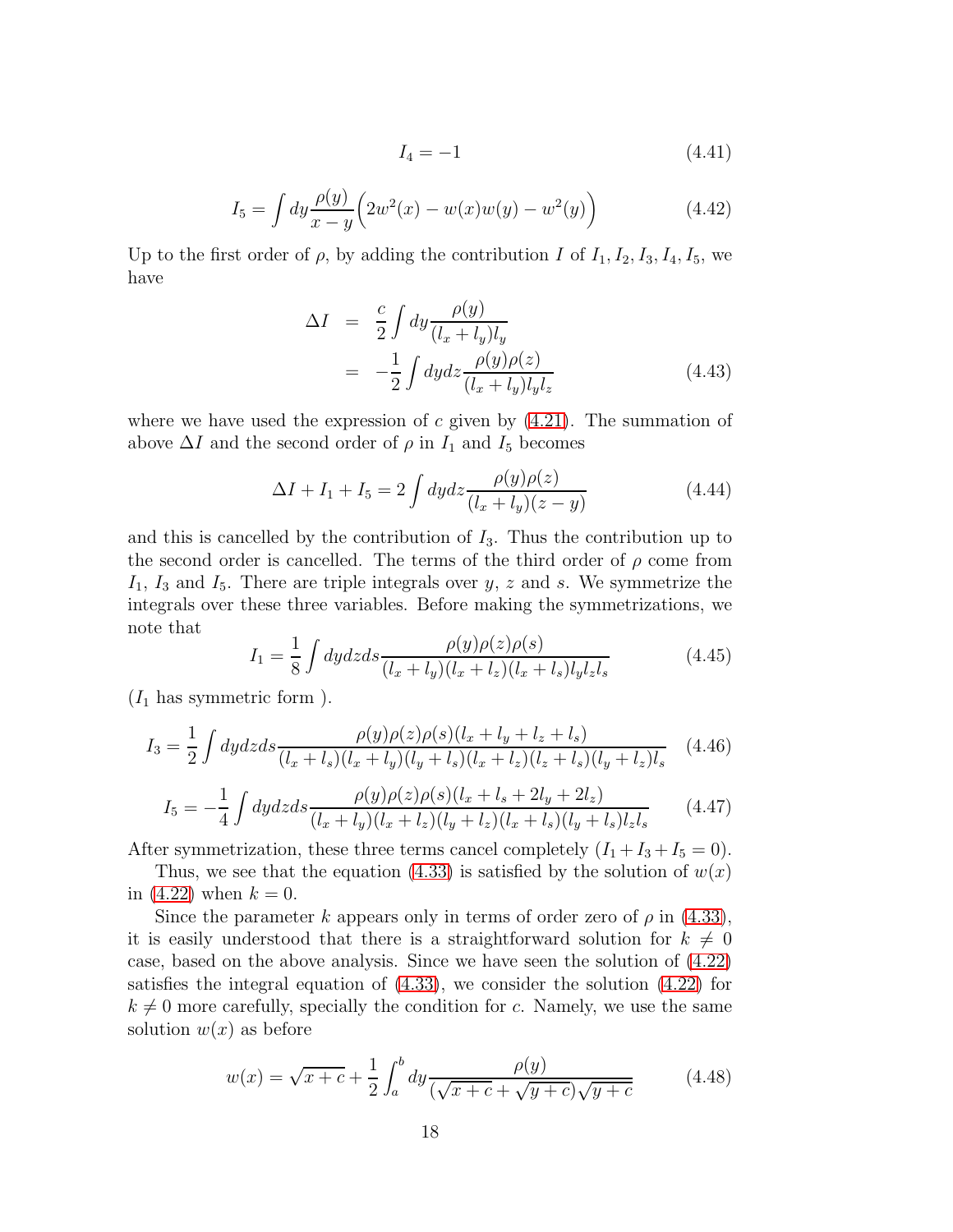where we consider that the parameter c is now a function of  $x, c = c(x)$ . We replace all parameters c by  $c(x)$  in [\(4.48\)](#page-18-0). Since x is fixed in the integral equation, this change from a constant to x-dependence of  $c$  does not make any difference.

Up to first order in  $\rho$ , by putting this  $w(x)$  into the part of first order in  $\rho$  of [\(4.33\)](#page-17-0), we have

<span id="page-19-0"></span>
$$
w^{3}(x) - xw(x) - (1 + \frac{k}{P}) + \int dy \frac{\rho(y)}{x - y} \left( 2w^{2}(x) - w(x)w(y) - w^{2}(y) \right)
$$
  

$$
= (x + c)^{\frac{3}{2}} - x\sqrt{x + c} - (1 + \frac{k}{P})
$$
  

$$
+ (x + \frac{3}{2}c) \int_{a}^{b} \frac{\rho(y)}{(\sqrt{x + c} + \sqrt{y + c})\sqrt{y + c}}
$$
  

$$
+ \int_{a}^{b} dy \frac{\rho(y)}{x - y} \left( 2(x + c) - \sqrt{x + c}\sqrt{y + c} - (y + c) \right)
$$
  

$$
= c\sqrt{x + c} - \frac{k}{P} + \sqrt{x + c} \int_{a}^{b} dy \frac{\rho(y)}{\sqrt{y + c}} + \frac{c}{2} \int_{a}^{b} \frac{\rho(y)}{(\sqrt{x + c} + \sqrt{y + c})\sqrt{y + c}}
$$
(4.49)

where we have used that the integral of  $\rho$  is one,

$$
\int_{a}^{b} \rho(y) dy = 1 \tag{4.50}
$$

We now put

$$
c = -\int_{a}^{b} dy \frac{\rho(y)}{\sqrt{y+c}} + h \tag{4.51}
$$

and r.h.s of [\(4.49\)](#page-19-0) becomes

$$
r.h.s = h\sqrt{x+c} - \frac{k}{P} + \frac{h}{2} \int_a^b \frac{\rho(y)}{(\sqrt{x+c} + \sqrt{y+c})\sqrt{y+c}}
$$

$$
-\frac{1}{2} \int dz \frac{\rho(z)}{\sqrt{z+c}} \int_a^b \frac{\rho(y)}{(\sqrt{x+c} + \sqrt{y+c})\sqrt{y+c}}
$$

$$
(4.52)
$$

The last term is transfered to the part of second order in  $\rho$ , and we have seen that the second and the third order terms of  $\rho$  are cancelled completely. Therefore, we find that

$$
h\left(\sqrt{x+c} + \frac{1}{2}\int_a^b \frac{\rho(y)}{(\sqrt{x+c} + \sqrt{y+c})\sqrt{y+c}}\right) - \frac{k}{P}
$$
  
=  $hw(x) - \frac{k}{P} = 0$  (4.53)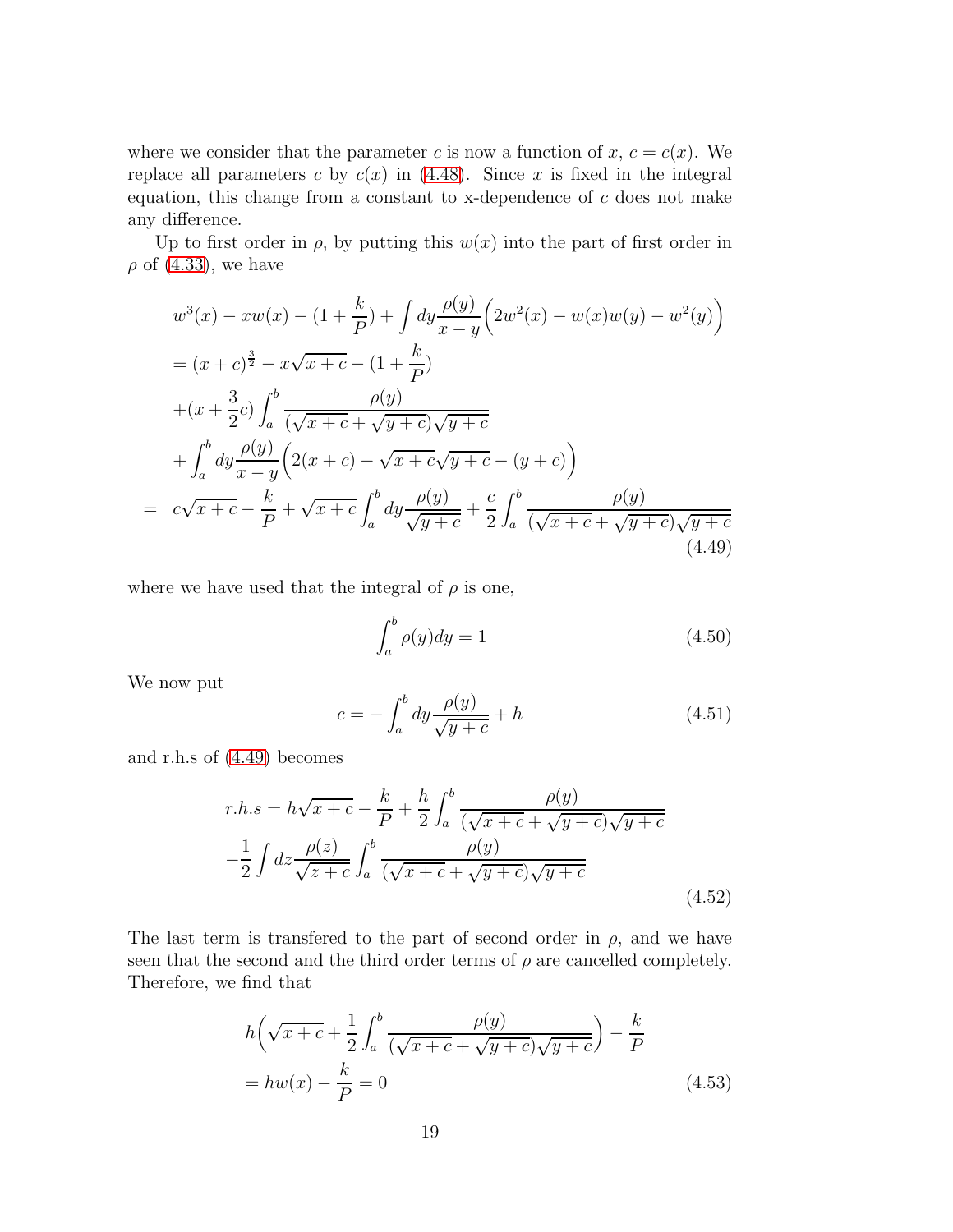Thus we have the coupled equations,

<span id="page-20-0"></span>
$$
c = -\int_{a}^{b} dy \frac{\rho(y)}{\sqrt{y+c}} + \frac{k}{P} \frac{1}{w(x)},
$$
  

$$
w(x) = \sqrt{x+c} + \frac{1}{2} \int_{a}^{b} dy \frac{\rho(y)}{(\sqrt{x+c} + \sqrt{y+c})\sqrt{y+c}}
$$
(4.54)

This  $w(x)$  satisfies the integral equation [\(4.33\)](#page-17-0) and in the large x limit, it satisfies the asymptotic behavior

$$
w(x) \sim \sqrt{x} + \frac{1}{2x}(1 + \frac{k}{P}) \quad (x \to \infty)
$$
\n(4.55)

We obtain the expansion of  $w(x)$  for large x from the coupled equations in [\(4.54\)](#page-20-0). By integration over  $\rho(x)$  we obtain the free energy W for large  $\lambda$  $(x = \lambda),$ 

$$
W = \frac{2}{3} \sum \lambda_i^{\frac{3}{2}} + \frac{k}{2} \sum \log \lambda_i - \frac{1}{2} \sum_{i,j} \log(\sqrt{\lambda_i} + \sqrt{\lambda_j}) + \frac{1}{12} t_0^3 + \frac{1}{2} t_0 t_{\frac{1}{2}} + \frac{1}{4} k^2 t_1 + \cdots
$$
 (4.56)

which is consistent with  $\log Z_0$  in [\(3.5\)](#page-7-3) and the genus zero part of F in [\(3.30\)](#page-10-0).

When  $k$  is sufficient large, we have a solution in which  $c$  is positive in  $(4.54)$ . In this case, we obtain an expansion for small  $\lambda$ .

### 5 Intersection numbers in a replica limit

In the case of one matrix model, we have used a duality relation between the Kontsevich model and the Gaussian random matrix model at a critical edge point [\[1,](#page-33-0) [2,](#page-33-1) [3\]](#page-33-2). More precisely the Fourier transform of the n-point correlation function  $U(s_1, ..., s_n)$  becomes the generating function of the intersection numbers with n-marked points. This n-point correlation function  $U(s_1, ..., s_n)$  has a Cauchy integral representation, which is equivalent to the integral of the first Chern class over the moduli space  $\bar{\mathcal{M}}_{g,n}$ .

We have shown in section 2, that there exists a similar duality relation between the partition function of the Kontsevich-Penner model [\(1.1\)](#page-1-0) and the correlations for the Gaussian distribution [\(2.5\)](#page-4-0). We want to discuss the origin of the terms  $t_{\frac{n}{2}}$  (half-integer) in this section.

In the expansion of the free energy  $F$  in  $(3.30)$ , the number of times of appearance of  $t_j$  is the number of marked points according to the definition of the intersection number in  $(2.1)$ : In  $(2.1)$ , n is the number of marked points.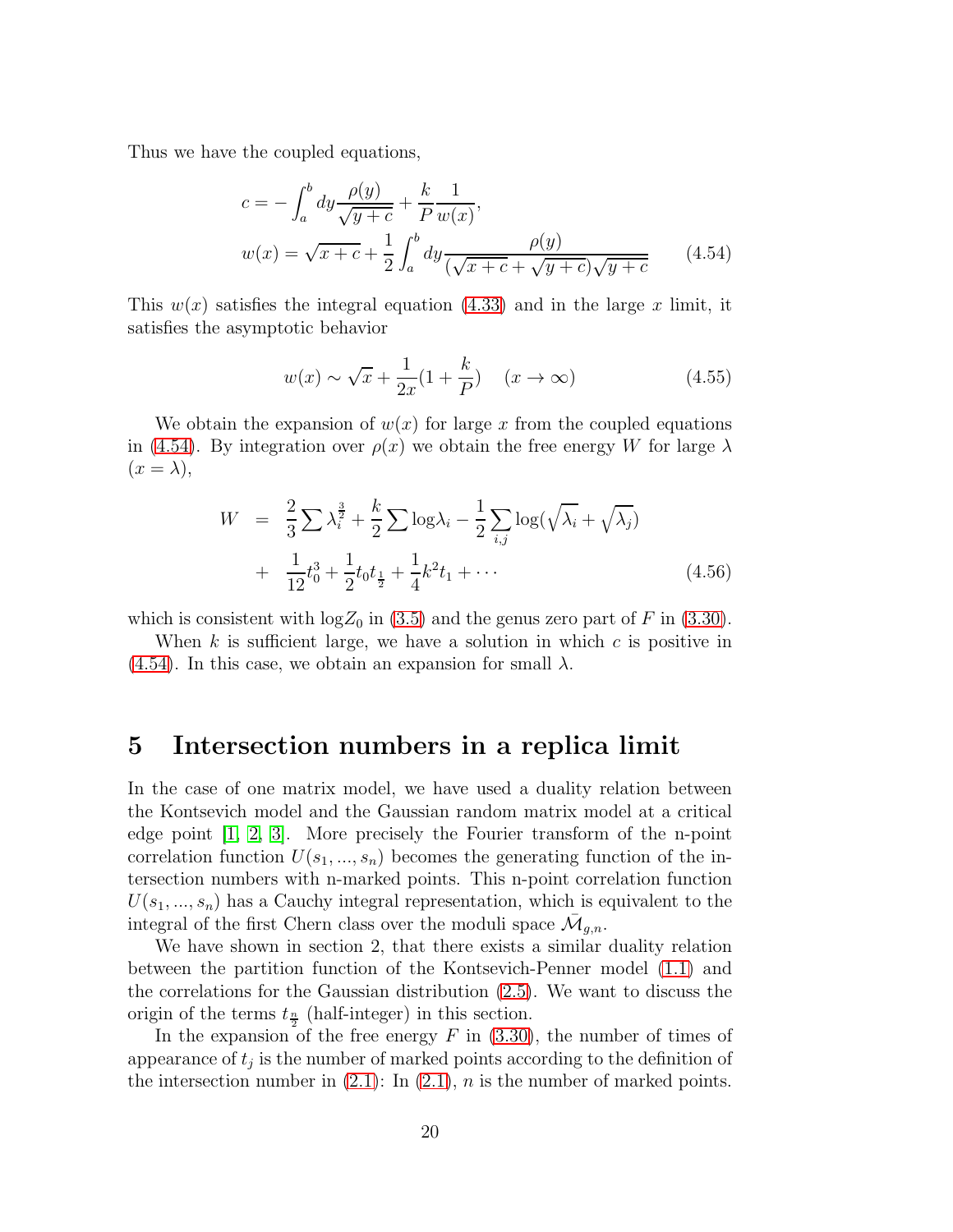We investigate first the case of one marked point (i.e. a single  $t_i$ ). This case is obtained from the replica limit for the matrix  $B$  in  $(1.1)$ , namely the limit in which its size P goes to zero. We first make a shift  $B \to B + \Lambda^{\frac{1}{2}}$  to eliminate the linear term  $trBA$ ,

<span id="page-21-0"></span>
$$
Z = \int_{P \times P} dBe^{-\frac{1}{3}\text{tr}B^3 - \text{tr}B^2\Lambda^{\frac{1}{2}} + k\text{trlog}(\Lambda^{\frac{1}{2}} + B)} \tag{5.1}
$$

where B is a  $P \times P$  Hermitian matrix. The replica limit for B means that we take  $P \rightarrow 0$  limit, selecting thereby the contribution for one marked point [\[2,](#page-33-1) [4\]](#page-33-3). In this replica limit, the number of eigenvalues  $\lambda_i$  also goes to zero, and it becomes not necessary to distinguish them. Therefore, we set  $\Lambda = \lambda \cdot I$ . Then, the calculation becomes considerably easier. First, we make the rescaling B to  $B/\lambda^{1/4}$ . Then the partition function Z in [\(5.1\)](#page-21-0) becomes

$$
Z = \int dB e^{-\frac{1}{3}\lambda^{-\frac{3}{2}}\text{tr}B^3 - \text{tr}B^2 + k\text{trlog}(\lambda^{\frac{3}{4}} + B)} \tag{5.2}
$$

We first neglect the cubic vertex  $trB^3$ . Then, one recovers for Z the same model when  $p = 1$  in [\(1.2\)](#page-1-1), as was discussed in references [\[13,](#page-33-12) [14\]](#page-33-13). We consider here this same model by the duality plus replica method.

$$
Z = \int dB e^{-\text{tr}B^2 + \text{krtlog}(\lambda^{\frac{3}{4}} + B)} = 2^{-\frac{P^2}{2}} \int_{P \times P} dB[\det(\lambda^{\frac{3}{4}} + 2^{-\frac{1}{2}}B)]^k e^{-\frac{1}{2}\text{tr}B^2}
$$
 (5.3)

From the duality theorem for characteristic polynomials [\[2\]](#page-33-1), the above expression has a dual form, which is an integral over a  $k \times k$  Hermitian matrix  $M$  :

$$
Z = \int_{k \times k} dM \left[ \det(M + \lambda^{\frac{3}{4}}) \right]^P e^{-\frac{1}{2} \text{tr} M^2}
$$
 (5.4)

In the limit  $P \to 0$ , we have  $(\hat{\lambda} = \sqrt{2\lambda^{\frac{3}{4}}})$ 

$$
\lim_{P \to 0} \frac{\partial Z}{\partial \hat{\lambda}} = \int_{k \times k} dM \text{tr} \frac{1}{\hat{\lambda} + M} e^{-\frac{1}{2} \text{tr} M^2}
$$
(5.5)

which is the one-particle Green function  $G(\hat{\lambda})$  for the Gaussian random matrix, and the expansion of the inverse of  $\lambda$  is easily obtained as a moment of M in terms of polynomials of  $k$ .

By integration of  $G(\lambda)$  about  $\lambda$ , we obtain Z,

<span id="page-21-1"></span>
$$
Z = k \log \hat{\lambda} + \sum_{j=1}^{\infty} \frac{1}{(2j)\hat{\lambda}^{2j}} < \text{tr} M^{2j} > \tag{5.6}
$$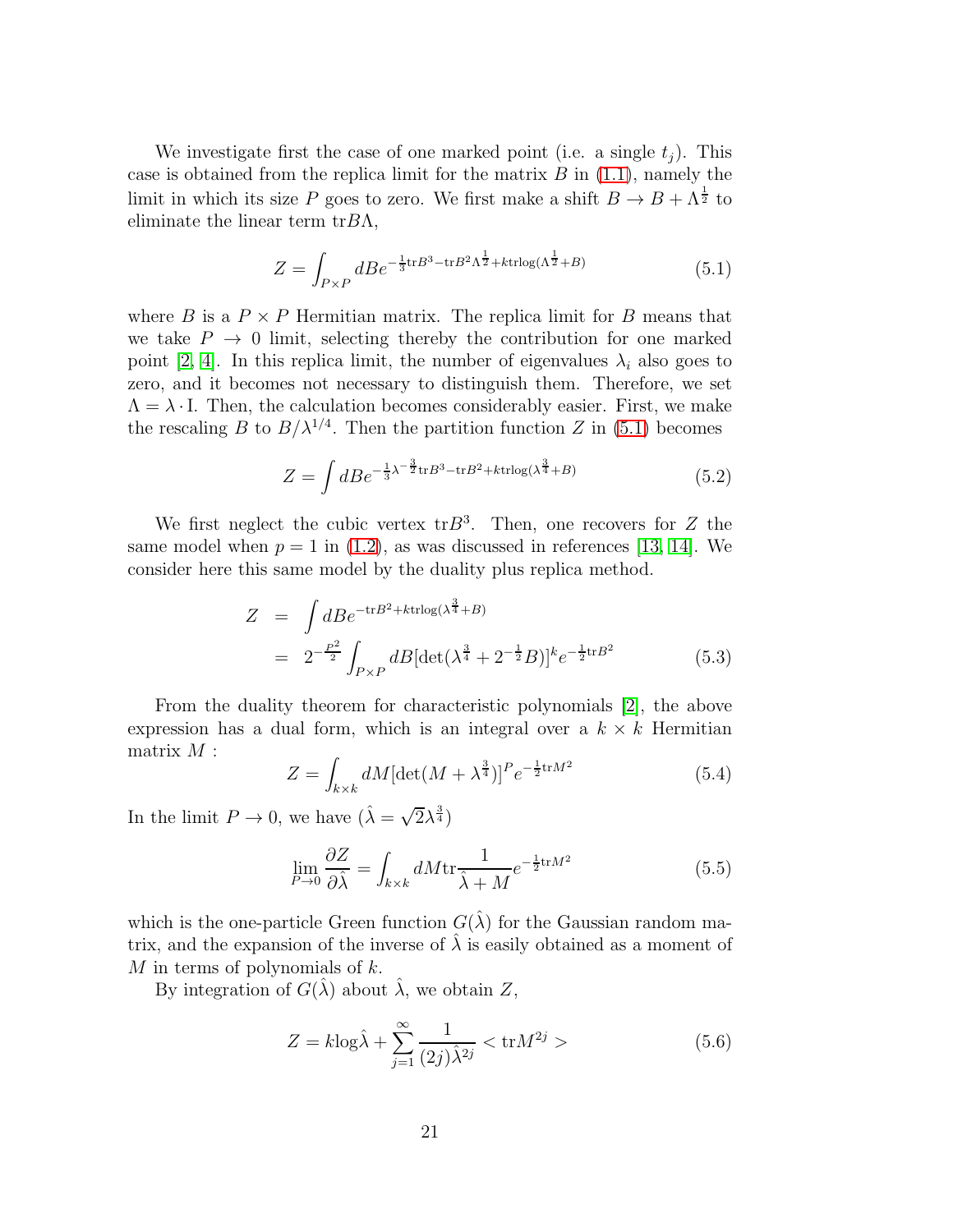The Gaussian average  $\langle \text{tr} M^{2j} \rangle$  is easily evaluated from the integral representation of  $U(s)$  [\[2\]](#page-33-1),

$$
U(s) = \langle \text{tr}e^{sM} \rangle
$$
  
=  $\frac{1}{s}e^{\frac{1}{2}s^2} \oint \frac{du}{2i\pi} (1 + \frac{s}{u})^k e^{su}$  (5.7)

This integral runs over the contour centered at  $u = 0$ , and it yields

$$
U(s) = k + \frac{k^2}{2}s^2 + \frac{2k^3 + k}{24}s^4 + \frac{k^4 + 2k^2}{144}s^6 + \frac{2k^5 + 10k^3 + 3k}{5760}s^8 + \cdots
$$
 (5.8)

From these expressions, we obtain

$$
\langle \text{tr} M^2 \rangle = k^2, \quad \langle \text{tr} M^4 \rangle = 2k^3 + k, \quad \langle \text{tr} M^6 \rangle = 5k^4 + 10k^2, \langle \text{tr} M^8 \rangle = 14k^5 + 70k^3 + 21k, \quad \cdots
$$
\n(5.9)

From [\(5.6\)](#page-21-1), we express Z of (5.6) in terms of  $t_j$   $(t_j = \frac{1}{\lambda^{j+1}})$  $\frac{1}{\lambda^{j+\frac{1}{2}}}$ , by noting that  $s=\frac{1}{\hat{\lambda}}=-\frac{1}{\sqrt{2}}$  $\frac{1}{\sqrt{2}\lambda^{\frac{3}{4}}},$ 

$$
Z = k \log \hat{\lambda} + \frac{k^2}{4} t_1 + \frac{1}{16} (k + 2k^3) t_{\frac{5}{2}} + \frac{1}{48} (5k^4 + 10k^2) t_4 + \cdots
$$
 (5.10)

The term  $\frac{1}{4}k^2t_1$  coincides with the term in F of [\(3.30\)](#page-10-0).

The tri-valent term, which we have neglected, couples to the logarithmic term, and also make a contribution as polynomials in  $k$ . The exponent  $\exp(-\frac{1}{3})$  $\frac{1}{3}\lambda^{-\frac{3}{2}}\text{tr}B^3$ ) is expanded and it gives the contribution in the replica limit  $P \to 0$ . By the formula of the replica limit, we have nonvanishing average of  $\langle \prod_i \text{tr}B^{d_i} \rangle$ . This formula is [\[2\]](#page-33-1)

<span id="page-22-0"></span>
$$
\lim_{P \to 0} U(s_1, ..., s_l) = \lim_{P \to 0} \frac{1}{P} < \text{tre}^{s_1 B} \cdots \text{tre}^{s_l B} > \n= \frac{1}{\sigma^2} \prod_{j=1}^l 2 \sinh \frac{s_j \sigma}{2}
$$
\n(5.11)

where  $\sigma = s_1 + \cdots + s_l$ . This provides a generating function for  $\langle \prod_i \text{tr} B^{d_i} \rangle$ . From this formula, for instance, we have

$$
\lim_{P \to 0} \frac{1}{P} < \text{tr} B^3 \text{tr} B^3 > = 3, \quad \lim_{P \to 0} \frac{1}{P} < \text{tr} B^3 \text{tr} B^3 \text{tr} B^2 > = 18, \cdots \tag{5.12}
$$

Using these values of averages, we are in position to compute the coefficients of the  $t_n$  terms. We consider the term  $t_{\frac{5}{2}}$  in [\(3.30\)](#page-10-0), which has a coefficient  $\frac{2}{3}(k+k^3)$ . The partition function Z is

$$
Z = \int dB e^{-\frac{1}{2}\text{tr}B^3 - \text{tr}B^2\Lambda^{\frac{1}{2}} + k\text{trlog}(1 + \Lambda^{-\frac{1}{2}}B)} \tag{5.13}
$$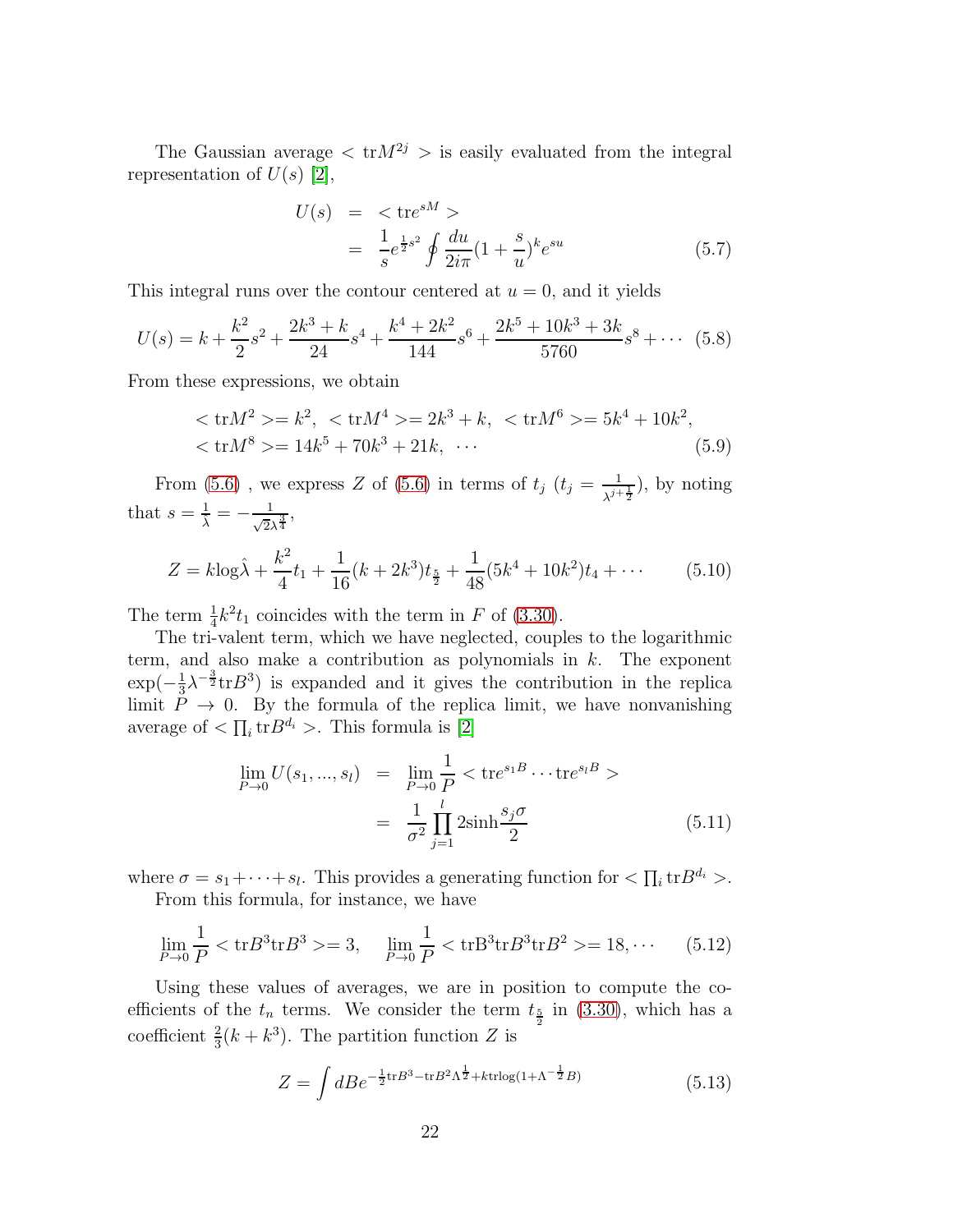We rescale  $B \to 2^{-\frac{1}{3}} \lambda^{-\frac{1}{4}} B$  and  $\lambda^{\frac{1}{2}} \to 2^{-\frac{1}{3}} \lambda^{\frac{1}{2}}$ . We have

$$
Z = \int dB e^{-\frac{1}{6\lambda^{3/2}} \text{tr}B^3 - \frac{1}{2} \text{tr}B^2 + k \text{tr}(1 + \lambda^{-\frac{3}{4}}B)} \tag{5.14}
$$

Expanding then the logarithmic term and  $\exp(-\frac{1}{6\lambda^{3/2}}\text{tr}B^3)$  term, we find the contributions to order  $\frac{1}{\lambda^3}$  from 6 terms. These terms are evaluated by the replica formula  $(P \to 0 \text{ limit})$  of  $(5.11)$ ,

$$
(i) \frac{1}{P} < \frac{k}{4\lambda^3} \text{tr} B^4 \geq \frac{k}{4\lambda^3},
$$
\n
$$
(ii) \frac{1}{P} < \frac{1}{6\lambda^{\frac{3}{4}}} \text{tr} B^3 \cdot \frac{1}{3!} \left(\frac{k}{\lambda^{\frac{3}{4}}}\right)^3 (\text{tr} B)^3 \geq \frac{k^3}{6\lambda^3}
$$
\n
$$
(iii) \frac{1}{P} < \frac{k}{2} \left(\frac{1}{\lambda^{\frac{3}{4}}}\right)^2 \text{tr} B^2 \cdot \frac{1}{2!} \left(\frac{k}{\lambda^{\frac{3}{4}}}\right)^2 (\text{tr} B)^2 > \frac{k^3}{2\lambda^3}
$$
\n
$$
(iv) \frac{1}{P} < \frac{1}{6\lambda^{\frac{3}{4}}} \text{tr} B^3 \cdot \frac{k}{3} \left(\frac{1}{\lambda^{\frac{3}{4}}}\right)^3 \text{tr} B^3 \geq \frac{k}{6\lambda^{\frac{3}{4}}}
$$
\n
$$
(v) \frac{1}{P} < \frac{1}{2} \left(\frac{1}{6\lambda^{\frac{3}{4}}}\right)^2 (\text{tr} B^3)^2 \cdot \frac{k}{2} \left(\frac{1}{\lambda^{\frac{3}{4}}}\right)^2 \text{tr} B^2 \geq \frac{k}{8\lambda^3}
$$
\n
$$
(vi) \frac{1}{P} < \frac{k}{\lambda^{\frac{3}{4}}} \text{tr} B \cdot \frac{1}{3!} \left(\frac{1}{6\lambda^{\frac{3}{4}}} \text{tr} B^3\right)^3 \geq \frac{k}{8\lambda^3}
$$
\n
$$
(5.15)
$$

Adding these (i)∼(vi) terms, and noting that we have made a scaling of  $\lambda$ , we obtain as expected the result  $\frac{1}{6}(k^3 + k)\lambda^{-3} = \frac{1}{6}$  $\frac{1}{6}(k^3+k)t_{\frac{5}{2}}$  for [\(3.30\)](#page-10-0).

We now evaluate the coefficients of  $t_j$  from the Fourier transform of one-point correlation function  $U(s)$ . We have shown that the intersection numbers of n-marked point are obatined from the Fourier transforms of npoint correlation function  $U(s_1, ..., s_n)$  [\[3,](#page-33-2) [4\]](#page-33-3). The Kontsevich-Penner model involves two interaction terms  $trB^3$  and  $trlogB$ . For the application of  $U(s_1, ..., s_n)$  to this Kontsevich-Penner model, we have to extend the previous duality expression.

Let us return to the duality relation for the one-matrix model, before extending it ; in this one-matrix case the duality reads

<span id="page-23-0"></span>
$$
\langle \prod_{\alpha=1}^{k} \det(\lambda_{\alpha} - M) \rangle_{M,A} = \langle \prod_{j=1}^{N} \det(a_{j} - iB) \rangle_{B,\Lambda} \tag{5.16}
$$

in which the l.h.s. consists of Gaussian average in an external matrix source A for Hermitian  $N \times N$  matrices; the r.h.s. is also a Gaussian average for Hermitian  $k \times k$  matrices in an external source  $\Lambda$  (whose eigenvalues are the  $\lambda_{\alpha}$  of the l.h.s.; the  $a_j$  are the eigenvalues of A). We also know in closed form the Fourier transform of the n-point correlation function,

$$
U(s_1, ..., s_n) = < \prod_{j=1}^n \text{tr} e^{s_j M} >_{M, A}
$$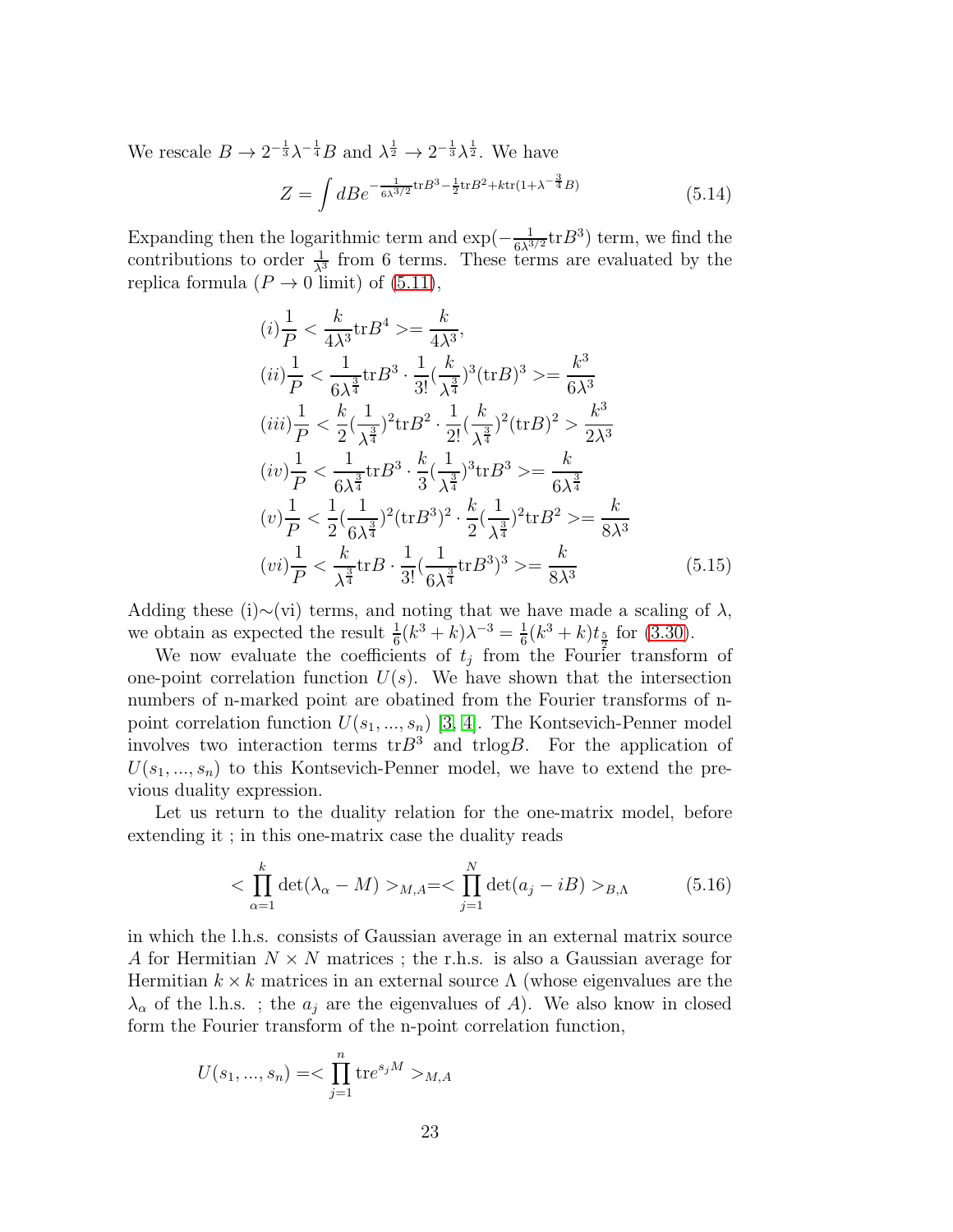$$
= \oint \prod \frac{dU_i}{2i\pi} e^{N \sum u_l s_l + \frac{1}{2}N \sum s_l^2} \prod_{l=1}^n \prod_{j=1}^N (1 + \frac{s_l}{u_l - a_j}) \det \frac{1}{u_i - u_j + s_i} (5.17)
$$

Let us consider the one-point function

<span id="page-24-0"></span>
$$
U(s) = \frac{1}{s} \oint \frac{du}{2i\pi} \prod_{j=1}^{N} (1 + \frac{s}{u - a_j}) \exp(Nus + \frac{1}{2}Ns^2)
$$
  
= 
$$
\frac{1}{s} \oint \frac{du}{2i\pi} \exp(-\sum_{m=1}^{\infty} c_m [(u + s)^m - u^m] + Nus + \frac{1}{2}Ns^2) (5.18)
$$

where

$$
c_m = \frac{1}{m} \sum_{j=1}^{N} \frac{1}{(a_j)^m}
$$
\n(5.19)

The r.h.s. of the duality formula  $(5.16)$  is also expanded in powers of  $B$ ,

$$
\langle \prod \det(a_j - iB) \rangle = \int dB \exp(-\sum c_m (iB)^m - \frac{1}{2} N \text{tr} B^2 + N \text{tr} B \Lambda) \tag{5.20}
$$

From this representation we have investigated the  $(p,1)$ -model (the  $(2,1)$ ) corresponds to Kontsevich model), which is obtained by specifying appropriately the  $a_j$  [\[3\]](#page-33-2). We consider here a more general situation, in view of encompassing the Kontsevich-Penner model. The (p,q)-model is defined by

<span id="page-24-1"></span>
$$
Z = \int dB \exp(-c_{p+1} \text{tr} B^{p+1} - c_{q+1} \text{tr} B^{q+1} + \text{tr} B \Lambda)
$$
 (5.21)

This is obtained by imposing the following conditions to the  $a_j$ ,

$$
\frac{1}{2} \sum_{j=1}^{N} \frac{1}{(a_j)^2} = \frac{N}{2}
$$

$$
\frac{1}{m} \sum_{j=1}^{N} \frac{1}{(a_j)^m} = 0
$$
(5.22)

where  $m = 3, 4, ..., q$  and  $m \neq p + 1$ . These conditions should be understood as holding in the large N limit.

These conditions may also be applied to  $U(s)$  in [\(5.18\)](#page-24-0). Then we have

$$
U(s) = \frac{1}{s} \oint \frac{du}{2i\pi} e^{-c_{q+1}((u+s)^{q+1} - u^{q+1}) - c_{p+1}((u+s)^{p+1} - u^{p+1})}
$$
(5.23)

For the application to the Kontsevich-Penner model, we have to take the limit  $p \to -1$  and  $q \to 2$ . Since  $c_{p+1} = \frac{1}{p+1}$  $\frac{1}{p+1}\sum \frac{1}{(a_j)^{p+1}}$ , we have

$$
Z = \int_{k \times k} dB \exp(-c_3 \text{tr} B^3 - N \text{tr} \log B + \text{tr} B \Lambda) \tag{5.24}
$$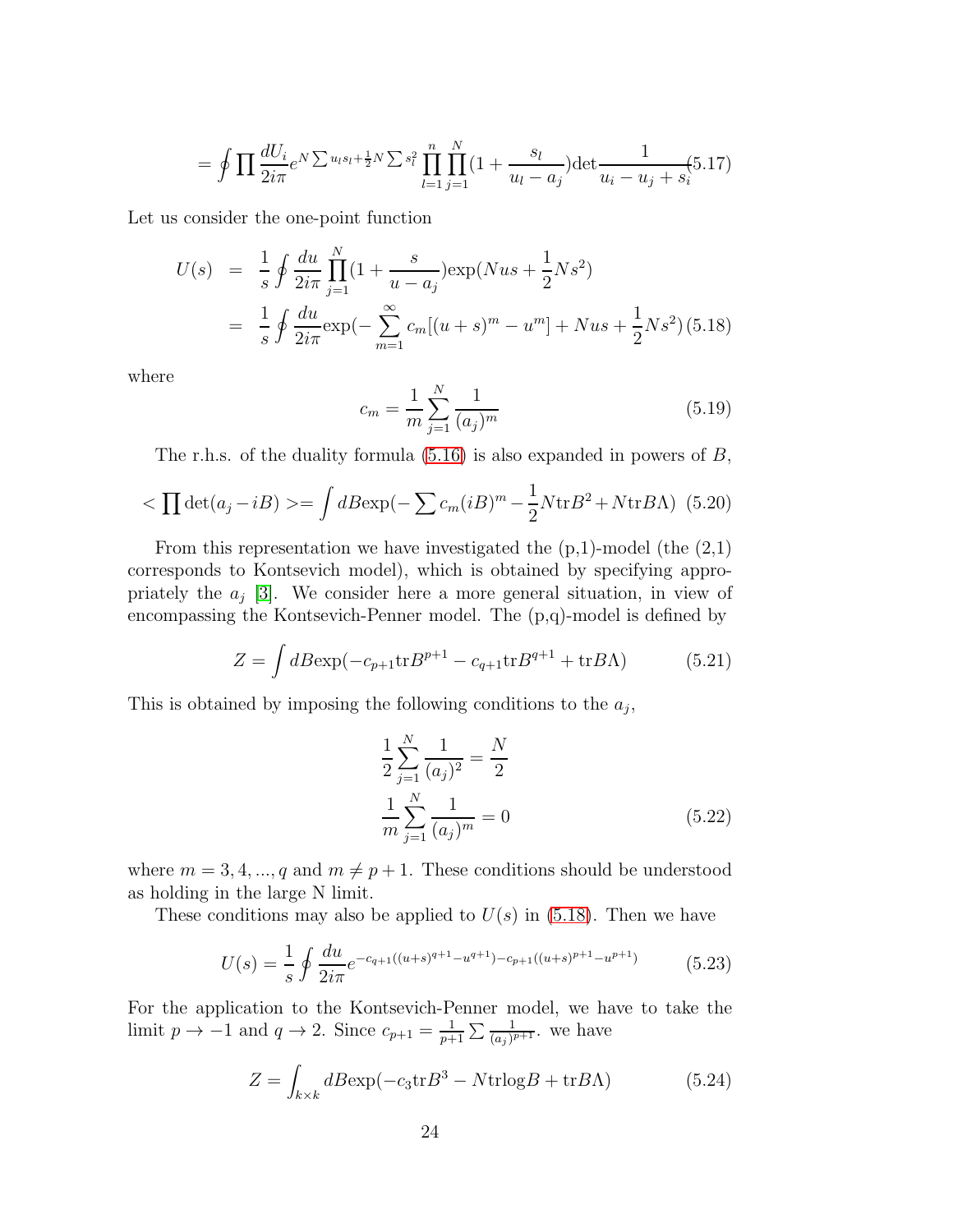and

$$
U(s) = \frac{1}{s} \oint \frac{du}{2i\pi} e^{-c_3((u+s)^3 - u^3) - N \text{trlog}(\frac{u+s}{u})}
$$
(5.25)

For the n-point correlation functions, we have similarly

<span id="page-25-3"></span>
$$
U(s_1, ..., s_n) = \oint \prod_{i=1}^n \frac{du_i}{2i\pi} e^{-\sum_i c_3((u_i + s_i)^3 - u_i^3) - N\sum_i \text{trlog}(\frac{u_i + s_i}{u_i})} \det \frac{1}{u_i - u_j + s_i}
$$
(5.26)

The intersection numbers for one-marked point, which are obtained from  $Z$  as the coefficients of the linear terms in the  $t_j$ 

$$
Z = \sum \langle \tau_j > t_j + \text{higher degree}, \tag{5.27}
$$

are derived from  $U(s)$  as coefficients of the expansion in powers of s.

Apart from notations, in which we have to interchange  $N$  to  $k$ , and further  $k \rightarrow -k$ , and chose  $c_3 = \frac{1}{3}$  $\frac{1}{3}$ , Z is then identical to the Kontsevich-Penner model in [\(1.1\)](#page-1-0). We then have

$$
U(s) = \frac{e^{-\frac{1}{3}s^3}}{s} \oint \frac{du}{2i\pi} e^{-su^2 - s^2u} \left(\frac{u+s}{u}\right)^k
$$
 (5.28)

We now expand  $U(s)$  in powers of s and k. To that purpose we shift  $u =$  $v-\frac{1}{2}$  $\frac{1}{2}s$ , and  $v = sz/2$ , and obtain

<span id="page-25-0"></span>
$$
U(s) = \frac{1}{2}e^{-\frac{1}{12}s^3} \int \frac{dz}{2i\pi} e^{-\frac{1}{4}s^3z^2} (\frac{z+1}{z-1})^k
$$
 (5.29)

This gives an expansion in powers of  $k$ , from

$$
\left(\frac{z+1}{z-1}\right)^k = 1 + k \log\left(\frac{z+1}{z-1}\right) + \frac{1}{2}k^2[\log\left(\frac{z+1}{z-1}\right)]^2
$$

$$
+ \frac{k^3}{6}[\log\left(\frac{z+1}{z-1}\right)]^3 + O(k^4)
$$
(5.30)

The first order of k leads to the integral

$$
\int_{-\infty}^{\infty} dz e^{-\frac{1}{4}s^3 z^2} \log(\frac{z+1}{z-1}) = 2i(\frac{\pi}{s})^{\frac{3}{2}} erf(\frac{1}{2}s^{\frac{3}{2}})
$$
(5.31)

where  $erf(x)$  is the error function. For small s and small k, we obtain

<span id="page-25-1"></span>
$$
U(s) = k - \frac{1}{6}ks^3 + O(ks^6)
$$
 (5.32)

The integrals for odd powers of the logarithm may be computed analytically. For instance, from  $(5.29)$ , in the small s and k expansion, we obtain a term of order of  $s^3k^3$ ,

<span id="page-25-2"></span>
$$
I = -\frac{s^3 k^3}{2} \int_{-\infty}^{\infty} dz \left(\frac{1}{12} + \frac{z^2}{4}\right) \frac{1}{6} [\log(\frac{z+1}{z-1})]^3
$$
  
=  $\frac{1}{6} i\pi s^3 k^3$  (5.33)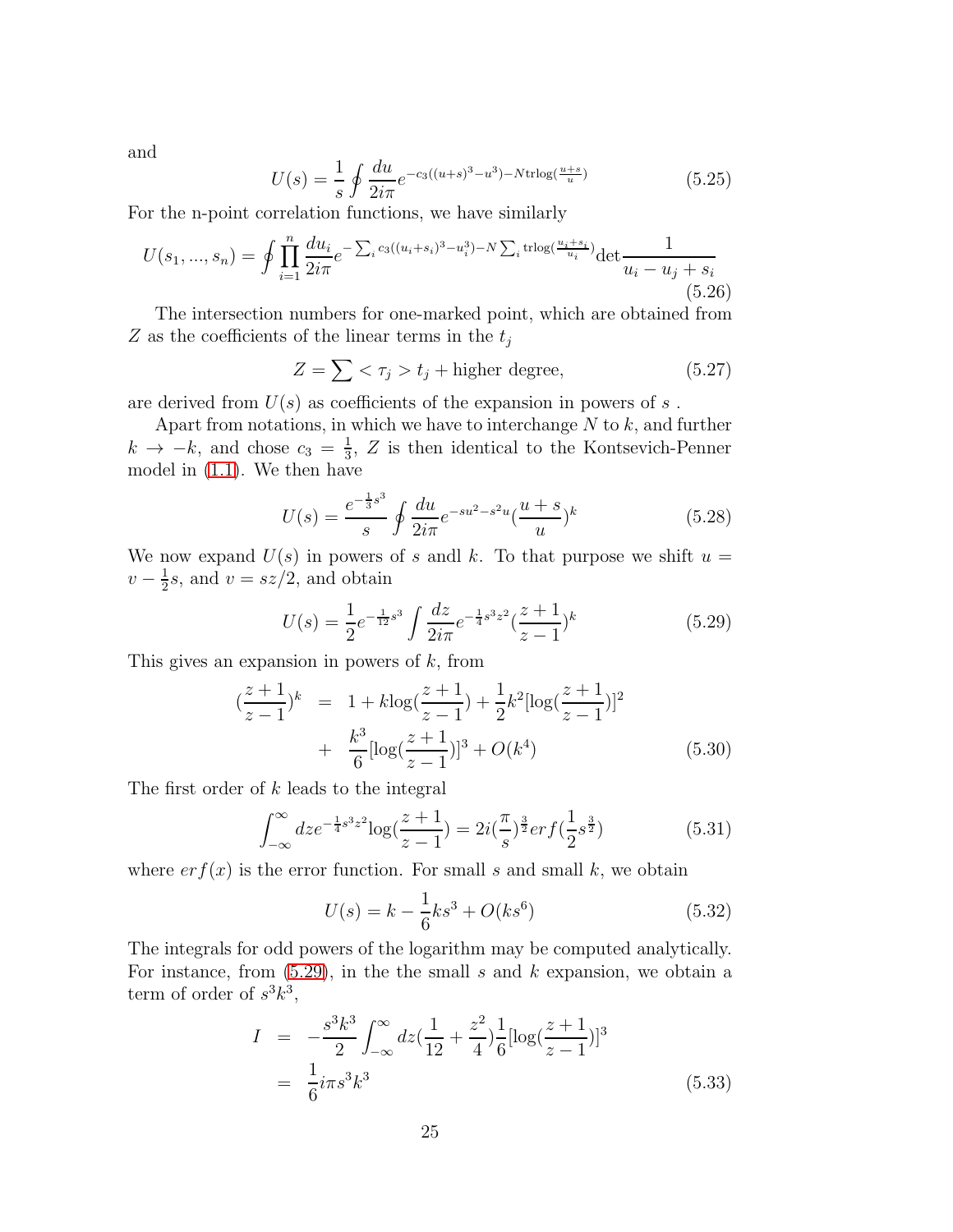Therefore we recover from [\(5.32\)](#page-25-1) and [\(5.33\)](#page-25-2), the coefficient of  $s^3$  as  $\frac{1}{6}(k +$  $(k^3) s^3$ , which yeilds the expected  $\frac{1}{6}(k+k^3)t_{\frac{5}{2}}$  term in [\(3.30\)](#page-10-0).

We note that the odd powers of  $k$  may be obtained systematically by computing a residue at  $z = 1$  in the contour integral [\(5.29\)](#page-25-0). For the even powers of k, we have to integrate the logarithmic terms.

The replica formula [\(5.11\)](#page-22-0) has been derived with a single logarithmic integral, which has a cut for  $-s < u < 0$  [\[2\]](#page-33-1). This replica formula corresponds to the  $k \to 0$  limit of the(p,q)-model with  $q = 1$  and  $p = -1$ , which leads to the intersection numbers with one-marked point. In an appendix, we present the two-point function  $U(s_1, s_2)$  for  $q = 1$  and  $p = -1$  as a polynomial in k, consistent with the replica formula for  $k \to 0$ . From this example, we understand that the contours for the n-point function should encompass all poles. We now consider the two-point case for the Kontsevich-Penner model with two marked points :

$$
U(s_1, s_2) = e^{\frac{1}{3}(s_1^3 + s_2^3)} \oint \frac{du_1 du_2}{(2i\pi)^2} \frac{e^{u_1^2 s_1 + s_1^2 u_1 + u_2^2 s_2 + u_2 s_2^2}}{(u_1 - u_2 + s_1)(u_1 - u_2 + s_2)} \left(\frac{u_1 + s_1}{u_1}\right)^k \left(\frac{u_2 + s_2}{u_2}\right)^k
$$
\n(5.34)

where the contours for  $u_2$  are such that one sums over the three contributions from the poles at  $u_2 = 0, u_2 = u_1 + s_1, u_2 = u_1 + s_2$  and then the contour for  $u_1$  circles around the origin. This yields

$$
U(s_1, s_2) = k^2(s_1^2 s_2 + s_1 s_2^2) + \frac{k^2}{12}(s_1^5 s_2 + s_1 s_2^5)
$$
  
+ 
$$
(\frac{k^4}{4} + \frac{7}{12}k^2)(s_1^4 s_2^2 + s_1^2 s_2^4) + (\frac{k^4}{4} + \frac{3}{4}k^2)s_1^3 s_2^3 + O(s^9)(5.35)
$$

Changing from  $s^m$  to  $t_{m-\frac{1}{2}}$ , we obtain the terms with two marked points of [\(3.30\)](#page-10-0).

Thus we find that the terms with n-marked point for the Kontsevich-Penner model [\(1.1\)](#page-1-0) are expressed explicitly by the integral formula of  $U(s_1, ..., s_n)$ of [\(5.26\)](#page-25-3). The Kontsevich-Penner model is the  $p = -1, q = 2$  of the (p,q)model of [\(5.21\)](#page-24-1). Following the same techniques as above we find similarly explicit integral representation of  $U(s_1, ..., s_n)$  for the (p,q)-model with  $p = -1$ and arbitary q.

## 6 Discussions

In this paper, we have extended the analysis of our previous paper [\[4\]](#page-33-3) to the Kontsevich-Penner model. We have derived the Virasoro constraints for this model, and we have obtained the large N solution of the corresponding integral equation. The occurence of parameters  $t_n$ , with half-integer n, is due to the logarithmic potential. Using the correlation functions of the Gaussian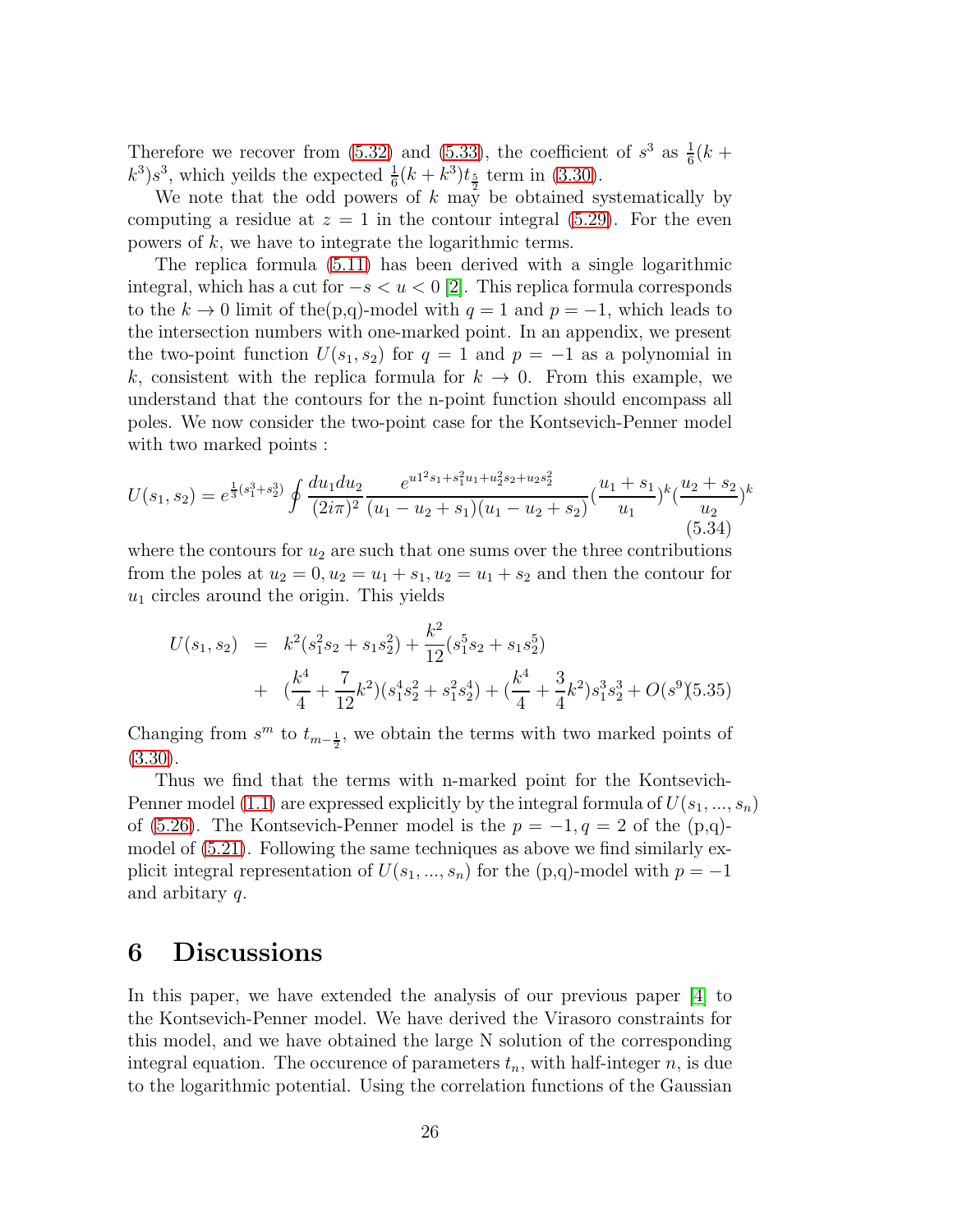two-matrix model, in a source, with one set of eigenvalues near an edge, and the other one in the bulk of the spectrum, provides the Kontsevich-Penner model.

We have used an explicit integral representation for  $U(s_1, ..., s_n)$  [\(5.26\)](#page-25-3), which gives then  $k$ -dependent coefficients of the free energy  $F$  of the Kontsevich-Penner model. This model turns out to be the special limit  $p = -1$  and  $q = 2$ of a  $(p, q)$ -model. The integral representation for  $U(s_1, ..., s_n)$  is valid also for general q with  $p = -1$ . The details for such cases is left to future work.

In string theory, the  $c = 1$  matrix model has attracted considerable interest, renewed recently from the D-brane point of view. The tachyon plays a central role in the  $c = 1$  matrix model. In the present study, the partition function for the Kontsevich-Penner model [\(1.1\)](#page-1-0), is derived from a time dependent Gaussian matrix model, and the role of the  $t_{\frac{n}{2}}$  and k-dependence are clearly understood from the correlation functions of the two-matrix model. Thus, it may shed a light on the  $c = 1$  string theory, FZZT-brane, etc [\[40\]](#page-35-0).

Acknowledgement S.H. is supported by a Grant-in Aid for Scientific Research (C) of JSPS.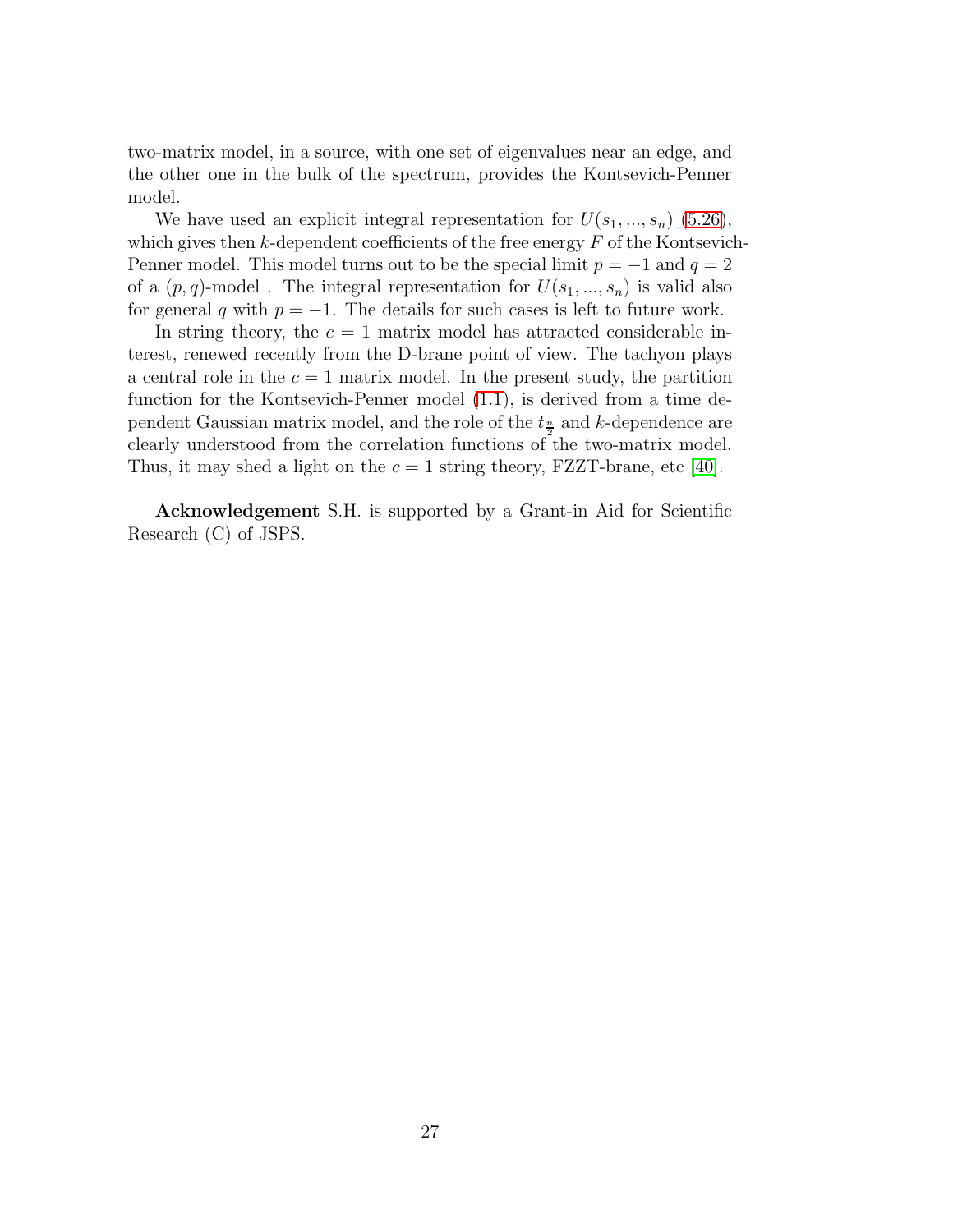### Appendix A: formula for  $p$ -th derivatives

The matrix  $\Lambda$  has eigenvalues  $\lambda_1, \lambda_2, \dots$  and corresponding orthonormal eigenfunctions  $|\phi_a\rangle$ . We now consider a perturbation d $\Lambda$ ,

$$
(\Lambda + d\Lambda) \left( |\phi \rangle + |d\phi \rangle \right) = (\lambda + d\lambda) \left( |\phi \rangle + |d\phi \rangle \right) \tag{A.1}
$$

and from this equation, we obtain at first order

$$
(\Lambda - \lambda_a)|d\phi_a\rangle + (d\Lambda - d\lambda_a)|\phi_a\rangle = 0
$$
\n(A.2)

Multiplying  $\langle \phi_a |$  from the left side, it becomes

$$
\langle \phi_a | d\Lambda | \phi_a \rangle = d\lambda_a \tag{A.3}
$$

In an arbitrary fixed orthonormal basis  $|b\rangle$ , it becomes

$$
d\lambda_a = \langle \phi_a | b \rangle < b | d\Lambda | c \rangle < c | \phi_a \rangle \tag{A.4}
$$

Therefore, we obtain the first important formula,

$$
\frac{\partial \lambda_a}{\partial \Lambda_{bc}} = \langle \phi_a | b \rangle < c | \phi_a \rangle \tag{A.5}
$$

Note that  $\langle \phi_a | b \rangle = U_{ab}$ , where U is a unitary matrix. From [\(A.2\)](#page-31-0), multiplying by  $\langle \phi_b | (b \neq a) \rangle$  the left hand side,

$$
\langle \phi_b | d\phi_a \rangle = \frac{1}{\lambda_a - \lambda_b} \langle \phi_b | d\Lambda | \phi_a \rangle \tag{A.6}
$$

Therefore, we have

$$
|d\phi_a\rangle = \sum_{b \neq a} \frac{1}{\lambda_a - \lambda_b} |\phi_b\rangle \langle \phi_b| d\Lambda |\phi_a\rangle \tag{A.7}
$$

from which follows the second formula,

$$
\frac{\partial < b|\phi_a>}{\partial \Lambda_{cd}} = \sum_{f \neq a} \frac{1}{\lambda_a - \lambda_f} < b|\phi_f>< \phi_f|c>< d|\phi_a>\tag{A.8}
$$

The conjugate of this formula is

$$
\frac{\partial < \phi_a|b>}{\partial \Lambda_{dc}} = \sum_{f \neq a} \frac{1}{\lambda_a - \lambda_f} < \phi_f|b> < c|\phi_f>< \phi_a|d> \tag{A.9}
$$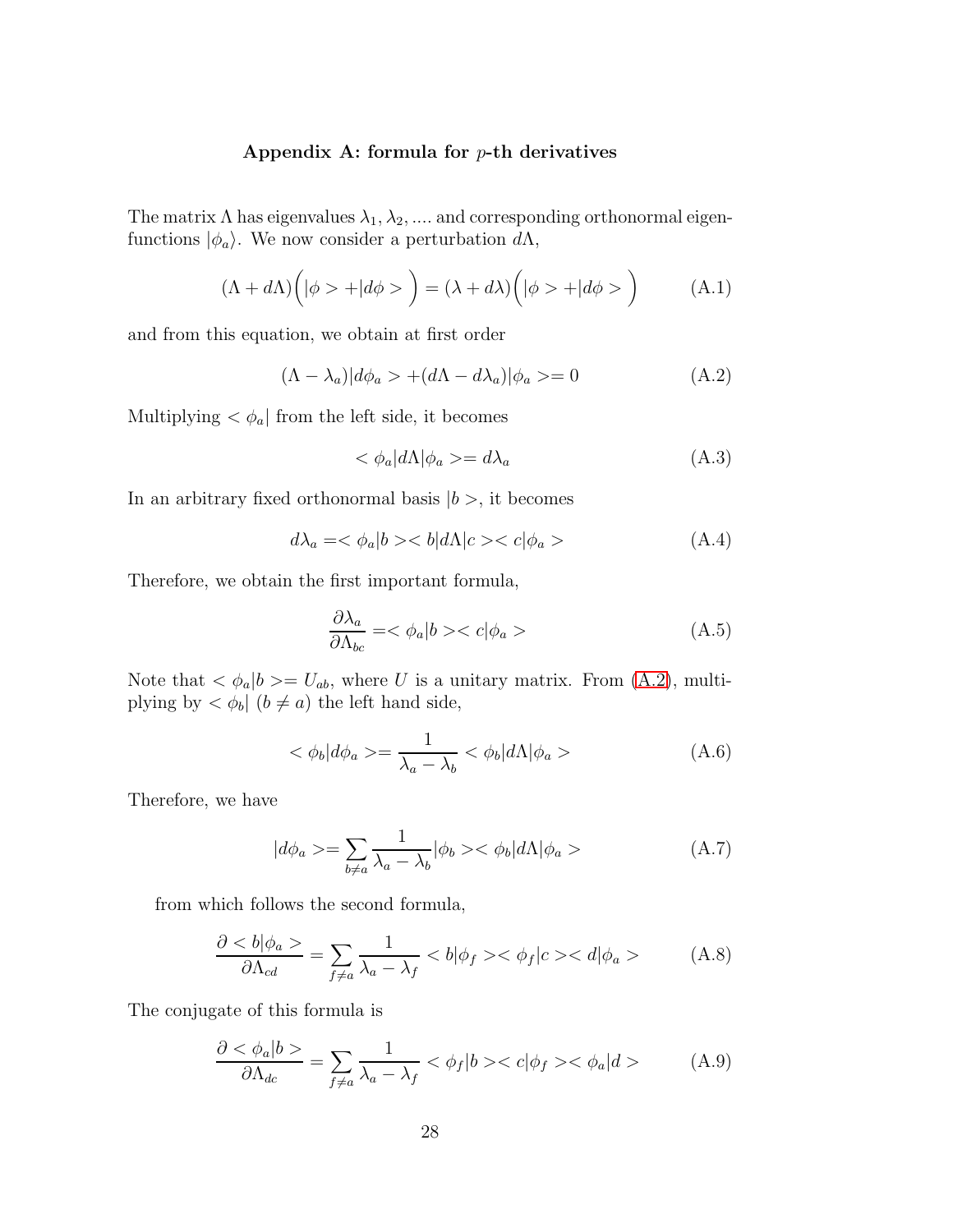By the chain rule, we obtain the first derivative,

$$
\frac{\partial Z}{\partial \Lambda_{ab}} = \frac{\partial \lambda_c}{\partial \Lambda_{ab}} \frac{\partial Z}{\partial \lambda_c} \n= \langle b | \phi_c \rangle \langle \phi_c | a \rangle \left( \frac{\partial Z}{\partial \lambda_c} \right)
$$
\n(A.10)

The formula for the second derivative is obtained by the use of [\(A.5\)](#page-31-1) and [\(A.8\)](#page-32-0).

$$
\begin{aligned}\n\left(\frac{\partial^2}{\partial \Lambda^2}\right)_{ab} Z &= \left(\frac{\partial}{\partial \Lambda}\right)_{ad} \left(\frac{\partial}{\partial \Lambda}\right)_{db} Z \\
&= \left(\frac{\partial}{\partial \Lambda_{ad}} \left( \langle b | \phi_c \rangle \langle \phi_c | d \rangle \left(\frac{\partial Z}{\partial \lambda_c}\right) \right)\right) \tag{A.11}\n\end{aligned}
$$

Noting that

$$
\langle \phi_c | d \rangle \left( \frac{\partial Z}{\partial \lambda_c} \right) \frac{\partial}{\partial \Lambda_{ad}} \langle b | \phi_c \rangle
$$
  
= $\langle \phi_c | d \rangle \left( \frac{\partial Z}{\partial \lambda_c} \right) \sum_f \frac{1}{\lambda_c - \lambda_f} \langle b | \phi_f \rangle \langle \phi_f | a \rangle \langle d | \phi_c \rangle$   
= $\sum_d \langle b | \phi_c \rangle \langle \phi_c | a \rangle \left( \frac{\partial Z}{\partial \lambda_d} \right) \frac{1}{\lambda_d - \lambda_c}$  (A.12)

and

$$
\langle b|\phi_c\rangle \left(\frac{\partial Z}{\partial \lambda_c}\right) \frac{\partial}{\partial \Lambda_{ad}} < \phi_c|d\rangle
$$
  
=
$$
\langle b|\phi_c\rangle \left(\frac{\partial Z}{\partial \lambda_c}\right) \sum_f \frac{1}{\lambda_c - \lambda_f} < \phi_f|d\rangle < d|\phi_f\rangle < \phi_c|a\rangle
$$
  
=
$$
\langle b|\phi_c\rangle < \phi_c|a\rangle \left(\frac{\partial Z}{\partial \lambda_c}\right) \sum_d \frac{1}{\lambda_c - \lambda_d}
$$
(A.13)

we obtain

$$
\left(\frac{\partial^2}{\partial \Lambda^2}\right)_{ab} Z = \langle b|\phi_c\rangle \left(\frac{\partial^2}{\partial \lambda_c^2} + \sum_{d \neq c} \frac{1}{\lambda_c - \lambda_d} \left(\frac{\partial Z}{\partial \lambda_c} - \frac{\partial Z}{\partial \lambda_d}\right)\right) < \phi_c|a\rangle \tag{A.14}
$$

The third order differentiation is obtained by repeating the same procedure. We write  $\Gamma_c$  by

$$
\Gamma_c = \frac{\partial^2}{\partial \lambda_c^2} + \sum_{d \neq c} \frac{1}{\lambda_c - \lambda_d} \left( \frac{\partial}{\partial \lambda_c} - \frac{\partial}{\partial \lambda_d} \right) \tag{A.15}
$$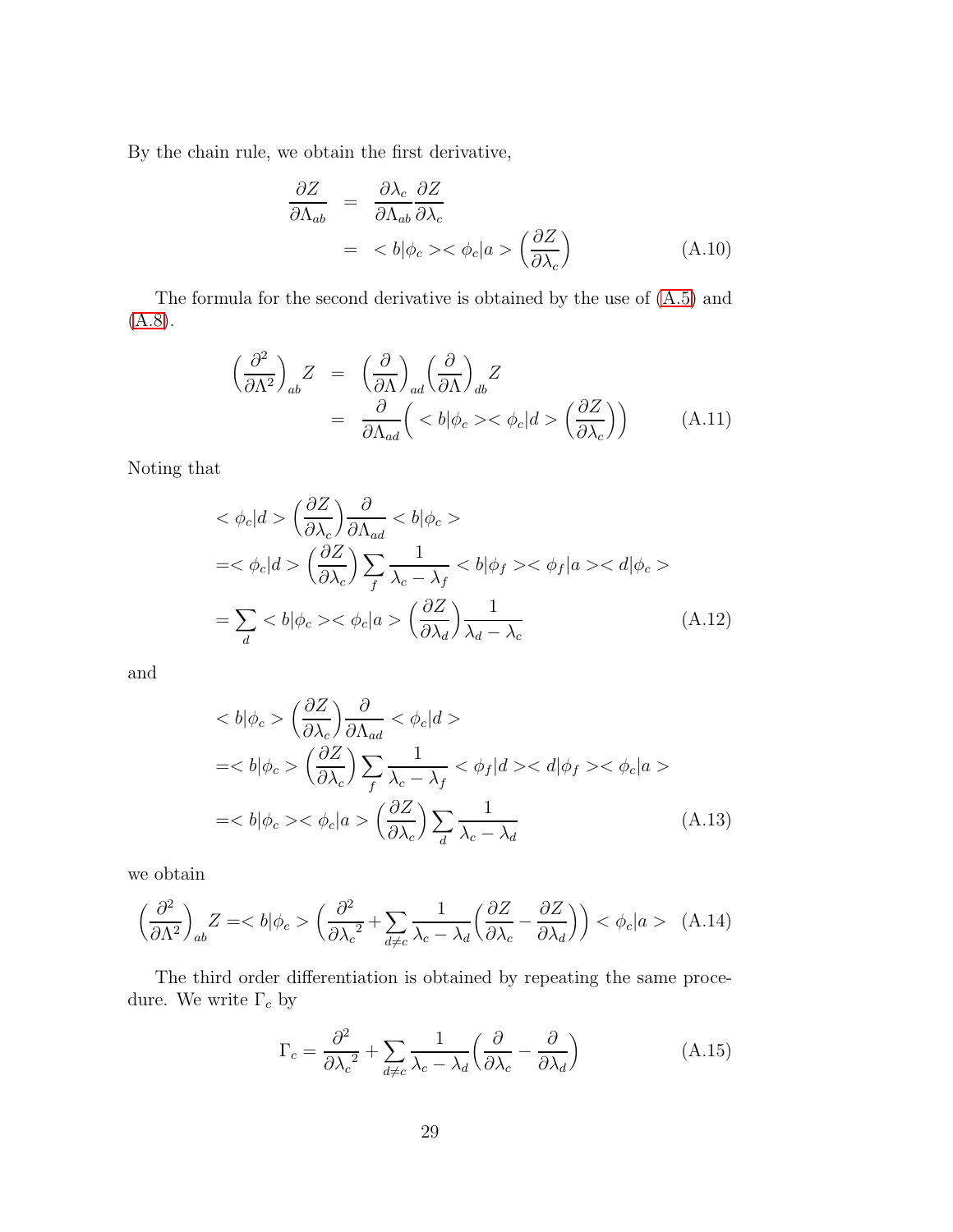$$
\left(\frac{\partial^3}{\partial \Lambda^3}\right)_{pb} = \left(\frac{\partial}{\partial \Lambda}\right)_{pa} \left(\frac{\partial^2}{\partial \Lambda^2}\right)_{ab}
$$
\n
$$
= \left(\frac{\partial \lambda_c}{\partial \Lambda_{pa}}\right) \frac{\partial}{\partial \lambda_c} \left( \Gamma_c < \phi_c | a > \right)
$$
\n
$$
= < \phi_c | p > < \phi\_c | a > \frac{\partial \Gamma\_c}{\partial \lambda\_c}
$$
\n
$$
+ <\phi_c | p > \Gamma\_c < \phi\_c | a > \frac{\partial }{\partial \lambda\_c}
$$
\n
$$
+ <\phi_c | p > \Gamma\_c \frac{\partial <\phi\_c | a >}{\partial \lambda\_c}
$$
\n(A.16)

Therefore, we obtain

$$
\left(\frac{\partial^3}{\partial \Lambda^3}\right)_{ab} = | \phi_c> \left(\frac{\partial \Gamma_c}{\partial \lambda_c} + \sum_{d \neq c} \frac{1}{\lambda_c - \lambda_d} (\Gamma_c - \Gamma_d) \right) < \phi_c | a > \tag{A.17}
$$

Using the identity,

$$
\frac{1}{(\lambda_c - \lambda_d)(\lambda_c - \lambda_e)} + \frac{1}{(\lambda_d - \lambda_c)(\lambda_d - \lambda_e)} + \frac{1}{(\lambda_e - \lambda_c)(\lambda_e - \lambda_d)} = 0
$$
 (A.18)

we obtain the expression in terms of eigenvalues

$$
\left(\frac{\partial^3}{\partial \Lambda^3}\right)_{ab} = \frac{\partial^3}{\partial \lambda_c^3} \n+ \sum_{d \neq c} \frac{1}{\lambda_c - \lambda_d} \left(\frac{\partial}{\partial \lambda_c} - \frac{\partial}{\partial \lambda_d}\right) \left(2\frac{\partial}{\partial \lambda_c} + \frac{\partial}{\partial \lambda_d}\right) - \sum_{d \neq c} \frac{1}{(\lambda_c - \lambda_d)^2} \left(\frac{\partial}{\partial \lambda_c} - \frac{\partial}{\partial \lambda_d}\right) \n+ 2 \sum_{d \neq e, c} \sum_{e \neq c} \frac{1}{(\lambda_c - \lambda_e)(\lambda_e - \lambda_d)} \left(\frac{\partial}{\partial \lambda_c} - \frac{\partial}{\partial \lambda_e}\right)
$$
\n(A.19)

If we write

$$
\Gamma_c^{(1)} = \frac{\partial}{\partial \lambda_c} \tag{A.20}
$$

we have

$$
\left(\frac{\partial^2}{\partial \Lambda^2}\right)_{ab} = | \phi_c> \Gamma_c^{(2)} < \phi_c | a> \tag{A.21}
$$

$$
\Gamma_c^{(2)} = \frac{\partial}{\partial \lambda_c} \Gamma_c^{(1)} + \sum_d \frac{1}{\lambda_c - \lambda_d} (\Gamma_c^{(1)} - \Gamma_d^{(1)}) \tag{A.22}
$$

Repeating this procedure, we obtain

$$
\Gamma_c^{(p+1)} = \frac{\partial}{\partial \lambda_c} \Gamma_c^{(p)} + \sum_d \frac{1}{\lambda_c - \lambda_d} (\Gamma_c^{(p)} - \Gamma_d^{(p)})
$$
(A.23)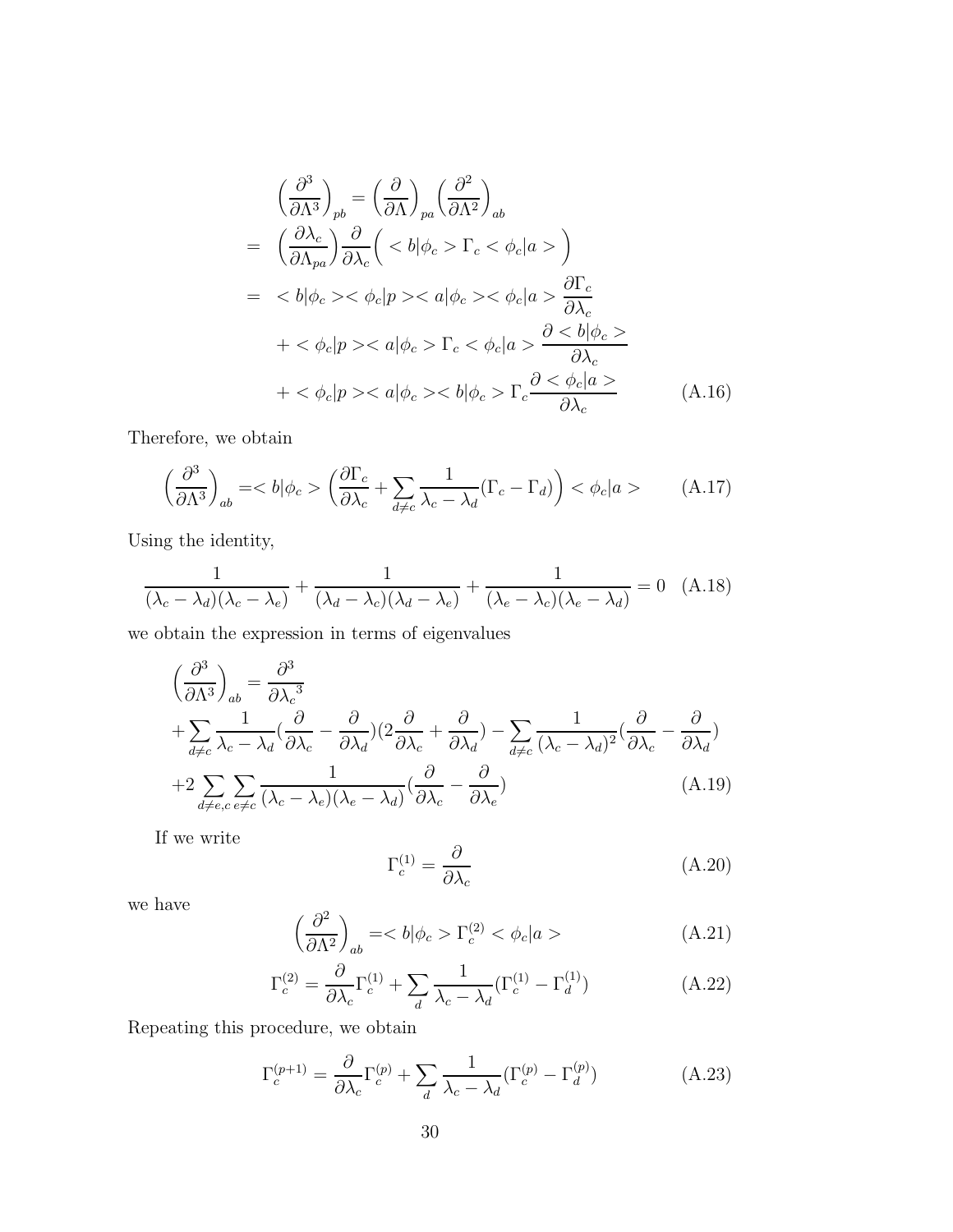and

$$
\left(\frac{\partial^{p+1}}{\partial \Lambda^{p+1}}\right)_{ab} = \langle b|\phi_c\rangle \Gamma_c^{(p+1)} < \phi_c|a\rangle \tag{A.24}
$$

#### Appendix B: Relation to unitary matrix model

We will show that the unitary matrix model with external source [\[11\]](#page-33-10) is equivalent to the higher Airy matrix model with a logarithmic potential for  $p = -2$  [\[5,](#page-33-4) [10\]](#page-33-9).

The unitary matrix model (Brezin-Gross model [\[11\]](#page-33-10)) is

$$
Z = \int dU e^{\text{tr}(UA^{\dagger} + U^{\dagger} A)} \tag{B.1}
$$

where  $U$  is a unitary matrix and  $A$  is an arbitrary complex matrix. From the unitarity condition,  $UU^{\dagger} = 1$ , we have

<span id="page-31-0"></span>
$$
\frac{\partial^2}{\partial A^\dagger \partial A} Z = I \cdot Z \tag{B.2}
$$

Introducing  $\Lambda$  as

$$
\Lambda = AA^{\dagger} \quad (A_{ij}A_{jk}^{\dagger} = \Lambda_{ik})
$$
 (B.3)

we find

$$
\frac{\partial^2}{\partial A_{ij}^\dagger \partial A_{jk}} = \frac{\partial}{\partial A_{ij}^\dagger} \frac{\partial \Lambda_{qs}}{\partial A_{jk}} \frac{\partial}{\partial \Lambda_{qs}}
$$

$$
= \frac{\partial}{\partial \Lambda_{ks}} \Lambda_{ms} \frac{\partial}{\partial \Lambda_{mi}}
$$

$$
= \Lambda \frac{\partial^2}{\partial \Lambda^2} + N \frac{\partial}{\partial \Lambda}
$$
(B.4)

Thus

<span id="page-31-1"></span>
$$
\left(\Lambda \frac{\partial^2}{\partial \Lambda^2} + N \frac{\partial}{\partial \Lambda}\right) Z = I \cdot Z \tag{B.5}
$$

The equations of motion for the  $p = -2$  case follows from

$$
\int dM \frac{\partial}{\partial M} e^{\text{tr}M^{-1} + \text{tr}M\Lambda + k\text{trlog}M} = 0
$$
 (B.6)

Taking two derivatives with respect to  $\lambda$ , this leads to

<span id="page-31-2"></span>
$$
\left(-1+2N\frac{\partial}{\partial\Lambda} + \Lambda\frac{\partial^2}{\partial\Lambda^2} + k\frac{\partial}{\partial\Lambda}\right)Z = 0
$$
 (B.7)

If we now take  $k = -N$ , [\(B.7\)](#page-31-2) this equation becomes identical to [\(B.5\)](#page-31-1).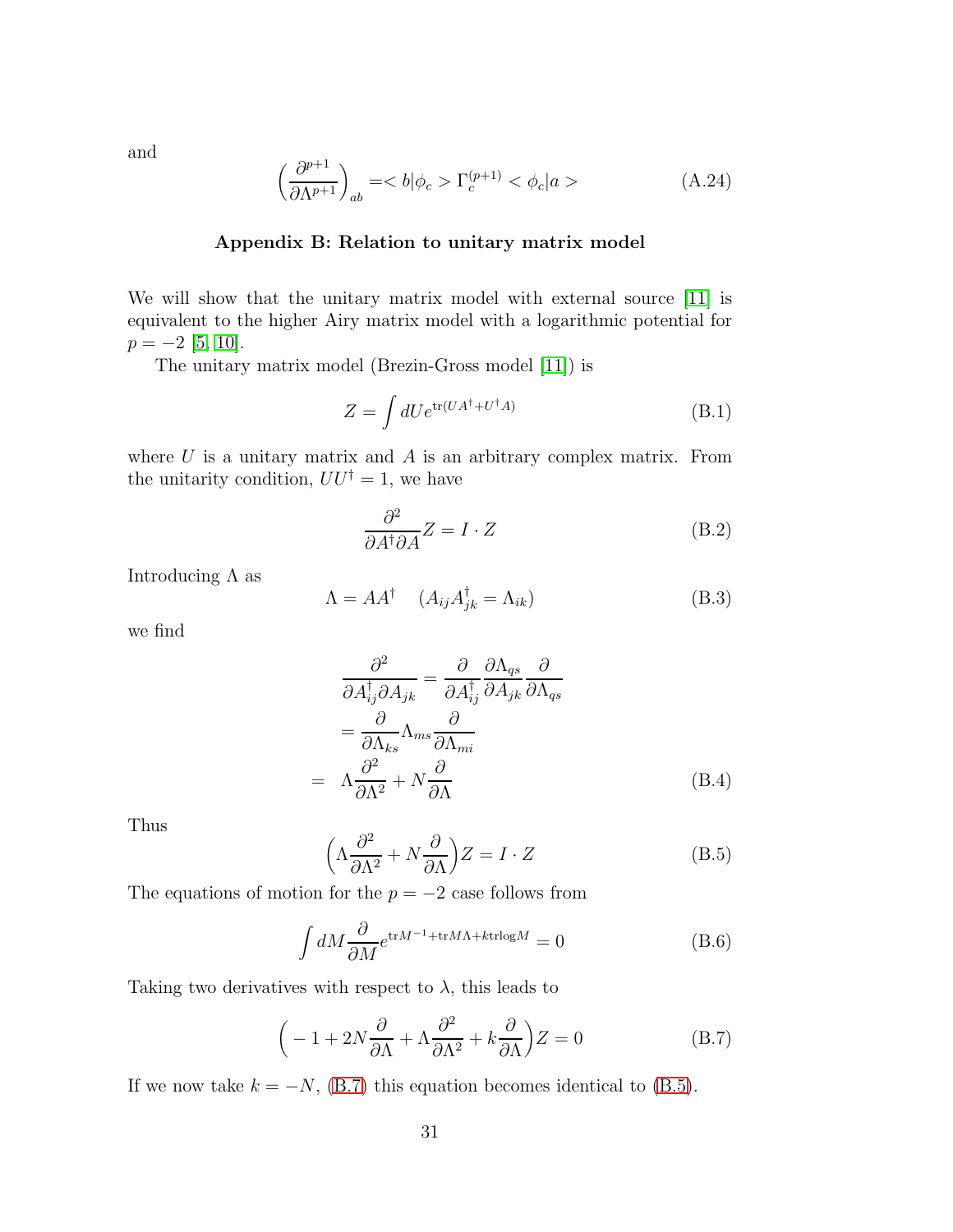Thus we find that unitary matrix model with an external source is similar to the Kontsevich model with a logarithmic potential. There is a phase transition in this unitary matrix model with a critical point at

<span id="page-32-0"></span>
$$
s = \text{tr}\frac{1}{\sqrt{AA^{\dagger}}} = \sum_{i=1}^{N} \frac{1}{\sqrt{\lambda_i}} = 2.
$$
 (B.8)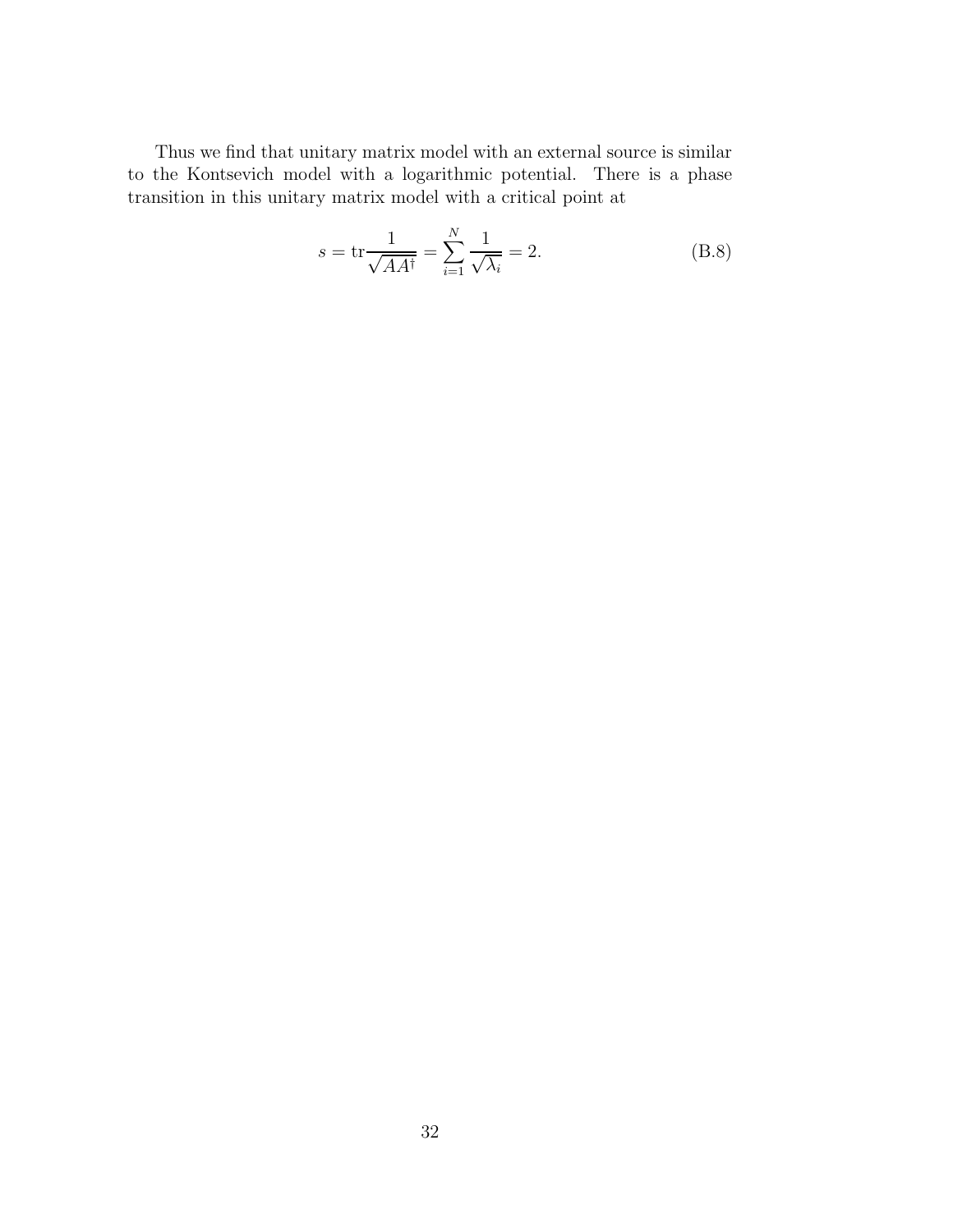# <span id="page-33-0"></span>References

- <span id="page-33-1"></span> $[1]$  E. Brézin and S. Hikami, Vertices from replica in a random matrix theory, J. Phys. A. 40 (2007) 13545. [arXiv:0704.2044\[](http://arxiv.org/abs/0704.2044)math-ph].
- <span id="page-33-2"></span>[2] E. Brézin and S. Hikami, Intersection theory from duality and replica. Comm. Math. Phys. 283 (2008) 507. [arXiv:0708.2210\[](http://arxiv.org/abs/0708.2210)hep-th].
- <span id="page-33-3"></span>[3] E. Brézin and S. Hikami, Intersection numbers of Riemann surfaces from Gaussian matrix models. JHEP 10 (2007) 096, [arXiv:0709.3378.](http://arxiv.org/abs/0709.3378)
- <span id="page-33-4"></span>[4] E. Brézin and S. Hikami, Computing topological invariants with one and two-matrix models, JHEP 04 (2009) 110, [arXiv:0810.1085.](http://arxiv.org/abs/0810.1085)
- <span id="page-33-5"></span>[5] E. Brézin and S. Hikami, Duality and Replicas for a unitary matrix model, JHEP 07 (2010) 067, [arXiv:1005.4730.](http://arxiv.org/abs/1005.4730)
- [6] E. Witten, Algebraic geometry associated with matrix models of two dimensional gravity, in "Topological Methods in Modern Mathematics", Publish or Perish INC. 1993, New York. P.235.
- <span id="page-33-7"></span><span id="page-33-6"></span>[7] E. Witten, On the Kontsevich model and other models of two dimensional gravity, IASSNS-HEP-91/24, (1991).
- [8] M. Kontsevich, Intersection theory on the moduli space of curves and the matrix Airy function, Commun. Math. Phys. 147, 1 (1992).
- <span id="page-33-8"></span>[9] E. Brézin, V. Kazakov and Al.B. Zamolodchikov, Scaling violation in a field theory of closed strings in one physical dimension, Nucl. Phys. B338, 673 (1990).
- <span id="page-33-9"></span>[10] A. Mironov, A. Morozov and G.W.Semenoff, Unitary matrix integrals in the framework of Generalized Kontsevich Model 1. Brézin-Gross-Witten model. [arXiv:hep-th/9404005.](http://arxiv.org/abs/hep-th/9404005)
- <span id="page-33-10"></span>[11] E. Br´ezin and D.J. Gross, The external field problem in the large N limit of QCD. Phys. Lett. B97 (1980) 120.
- <span id="page-33-11"></span>[12] D. Gross and E. Witten, Phys. Rev. D21 (1980) 446. Possible third-order phase transition in the large-N lattice gauge theory.
- <span id="page-33-12"></span>[13] L. Chekhov and Yu. Makeenko, A hint on the external field problem for matrix models, arXiv: [hep-th/9202006.](http://arxiv.org/abs/hep-th/9202006)
- <span id="page-33-13"></span>[14] I. K. Kostov and M. L. Mehta, Phys. Lett. 189B (1987) 118.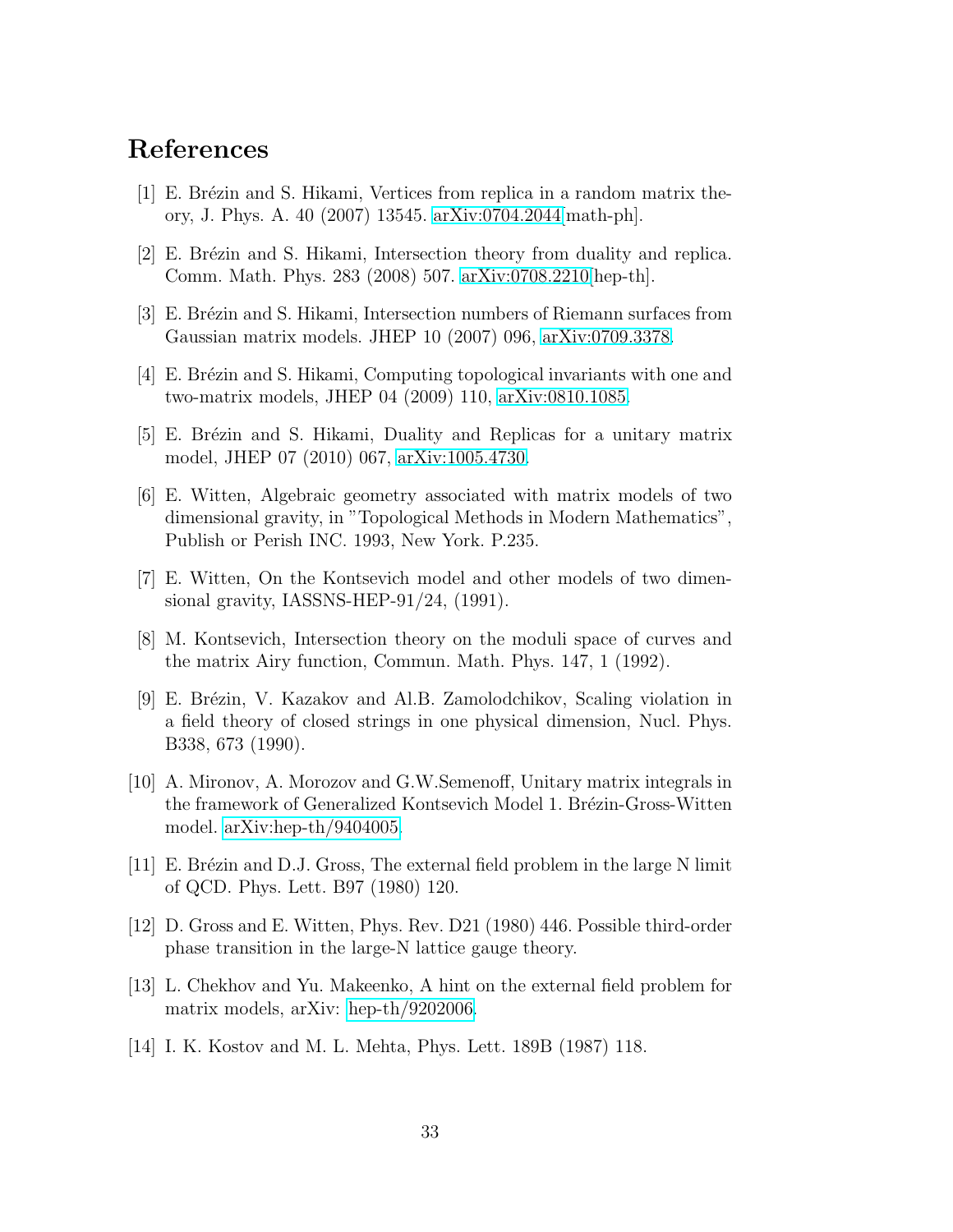- <span id="page-34-1"></span><span id="page-34-0"></span>[15] C. Imbimbo and S. Mukhi, The topological matrix model of c=1 string, Nucl. Phys. B449,553 (1995).
- <span id="page-34-2"></span>[16] S. Mukhi, Topological matrix models, Liouville matrix model and  $c=1$ string theory, [arXiv:hep-th/0310287.](http://arxiv.org/abs/hep-th/0310287)
- [17] J. Ambjorn and L. Chekhov, The NBI matrix model of IIB superstrings, JHEP 9812:007(1998).
- <span id="page-34-3"></span>[18] S. Mukhi and C. Vafa, Two dimensional black-hole as topological coset model of c=1 string theory, [arXiv:hep-th/9301083.](http://arxiv.org/abs/hep-th/9301083)
- [19] L. Susskind, Matrix theory black holes and the Gross Witten transition, in "Trieste 1998. Nonpertubative aspects of strings, branes and supersymmetry", P. 390 (1998), World Scientific, Singapore.
- <span id="page-34-4"></span>[20] L.Alvarez-Gaume, P.Basu, M, Marino and S.R.Wadia, Blackhole/String Transition for the small Schwarzschild Blackhole of  $AdS_5 \times S^5$  and Critical Unitary Matrix Models, [arXiv:hep-th/0605041.](http://arxiv.org/abs/hep-th/0605041)
- <span id="page-34-6"></span><span id="page-34-5"></span>[21] M. Prähofer and H. Spohn, Scale invariance of the PNG droplet and the Airy process, J. Stat. Phys. 108 (2002) 1071.
- [22] A. Aptekarev, P. Bleher and A. Kuijlaars, Large n limit of Gaussian random matrices with external source Part II. Commun. Math. Phys. 259 (2005) 367.
- <span id="page-34-8"></span><span id="page-34-7"></span>[23] C. Tracy and H. Widom, The Pearcey Process, Commun. Math. Phys. 263 (2006) 381.
- <span id="page-34-9"></span>[24] A. Okounkov and N. Reshetikhin, Random skew plane partitions and the Pearcey process, Commun. Math. Phys. 269 (2007) 571.
- [25] E. Brézin and S. Hikami, Universal singularity at the closure of a gap in a random matrix theory, Phys. Rev. B 57 (1998) 4140. [arXiv:cond-mat/9804023.](http://arxiv.org/abs/cond-mat/9804023)
- <span id="page-34-10"></span>[26] E. Br´ezin and S. Hikami, Level spacing of random matrices in an external source, Phys. Rev. E58 (1998) 7176. [arXiv:cond-mat/9804024.](http://arxiv.org/abs/cond-mat/9804024)
- <span id="page-34-11"></span>[27] E. Brézin and S. Hikami, Intersection numbers from antisymmetric Gaussian matrix model, JHEP07(2009)050. [arXiv:0804.4531](http://arxiv.org/abs/0804.4531)
- [28] E. Brézin and S. Hikami, Extension of level-spacing universality. Phys. Rev. E56, 264 (1997). [arXiv:cond-mat/9702213.](http://arxiv.org/abs/cond-mat/9702213)